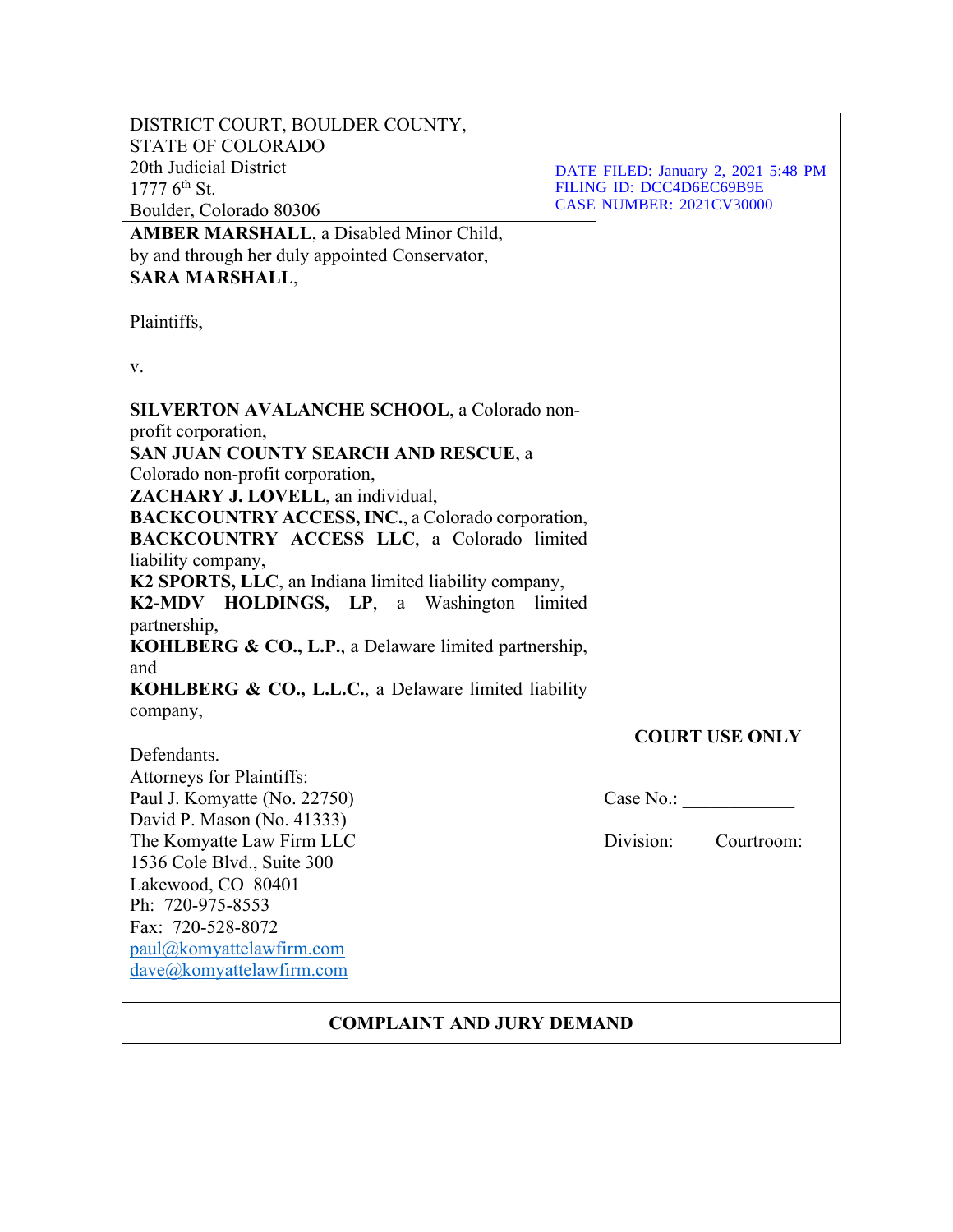COME NOW, the Plaintiffs, by and through their counsel, The Komyatte Law Firm LLC, and as their Complaint against the Defendants and each of them, state and allege as follows:

#### **INTRODUCTION**

1. This is a wrongful death and product liability action to recover damages suffered by Plaintiff, Amber Marshall, arising from the wrongful death of her father, Peter Marshall, during a recreational avalanche safety course operated by Defendants Silverton Avalanche School, San Juan County Search and Rescue, and/or Zachary J. Lovell in Ouray County, Colorado, on January 5, 2019. Plaintiff alleges that the decedent, Peter Marshall, suffered fatal injuries due to the negligent and unlawful conduct of the aforementioned Defendants during the course and the failure of a defective "Float 32" avalanche airbag that was designed, manufactured, distributed, marketed, and sold by Defendants Backcountry Access, Inc., Backcountry Access LLC, K2 Sports, LLC, K2-MDV Holdings, LP, Kohlberg & Co., L.P., and Kohlberg & Co., L.L.C. Plaintiff, Amber Marshall, through her duly appointed conservator, Plaintiff, Sara Marshall, seeks damages for the wrongful death of the decedent, her father, Peter Marshall.

#### **PARTIES**

2. Plaintiff, Amber Marshall, is a disabled minor child and a citizen and resident of the State of Colorado, residing in Longmont, Boulder County, Colorado. She brings this action through her duly appointed conservator, Plaintiff, Sara Marshall.

3. Plaintiff, Amber Marshall, is the daughter and wrongful death heir of the decedent, Peter Marshall.

4. Plaintiff, Sara Marshall, is the duly appointed conservator and mother of the disabled minor child, Plaintiff, Amber Marshall. Plaintiff, Sara Marshall, brings this action solely in her capacity as conservator of Plaintiff, Amber Marshall.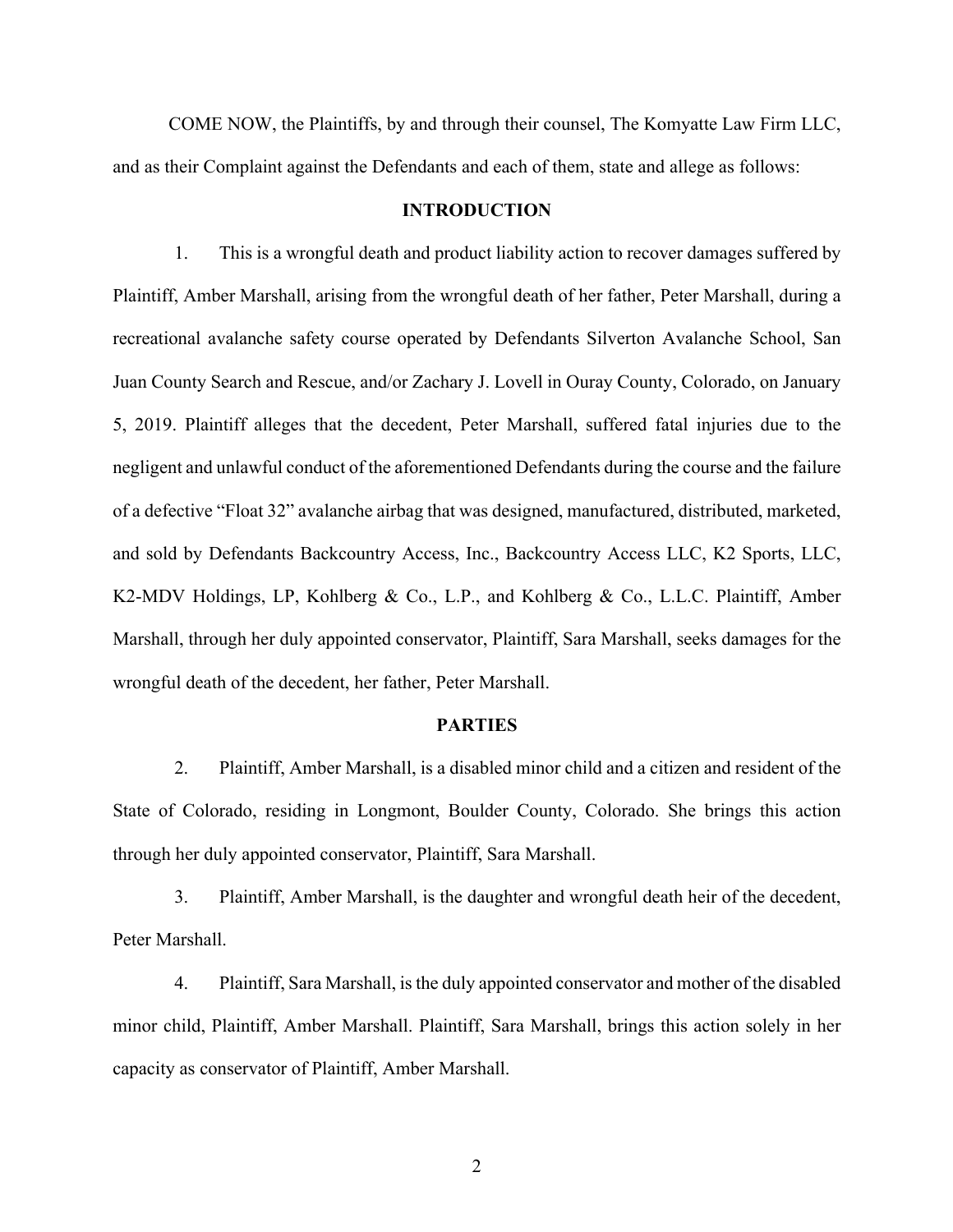5. Defendant Silverton Avalanche School, which may also be known as "San Juan County Search and Rescue," is believed to be a Colorado non-profit corporation or other business entity headquartered and with its principal place of business in Silverton, San Juan County, Colorado.

6. Defendant San Juan County Search and Rescue is a Colorado non-profit corporation headquartered and with its principal place of business in Silverton, San Juan County, Colorado.

7. Defendants Silverton Avalanche School and San Juan County Search and Rescue may hereinafter be collectively referred to as "SAS" or "Defendant SAS."

8. Defendant Zachary J. Lovell is believed to be a citizen and resident of the State of Colorado, residing in Parker, Arapahoe County, Colorado. Defendant Zachary J. Lovell may hereinafter be referred to as "Lovell" or "Defendant Lovell."

9. Defendant Backcountry Access, Inc. is a Colorado corporation headquartered and with its principal place of business in Boulder, Boulder County, Colorado.

10. Defendant Backcountry Access LLC is a Colorado limited liability company headquartered and with its principal place of business in Loma, Mesa County, Colorado.

11. Defendant K2 Sports, LLC is believed to be an Indiana limited liability company headquartered and with its principal place of business in Seattle, Washington.

12. Defendant K2-MDV Holdings, LP is believed to be a New York limited partnership headquartered and with its principal place of business in Seattle, Washington.

13. Defendant Kohlberg & Co., L.P. is believed to be a Delaware limited partnership headquartered and with its principal place of business in Mt. Kisco, New York.

14. Defendant Kohlberg & Co., L.L.C. is believed to be a Delaware limited liability company headquartered and with its principal place of business in Mt. Kisco, New York.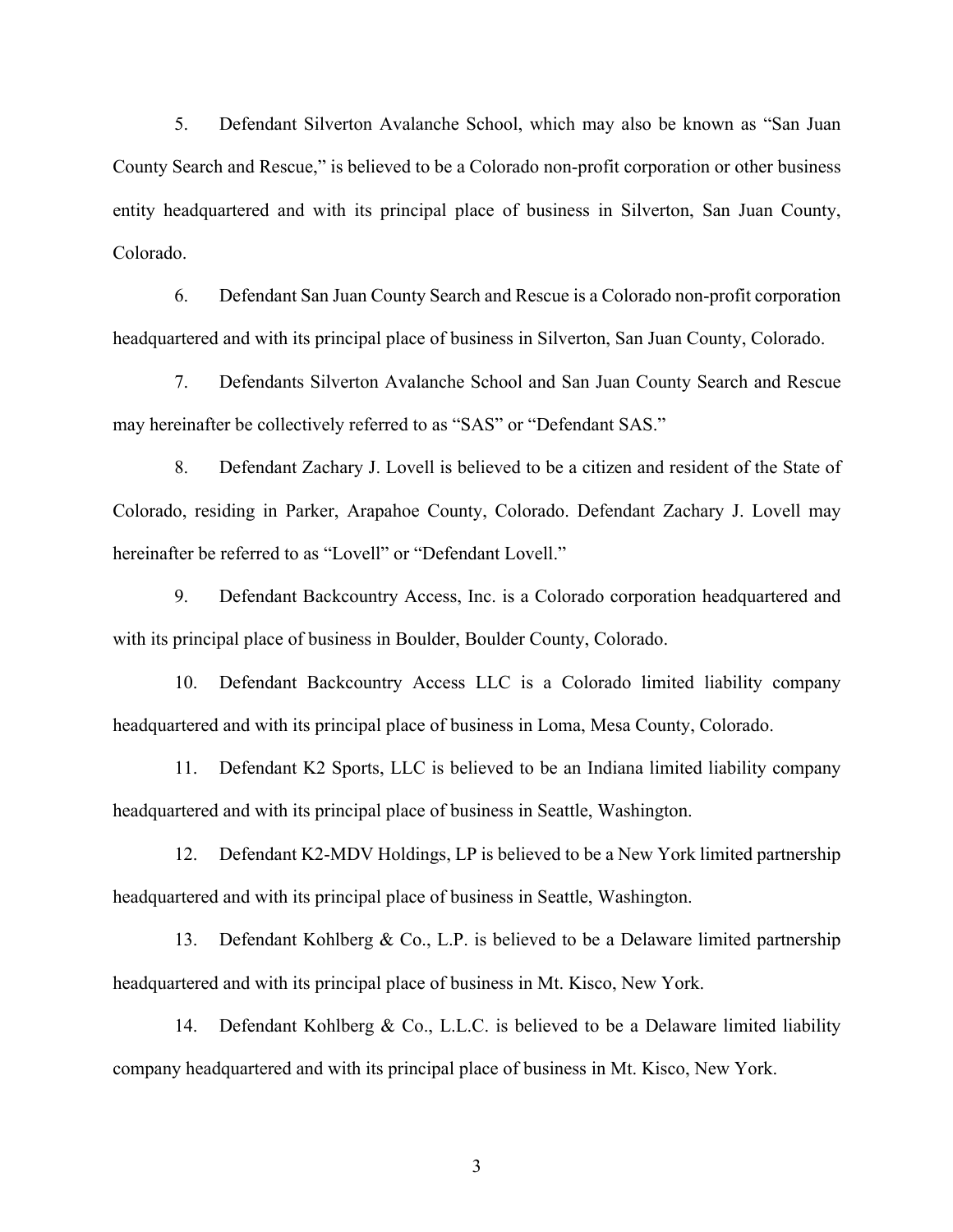15. Defendants Backcountry Access, Inc., Backcountry Access LLC, K2 Sports, LLC, K2-MDV Holdings, LP, Kohlberg & Co., L.P., and Kohlberg & Co., L.L.C. may hereinafter be collectively referred to as "the Manufacturer Defendants."

#### **JURISDICTION AND VENUE**

16. This Court has jurisdiction over this action pursuant to C.R.S. § 13-1-124(1)(a), (b), and  $(c)$ .

17. This Court has personal jurisdiction over the Defendants because the Defendants have transacted and continue to transact business in Colorado, because the Defendants have committed the tortious acts and omissions complained of herein in Colorado, and because the Defendants may own, use, and possess real property in Colorado.

18. Specifically, the Manufacturer Defendants have purposefully and actively availed themselves of the privileges and benefits of doing business in Colorado, both directly and through agents and subsidiary and related entities, including marketing, distributing, and selling products including the subject "Float 32" avalanche airbag throughout Colorado; maintaining ongoing and contractual warranty repair and recall responsibilities with respect to such products sold and used in Colorado; and marketing and selling defective products in Colorado, including but not limited to the subject "Float 32" avalanche airbag.

19. The Manufacturer Defendants have specifically and intentionally targeted Colorado for the sale of their products, including but not limited to the subject "Float 32" avalanche airbag.

20. The Manufacturer Defendants have specifically, intentionally, and routinely placed their products into the stream of commerce in Colorado and/or with the intent and expectation that their products, including the subject "Float 32" avalanche airbag device, will be purchased and used in Colorado.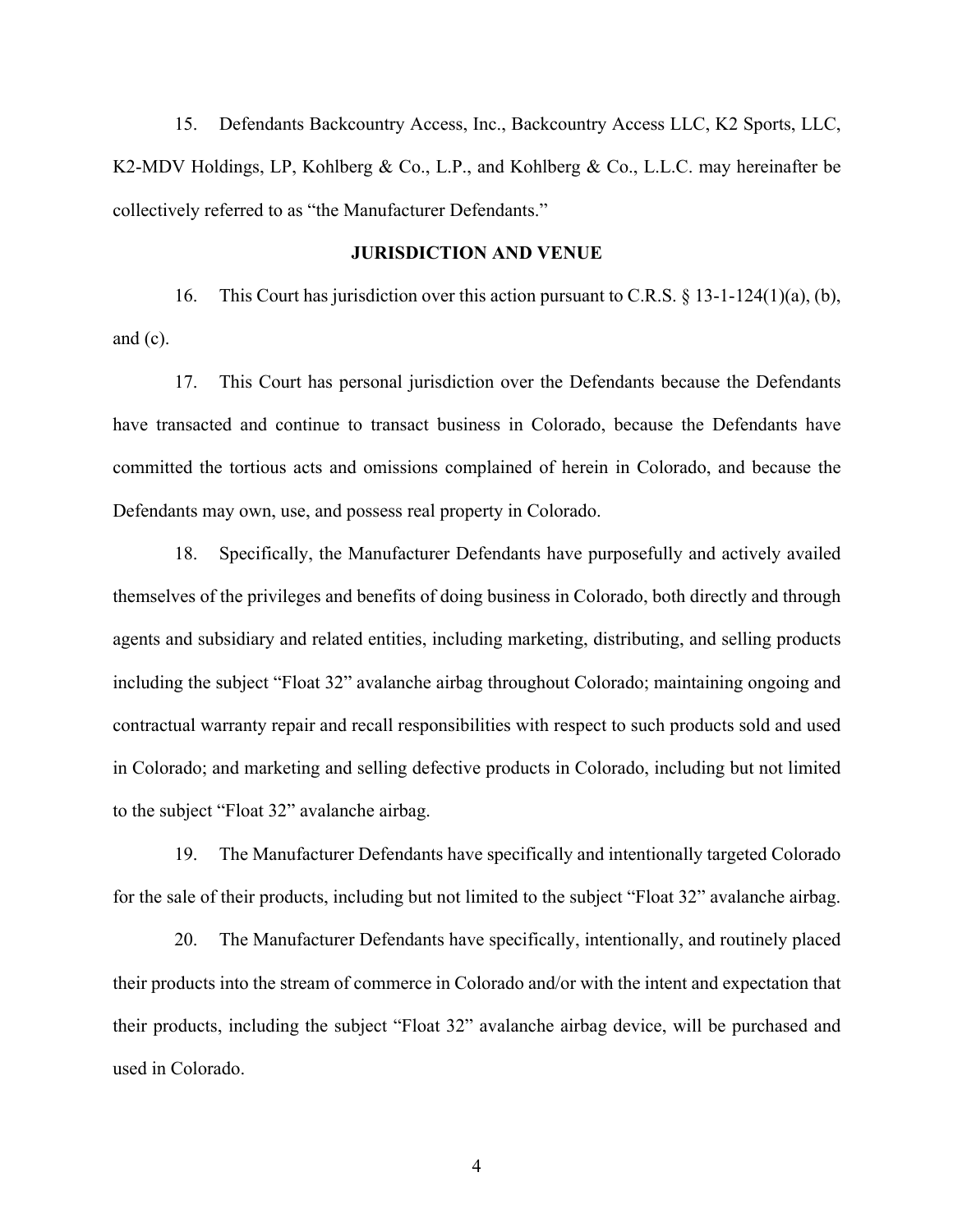21. The Manufacturer Defendants know their products, including the subject "Float 32" avalanche airbag device, will reach Colorado.

22. The Manufacturer Defendants purposefully serve the Colorado market and conduct business in Colorado.

23. The Manufacturer Defendants are believed to have employees who live and/or work in Colorado.

24. The Manufacturer Defendants are believed to have designed, tested (or failed to test), manufactured, fabricated, and distributed the subject "Float 32" avalanche airbag and/or one or more of its components in Colorado.

25. The Manufacturer Defendants advertise, market, distribute, and sell their products, including the subject "Float 32" avalanche airbag device, to Colorado consumers.

26. A substantial portion of the Manufacturer Defendants' yearly revenues are generated by sales of products to Colorado consumers, including the subject "Float 32" avalanche airbag device.

27. The subject "Float 32" avalanche airbag device was marketed and sold by the Manufacturer Defendants in the State of Colorado.

28. Although Plaintiffs dispute that Defendants Silverton Avalanche School, San Juan County Search and Rescue, and/or Lovell are entitled to immunity under the Colorado Governmental Immunity Act, C.R.S. § 24-10-101, *et seq.* ("GIA"), written notice of claim was timely provided to these Defendants pursuant to the GIA on or about June 3, 2019, solely in an abundance of caution.

29. Venue is proper in this Court pursuant to C.R.C.P. 98(c) because one or more of the Defendants reside in Boulder County.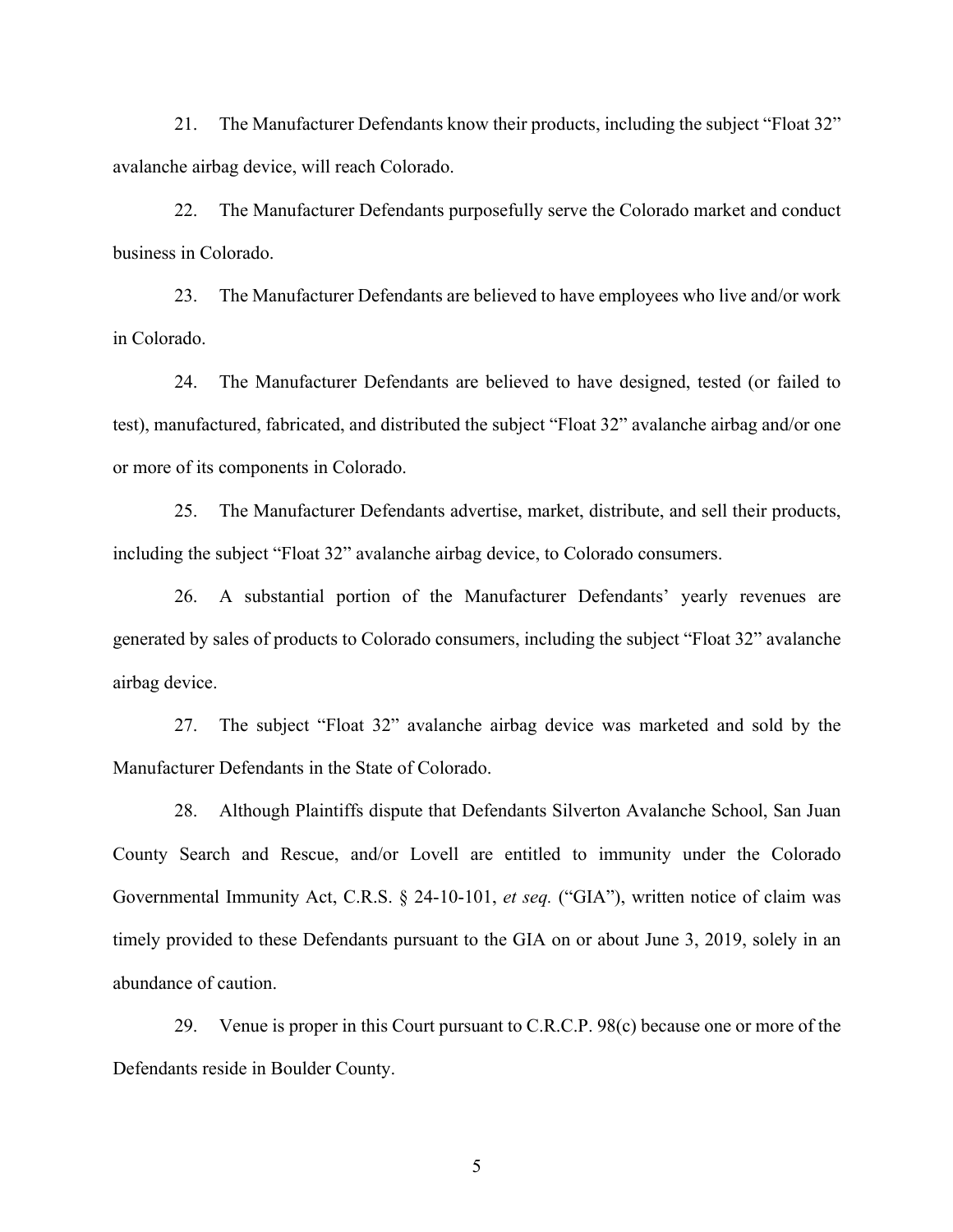#### **GENERAL ALLEGATIONS**

30. Plaintiffs incorporate all other allegations in this complaint as if set forth herein.

#### **The Subject "Recreational Avalanche 2" Avalanche Safety Course**

31. The decedent, Peter Marshall, participated in an avalanche safety course – "Recreational Avalanche 2" – offered by Defendant SAS on January 4 and 5, 2019.

32. The purpose of Defendant's avalanche safety course was to provide education and instruction to recreational participants on how to manage avalanche hazards and uncertainty in avalanche terrain, using backcountry coached mentorship provided by Defendant's instructors.

33. At all relevant times, Defendant SAS represented to members of the public, including Peter Marshall, that its course instructors were rigorously trained and educated in avalanche safety education and possessed deep operational experience in avalanche terrain.

34. Defendant SAS assigned Defendant Lovell as an instructor and group leader for the Recreational Avalanche 2 avalanche safety course.

35. At all relevant times, Defendant Lovell was a 27-year-old mountain guide and former ski instructor who had, at most, a single season of experience in providing avalanche safety training in the North San Juan Mountains.

#### **Avalanche Hazard in the North San Juan Mountains At the Time**

36. Leading up to Defendants' Recreational Avalanche 2 course, considerable snow fell in the North San Juan Mountains during the fall and winter of 2018. A series of storms in late November and early December built layers of wind-drifted snow over a weak and cohesionless foundation. These storms contributed to a significant increase in avalanche activity in the North San Juan zone. The Colorado Avalanche Information Center ("CAIC") documented 87 avalanches in this area between November 22, 2018 and December 15, 2018.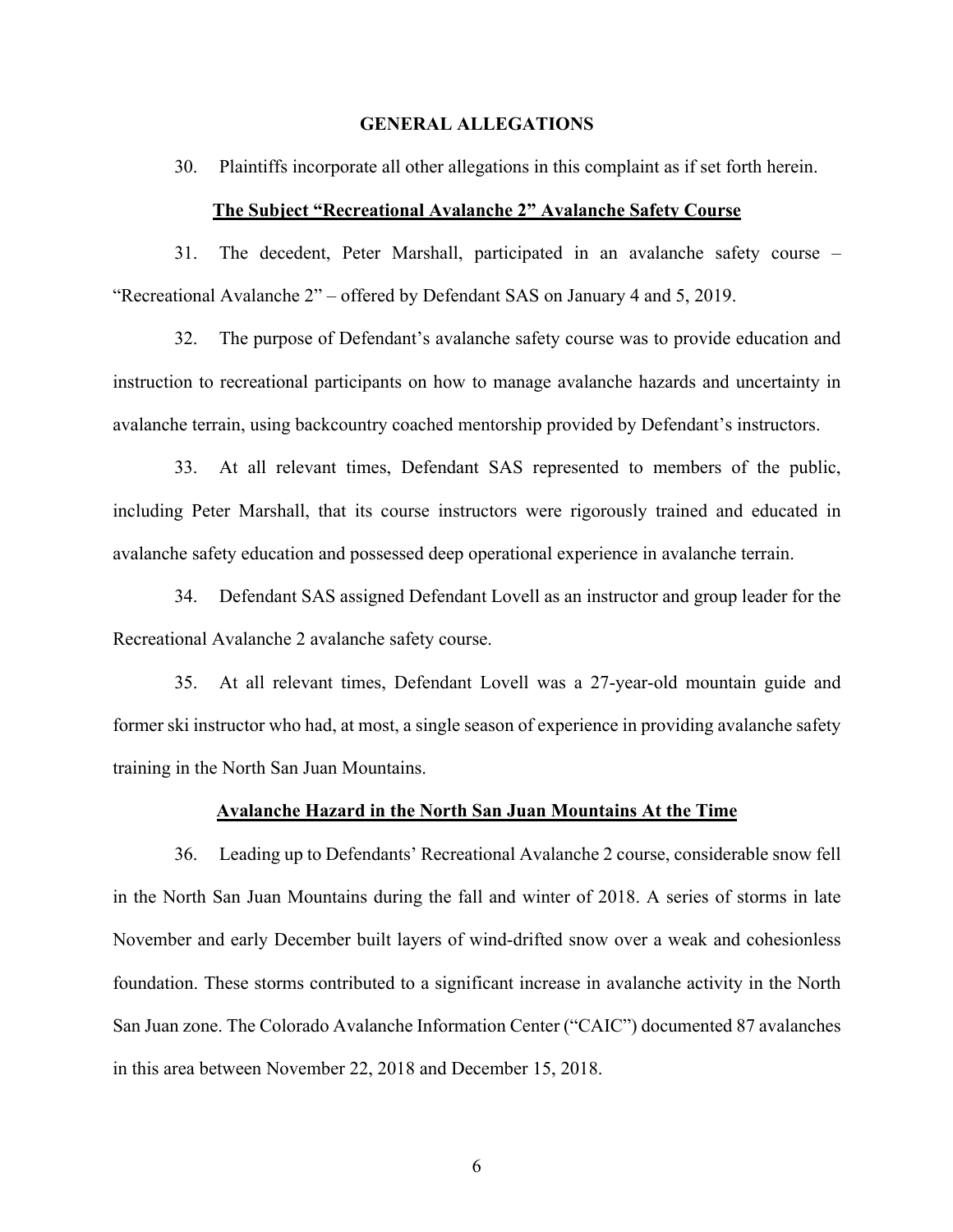37. Subsequent dry and cold weather during the second half of December, 2018 formed another layer of weak faceted snow near the snow surface. Significant snowfall began in late December, 2018 and continued into January, 2019. Up to three feet of snow accumulated in back to back storms during this period. Storm snow and strong winds formed thick, stiff slabs and overloaded facets buried in the upper snowpack.

38. An avalanche cycle followed. CAIC recorded 72 avalanches between December 24, 2018 and January 4, 2019 in the North San Juan zone.

39. From approximately November 14, 2018 through January 5, 2019, persistent "slab" avalanches posed the primary avalanche hazard in the North San Juan zone. A snow slab is a cohesive layer of snow sitting on a weaker layer. Snow slabs are very dangerous because a large slab of snow can break free off of a weaker layer and bury and/or kill a person.

40. On January 5, 2019, heightened avalanche conditions existed in the North San Juan zone, including the Upper Senator Beck Basin, including the possibility for large human-triggered slab avalanches on west, northwest, north, northeast, east, and southeast facing slopes above treeline with risks of wide propagation and remote triggering from adjacent and/or nearby slopes.

## **SAS Staff Elect Not to Lead SAS's Classes Into Avalanche Terrain Due to the Avalanche Hazard in the North San Juan Zone**

41. Peter Marshall arrived at Defendant SAS's classroom facility in Silverton, Colorado, on January 4, 2019 for Defendant's Recreational Avalanche 2 course, one of several courses being conducted by Defendant SAS that weekend.

42. At that time, Defendant SAS's staff and instructors gathered and discussed what terrain would be used for SAS's classes that weekend, including the Recreational Avalanche 2 course, in view of the persistent slab avalanche hazard in the North San Juan zone at the time.

43. At that time, Defendant SAS's staff and instructors agreed that SAS's classes,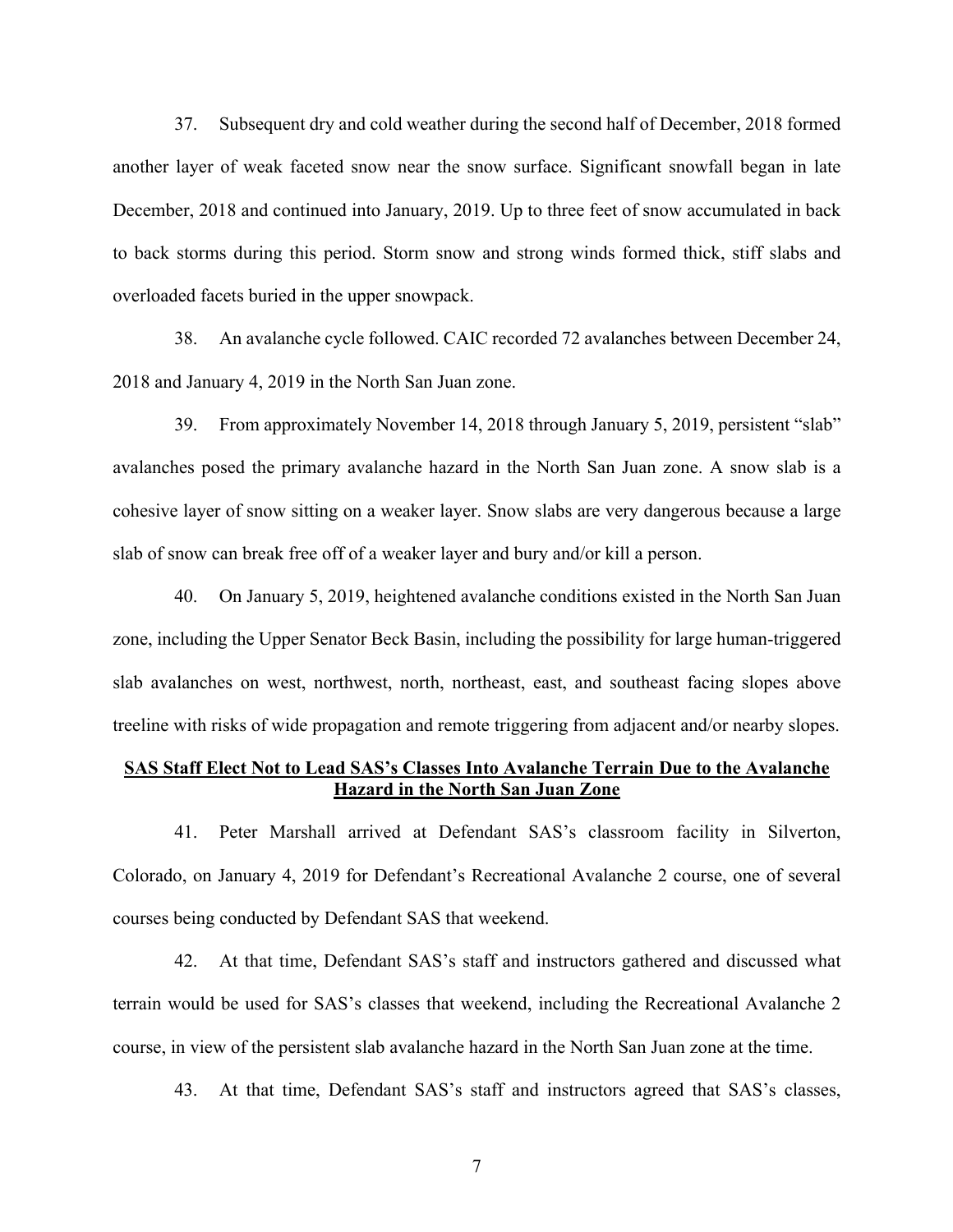including the subject Recreational Avalanche 2 course, would not travel in avalanche terrain that weekend in view of the persistent slab avalanche hazard in the North San Juan zone at the time.

44. During and/or following these discussions, SAS staff expressed concern that Defendant Lovell seemed inclined to travel in more complex and bigger terrain despite the fragile snowpack and concerning avalanche conditions.

# **Defendant Lovell is Permitted to Lead His Class Into Avalanche Terrain Despite the Hazardous Conditions**

45. At or about that time, Defendant Lovell inquired with Defendant SAS as to whether the area north of Red Mountain Pass was included within Defendant SAS's permit area.

46. Defendant Lovell spoke with Defendant SAS's director on January 4, 2019, and was authorized and directed to lead his Recreational Avalanche 2 group, including Peter Marshall, into the Upper Senator Beck Basin area north of Red Mountain Pass.

47. Defendant SAS approved, authorized, and directed Defendant Lovell to lead his Recreational Avalanche 2 group, including Peter Marshall, into the Upper Senator Beck Basin despite the persistent slab avalanche hazard in that area at the time, despite SAS instructors' and staff's agreement not to lead course groups into such areas that weekend, and despite Defendant Lovell's limited experience in providing avalanche safety training in the North San Juan zone and in high-risk conditions as existed at the time in the Upper Senator Beck Basin.

48. At all relevant times, the Upper Senator Beck Basin featured big and complex terrain, fragile snowpack, and heightened and/or considerable avalanche hazard under the circumstances, described more fully elsewhere herein.

# **Defendants SAS and Lovell Lead the Recreational Avalanche 2 Class Into the Upper Senator Beck Basin on January 5, 2019 Despite the Hazardous Conditions**

49. On January 5, 2019, Defendants SAS and Lovell led their Recreational Avalanche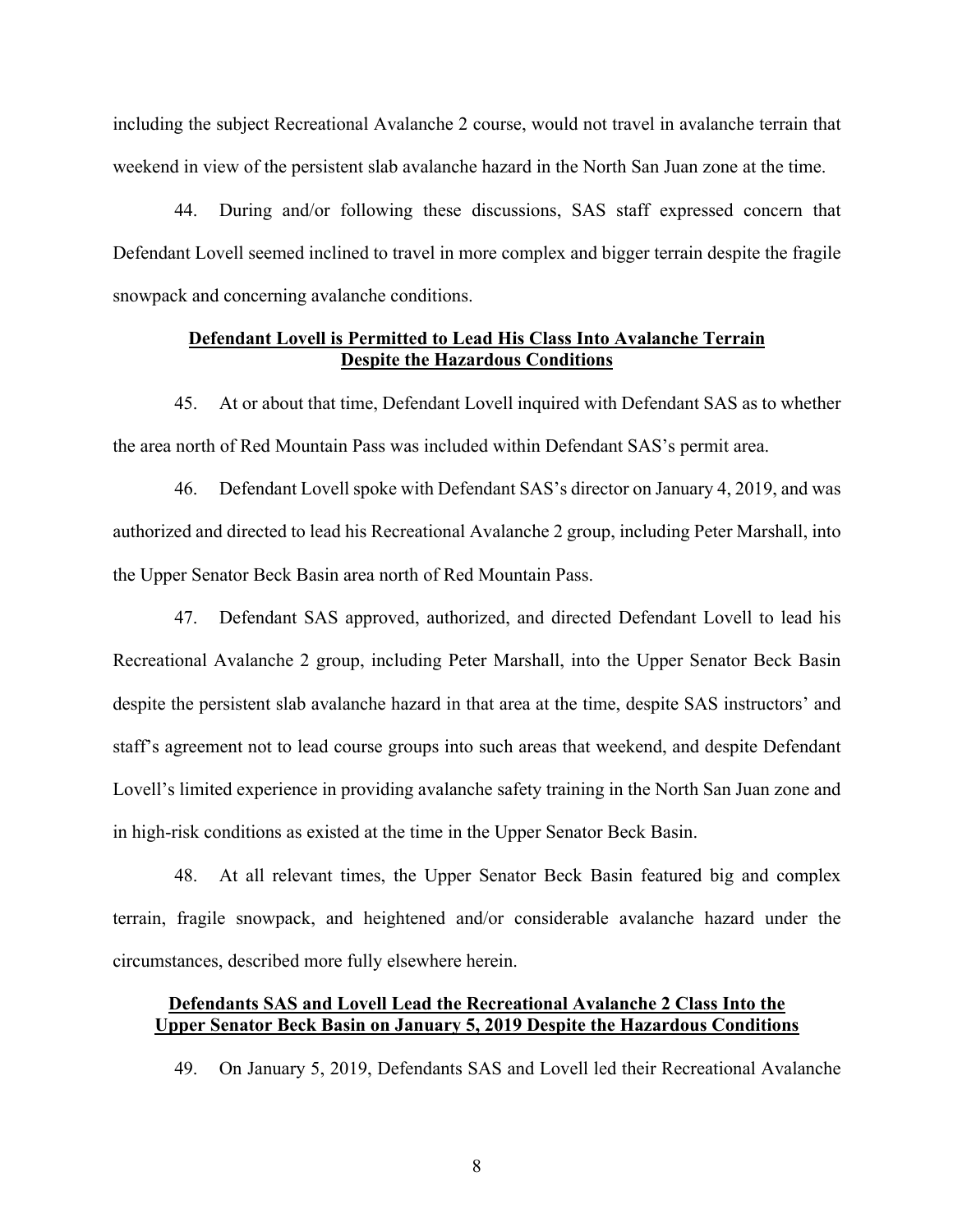2 group, including Peter Marshall and four other students, from the hut in which the group had spent the night, across Highway 550 and Red Mountain Pass, and into the Upper Senator Beck Basin.

50. Defendant Lovell was the group leader and instructor for the group.

51. On their way from the hut to Highway 550, the group was met by an SAS staff member, who verbally relayed portions of CAIC's Avalanche Forecast for January 5, 2019 to Defendant Lovell and/or to the group members.

52. Defendants SAS and Lovell did not share with any of the group members, including Peter Marshall, information from the Summary section of CAIC's Avalanche Forecast for January 5, 2019, which advised of "worrisome snowpack test results along the US 550 corridor," as well as hazards of wide avalanche propagation and remote triggers for large slab avalanches in the North San Juan zone and the Upper Senator Beck Basin.

53. Defendants SAS and Lovell did not share with any of the group members, including Peter Marshall, information from the Summary section of CAIC's Avalanche Forecast for January 5, 2019, which warned that "you can trigger an avalanche breaking on buried weak layers today," including "from the bottom of the slope, from adjacent slopes, or from a distance."

54. At all relevant times during the Recreational Avalanche 2 course, Defendants SAS and Lovell's role was to teach the group how to understand, observe, and analyze avalanche hazards and safely navigate avalanche terrain.

55. At all relevant times during the Recreational Avalanche 2 course, Defendants SAS and Lovell were responsible for safely and appropriately managing the group's safety and avalanche risks.

56. Defendants SAS and Lovell did not discuss any of the critical safety information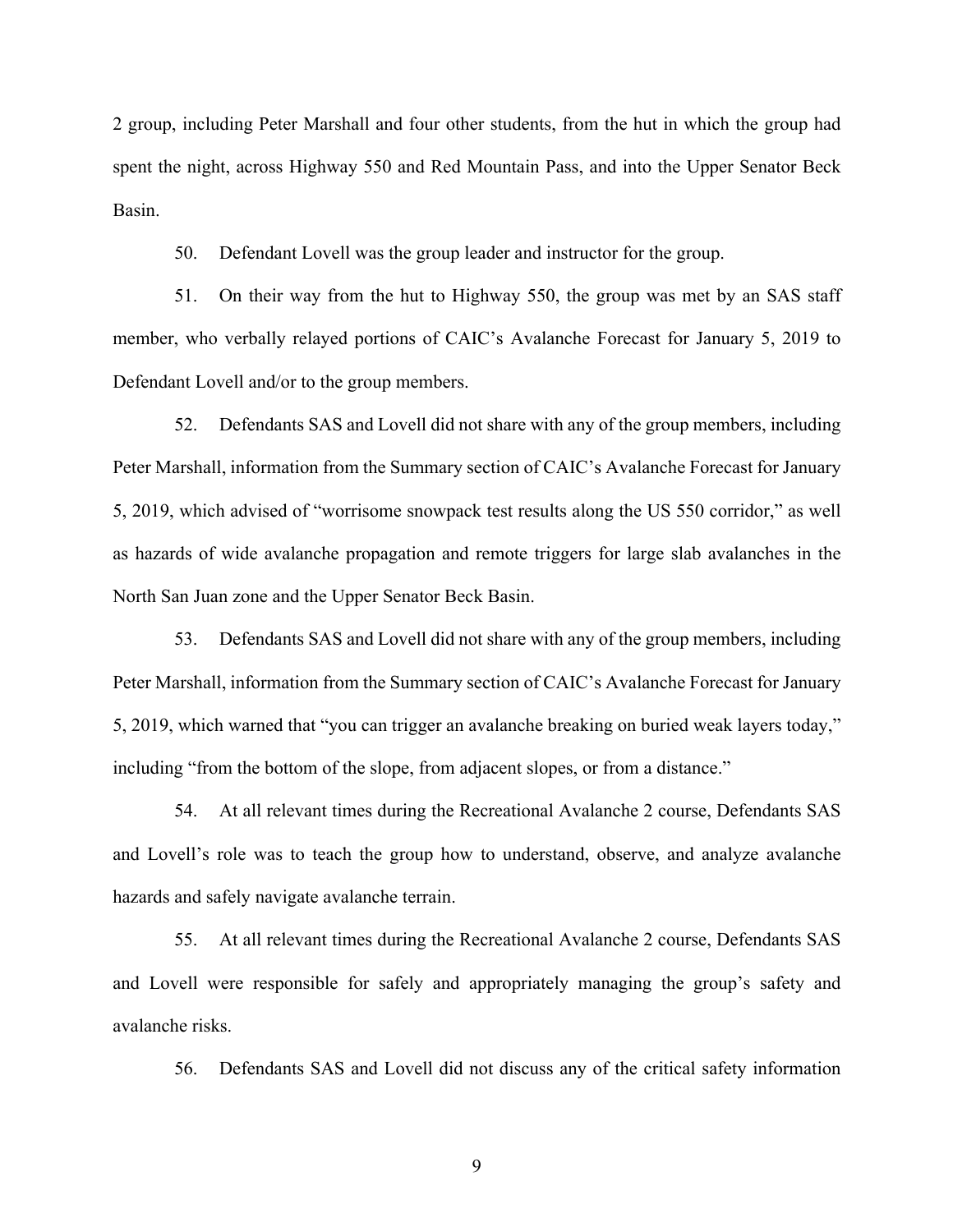contained in the Summary section of CAIC's Avalanche Forecast for January 5, 2019 with any of the group members, including Peter Marshall, at any time on January 5, 2019.

57. Conditions at the time did not support travel in, under, or on avalanche terrain within the Upper Senator Beck Basin, as reflected by, *inter alia*, the Summary information, especially with a group of five students in a recreational avalanche safety course.

58. Defendants SAS and Lovell did not advise the course participants, including Peter Marshall, of any of this information.

59. Defendants SAS and Lovell led the group directly into, under, and below avalanche terrain in the Upper Senator Beck Basin during the subject avalanche safety course, despite the hazardous conditions and CAIC warning information, in blatant disregard of established principles of avalanche safety, and without apprising the group members, including Peter Marshall, of critical safety information directly pertaining to the nature and extent of the avalanche hazard in the area including their route of travel through the area.

60. At the time, Defendants SAS and Lovell were aware that their conduct created a substantial risk of serious injury or death for the group members, including Peter Marshall.

61. At the time, Defendants SAS and Lovell were aware that their conduct in leading a group of recreational avalanche students into the Upper Senator Beck Basin or comparable areas featuring comparably big and complex terrain created a substantial risk of serious injury or death for the group members, including Peter Marshall, given the avalanche hazards present across such areas at the time.

62. Nevertheless, Defendants SAS and Lovell led the Recreational Avalanche 2 group members, including Peter Marshall, into the Upper Senator Beck Basin on January 5, 2019, in conscious disregard of the danger created by their conduct.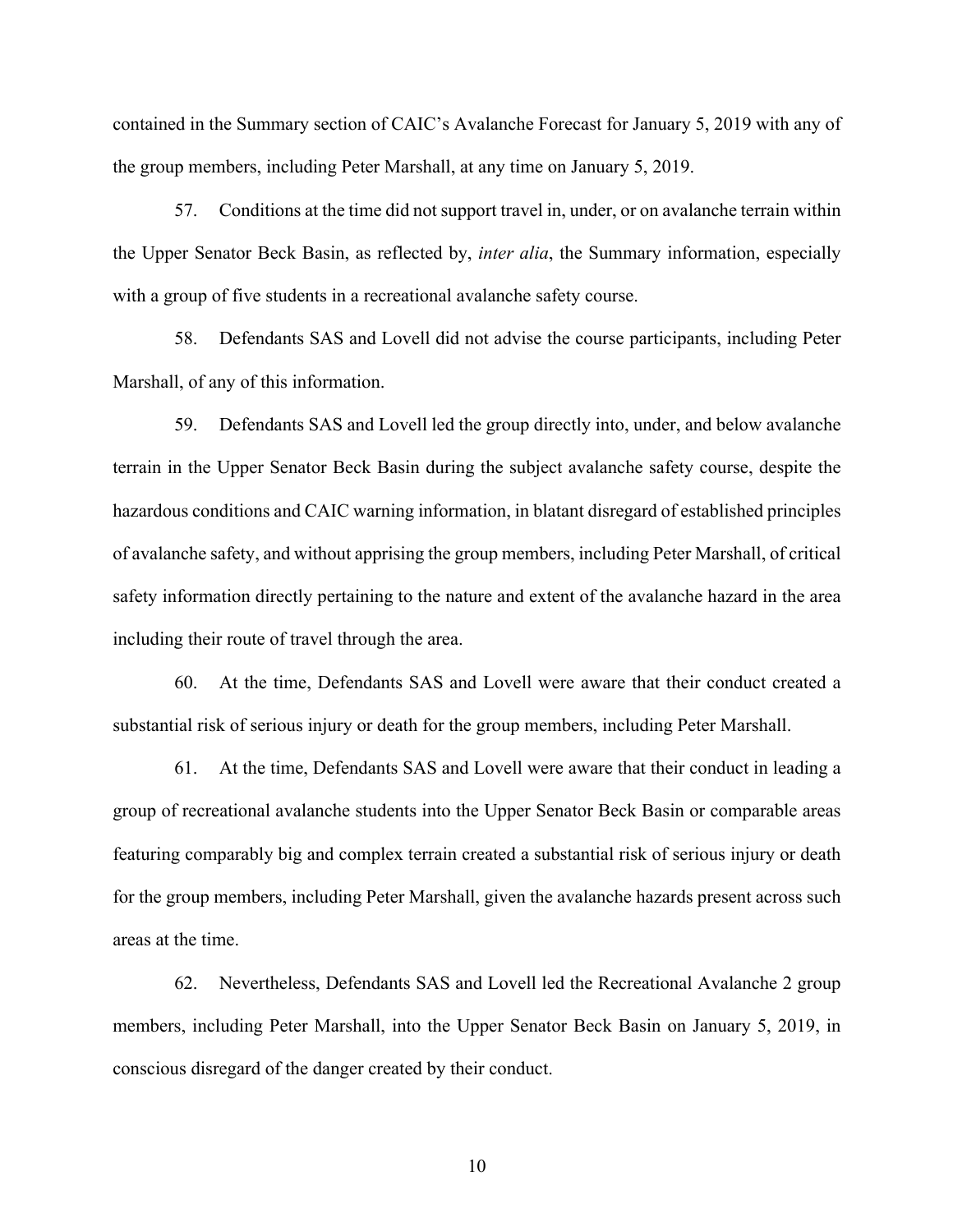# **Defendants SAS and Lovell Guide Their Class Group On a Hazardous Descent Through the Upper Senator Beck Basin**

63. Defendants SAS and Lovell led the Recreational Avalanche 2 group up through the Upper Senator Beck Basin to a point at approximately 13,100 feet.

64. At that time, Defendants SAS and Lovell selected the group's route of descent through the Upper Senator Beck Basin and back to Highway 550.

65. Alternatively, Defendants SAS and Lovell directed, supervised, and approved selection of the group's route of descent through the Upper Senator Beck Basin and back to Highway 550.

66. Defendants SAS and Lovell's selected route traveled from a point at approximately 13,100 feet down into and through a cirque below.

67. Defendants SAS and Lovell's selected route passed directly below steep, east-facing slopes with significant overhead avalanche hazard and threat from connected terrain, including overlapping runout areas from different sections of the cirque.

68. The specific avalanche conditions present in the Upper Senator Beck Basin on January 5, 2019, did not support traveling on snow connected to steep, east-facing slopes with runout areas that overlapped with a selected route of descent.

69. The specific avalanche conditions present in the Upper Senator Beck Basin on January 5, 2019, did not support traveling on Defendants SAS and Lovell's selected route of descent.

70. The specific avalanche conditions present in the Upper Senator Beck Basin on January 5, 2019, supported carefully avoiding such terrain.

71. Defendants SAS and Lovell failed to safely lead the group out of the Upper Senator Beck Basin by, *inter alia*, their route of ascent.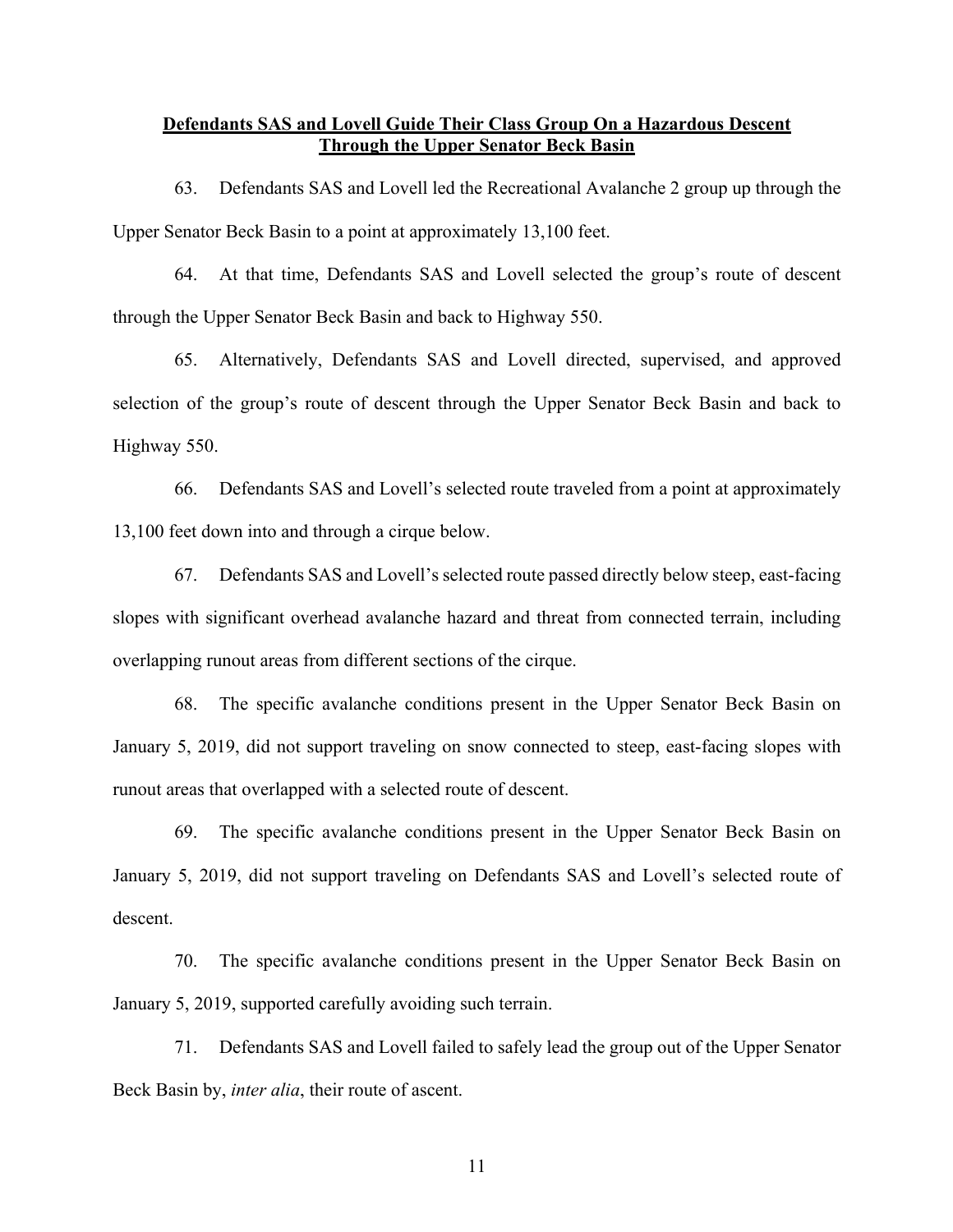72. Defendants SAS and Lovell instead led the group down their selected route through the cirque in a reckless and grossly negligent fashion.

73. Defendants SAS and Lovell's selected route began in the southern octant but then traveled over terrain that rolled from due south to southeast, east, and eventually northeast, traveling very close to the southeastern octant and directly below southeast and east facing terrain.

74. The risk for triggering destructive slab avalanches on such southeastern and eastern facing terrain, including by remote triggering, was heightened and/or considerable in the Upper Senator Beck Basin at the time.

75. Defendants SAS and Lovell's selected route traveled down slopes with angles ranging from 32 to 34 degrees.

76. Destructive slab avalanches generally start on slopes with angles between 30 and 45 degrees.

77. A difference of a few degrees in slope angle is significant with respect to a persistent slab avalanche problem as existed in the Upper Senator Beck Basin on January 5, 2019 because destructive slab avalanches are much more likely to occur on slopes of 30 degrees or greater.

78. Such a difference can take on even greater significance in avalanche conditions that pose a risk of wide propagation and remotely triggering an avalanche from adjacent slopes, as existed in the Upper Senator Beck Basin on January 5, 2019.

79. A basic tenet of avalanche safety it to continuously assess whether any chosen slope is, or is adjacent to or below, slopes that can avalanche.

80. Defendants SAS and Lovell failed to properly measure the angle of the slope of the selected route or the slopes next to and above the route before beginning to lead the group down that route.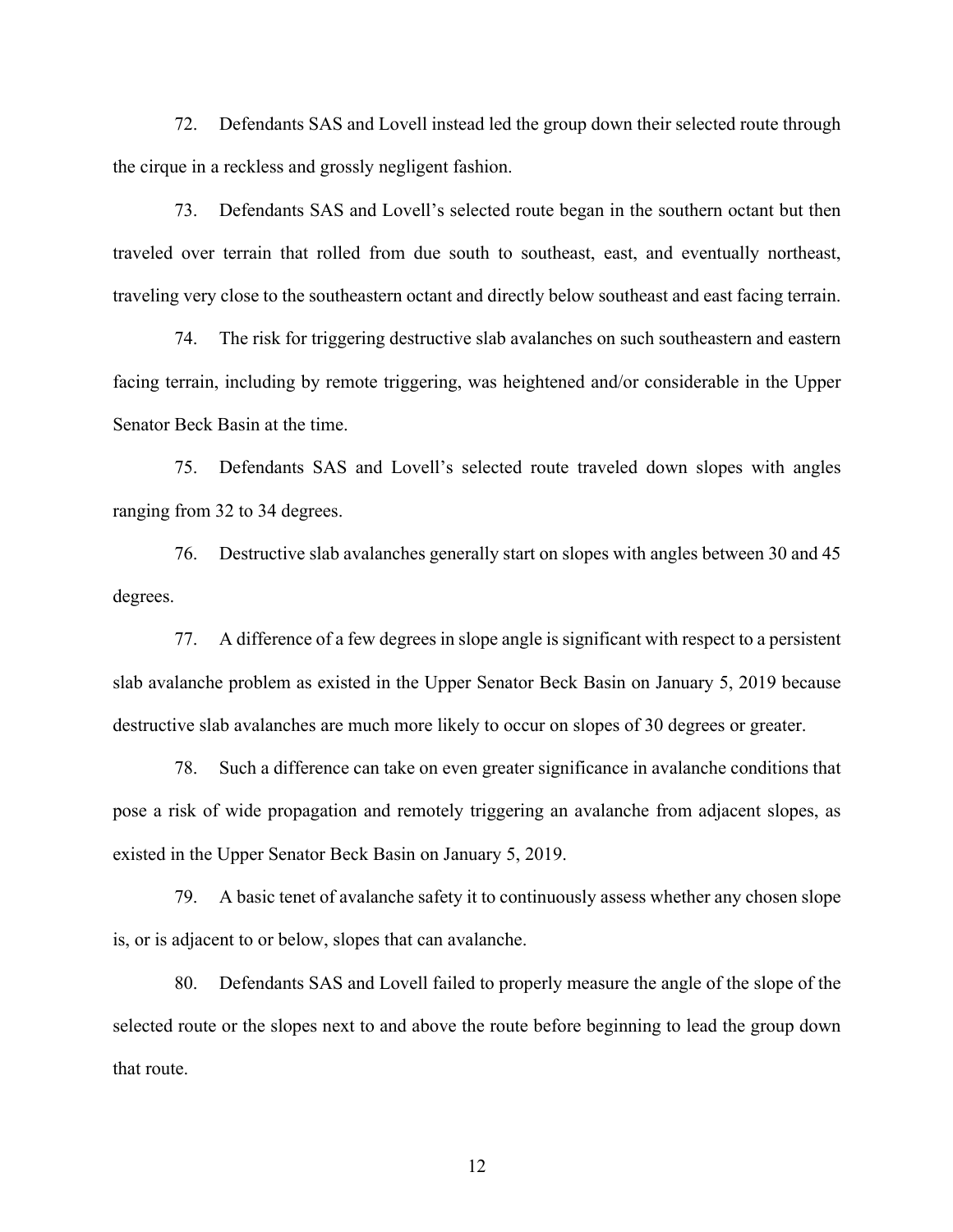81. Defendants SAS and Lovell failed to properly direct and instruct the group members to properly measure the angle of the slope of the selected route or the slopes next to and above the route before beginning to lead the group down that route.

82. Defendants SAS and Lovell failed to properly assess whether their chosen route of descent traveled on, adjacent to, or below slopes that could avalanche.

83. Defendants SAS and Lovell failed to properly direct and instruct the group members to assess whether their chosen route of descent traveled on, adjacent to, or below slopes that could avalanche.

84. Defendants SAS and Lovell's decision to lead the group down their selected route in this dangerous fashion was in blatant disregard of established avalanche safety principles.

85. At that time, Defendants SAS and Lovell knew that their acts and omissions in this regard created a substantial risk of serious injury or death for group participants, including Peter Marshall, yet engaged in those acts and omissions anyway in conscious disregard of the danger.

86. Another basic tenet of avalanche safety is to travel one-at-a-time through avalanche prone areas so as to limit the exposure of the group to only one person at a time and to maintain the maximum number of rescuers in the event someone is caught in an avalanche.

87. Defendants SAS and Lovell instructed the group members, including Peter Marshall, to travel down the first section of the selected route in short succession, with the second skier starting when the first skier was part way down the slope, and so on.

88. Defendants SAS and Lovell's decision to lead the group down their selected route in this dangerous fashion was in blatant disregard of established avalanche safety principles.

89. At that time, Defendants SAS and Lovell knew that their acts and omissions in this regard created a substantial risk of serious injury or death for group participants, including Peter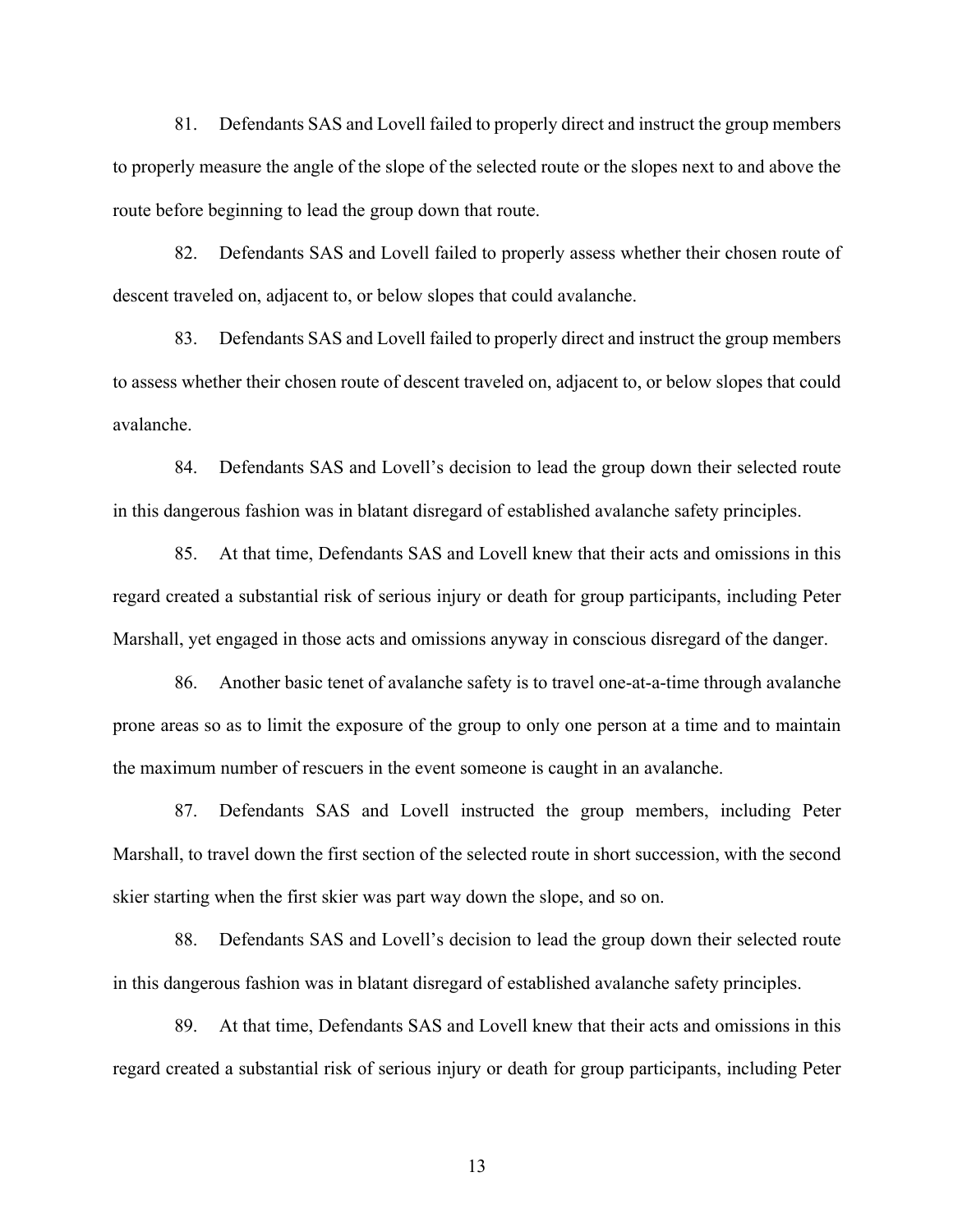Marshall, yet engaged in those acts and omissions anyway in conscious disregard of the danger.

90. Another basic tenet of avalanche safety is to select a descent route that allows members of the group to remain in constant communication and visual contact with each other.

91. Defendants SAS and Lovell's selected route traveled over a break in the terrain that required the waiting group members to sidestep over the break in order to maintain communication and visual contact with descending group members.

92. At that time, Defendants SAS and Lovell knew that their acts and omissions in this regard created a substantial risk of serious injury or death for group participants, including Peter Marshall, yet engaged in those acts and omissions anyway in conscious disregard of the danger.

93. It is believed that Defendant SAS authorized, approved, and ratified the conduct of Defendant Lovell described throughout this Complaint.

## **The Group is Caught In An Avalanche Upon Descending Into the Upper Senator Beck Basin**

94. Defendant Lovell began his descent down the selected route.

95. Per Defendants SAS and Lovell's instructions, Peter Marshall began his descent down the selected route when Defendant Lovell was part way down the route.

96. The remaining four skiers in the group sidestepped over the break so they could maintain communication and visual contact with Defendant Lovell and Peter Marshall as they descended.

97. At that time, a hard slab avalanche triggered across the slope where the group were located.

98. This avalanche likely broke on a buried layer of near-surface facets that developed between storms during the first few days of the year, and stepped down to deeper weak layers near the ground, entraining the entire season's snowpack.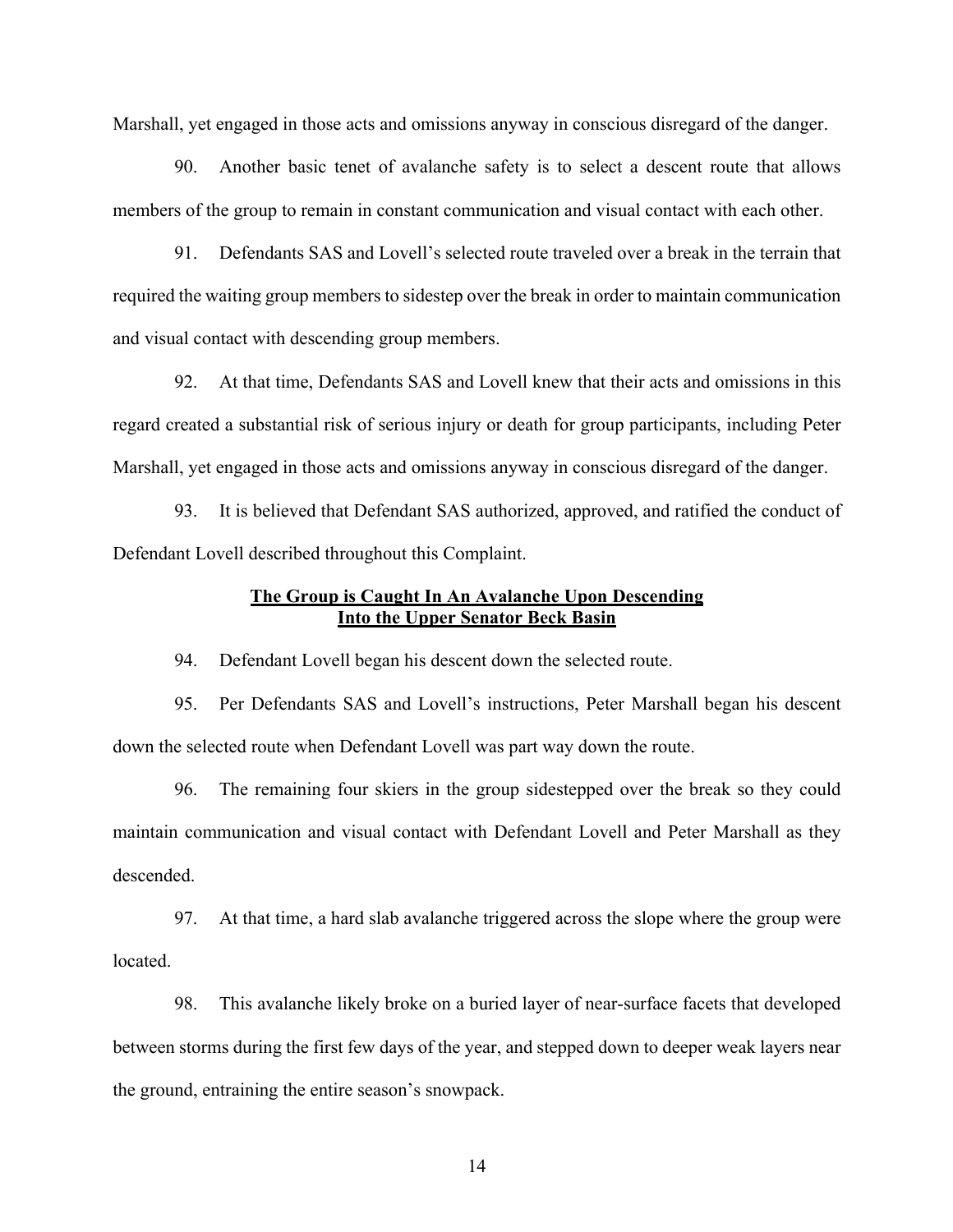99. This avalanche released on a south-southeast facing slope around 32 degrees in steepness.

100. This avalanche was medium sized relative to its path and had the destructive force to bury, injure, or kill a person.

101. All six members of the group, including Defendant Lovell and Peter Marshall, were caught in the avalanche.

102. Defendant Lovell later reported that his ski bindings released and he fell forward, traveling downhill on his belly.

103. Defendant Lovell later reported that he was carried to the bottom of the slope, rising to the surface as the avalanche debris stopped.

104. Peter Marshall was also carried to the bottom of the slope.

105. The other four group members were caught in the avalanche but were only carried 15 to 20 feet downhill.

106. The first avalanche remotely triggered a second avalanche from the connected eastfacing slope.

107. This second avalanche was also a hard slab, medium sized relative to path, and had the destructive force to bury, injure, or kill a person.

108. Investigators later estimated the average depth of the crown face as 36 inches.

109. This second avalanche released on a slope around 35 degrees in steepness.

110. The debris from both slides overlapped at the bottom of the slope.

## **The Subject Float 32 Avalanche Airbag Device Being Worn by Peter Marshall Fails to Properly and Fully Deploy**

111. At the time of the subject Recreational Avalanche 2 course, Peter Marshall was properly wearing a Float 32 avalanche airbag designed, manufactured, distributed, marketed, and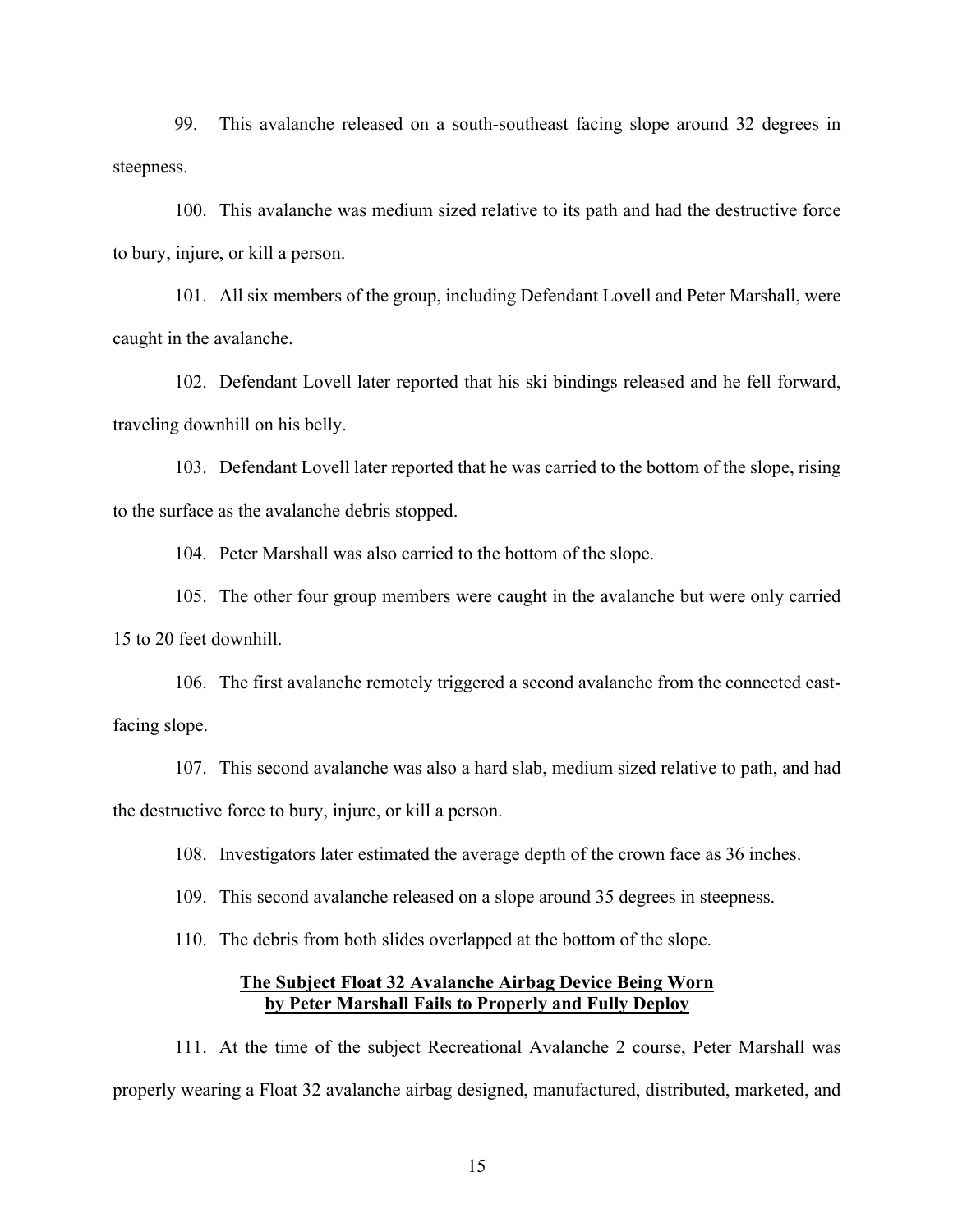sold by the Manufacturer Defendants.

112. The subject Float 32 avalanche airbag consisted of a specially-designed backpack housing an inflatable airbag connected to a cylinder of compressed gas and a triggering mechanism.

113. The subject Float 32 avalanche airbag was designed to rapidly deploy and inflate if the user was caught in an avalanche, such that the user would "float" at or near the top of the avalanche debris and snow rather than sinking into the debris and being buried under feet of heavy snow.

114. The subject Float 32 avalanche airbag was designed to prevent or minimize the user's burial depth in an avalanche, so as to improve their chances of survival.

115. At all relevant times, the Manufacturing Defendants knew or should have known of actual defects with the subject Float 32 avalanche airbag. Shortly before the subject Float 32 avalanche airbag was manufactured, the Manufacturing Defendants recalled, participated in a recall, and/or approved and supported the recall of large numbers of substantially similar Float model avalanche airbags because of a flaw that could lead to failure of the trigger mechanism and failure of the airbag to properly, timely, and fully deploy and inflate. As such, the Manufacturing Defendants knew or should have known of defects in the subject Float 32 avalanche airbag that could lead to failures of deployment and/or inflation, and further knew or should have known that insufficient changes were made to the design of avalanche airbags manufactured after the recall to prevent such failures. As such, the Manufacturing Defendants knew or should have known of the actual defects in the subject avalanche airbag, which was manufactured and sold after this recall.

116. The subject Float 32 avalanche airbag being properly worn by Peter Marshall failed to properly, timely, and fully deploy and inflate during the subject avalanche.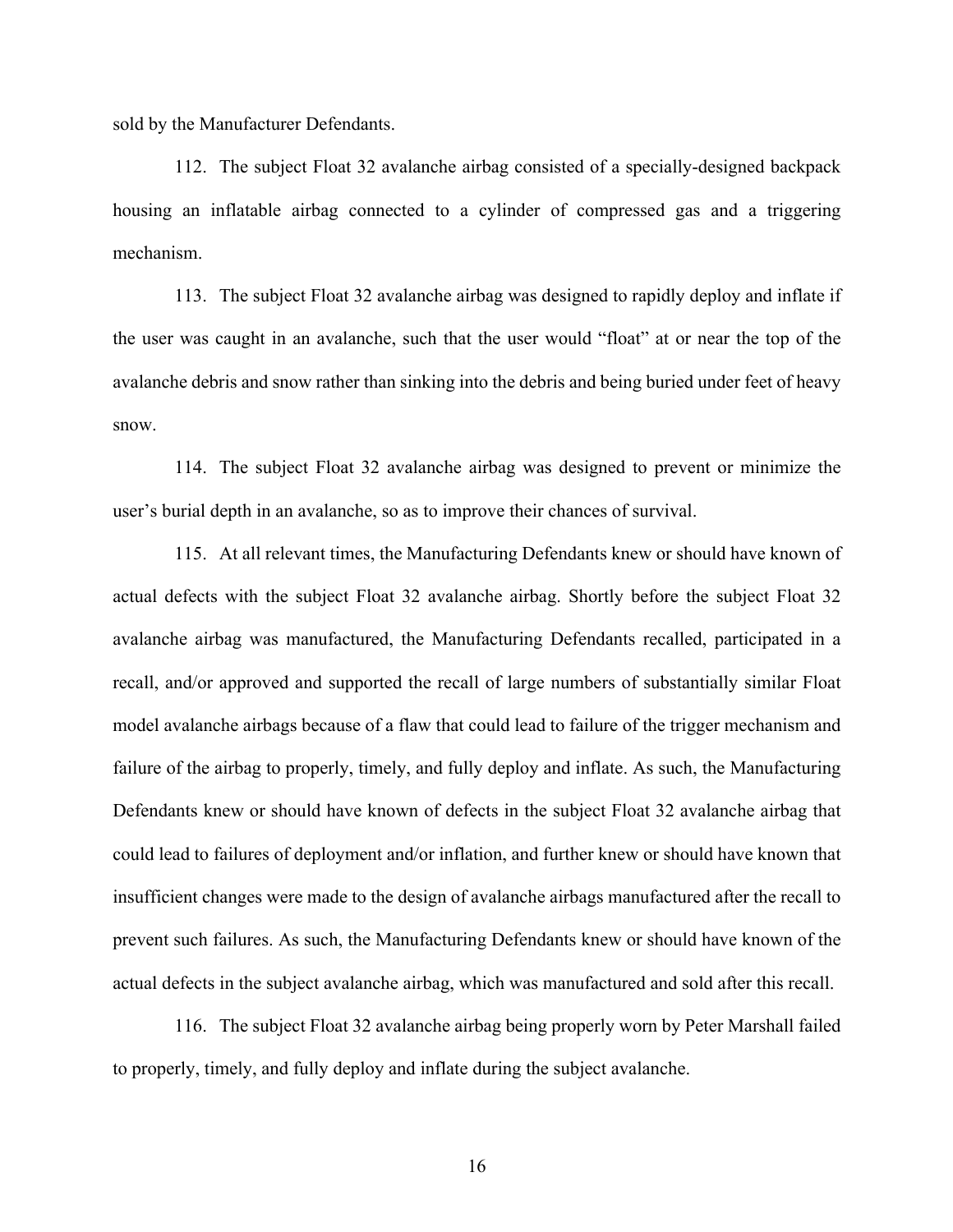117. As a result, Peter Marshall was buried under approximately eight to nine feet of snow.

118. Peter Marshall attempted to trigger his Float 32 avalanche airbag system but it did not fully deploy or inflate.

119. The coroner later concluded that Peter Marshall died of asphyxia secondary to being buried in eight to nine feet of snow for nearly one hour.

120. Some of the allegations herein have been made and/or may be perceived to have been made in the alternative. *Accord* C.R.C.P. 8(e)(2). Plaintiffs will elect which claims and allegations they intend to pursue before the time of trial.

# **COUNTS AGAINST DEFENDANTS SILVERTON AVALANCHE SCHOOL AND SAN JUAN COUNTY SEARCH AND RESCUE**

# **COUNT I Negligence**

121. Plaintiffs incorporates all other allegations in this complaint as if set forth herein.

122. At all relevant times, Defendant SAS was in the business of offering avalanche safety courses to members of the general public, including field sessions where Defendant SAS and its instructors would lead groups of recreational course participants into the backcountry of the North San Juan Mountains.

123. At all relevant times, Defendant SAS owed a duty to exercise reasonable care and protect participants in its recreational avalanche safety courses, including but not limited to Peter Marshall.

124. At all relevant times, Defendant SAS's duty in this regard extended to its selection of course content, its hiring, retention, and supervision of staff and instructors, its development,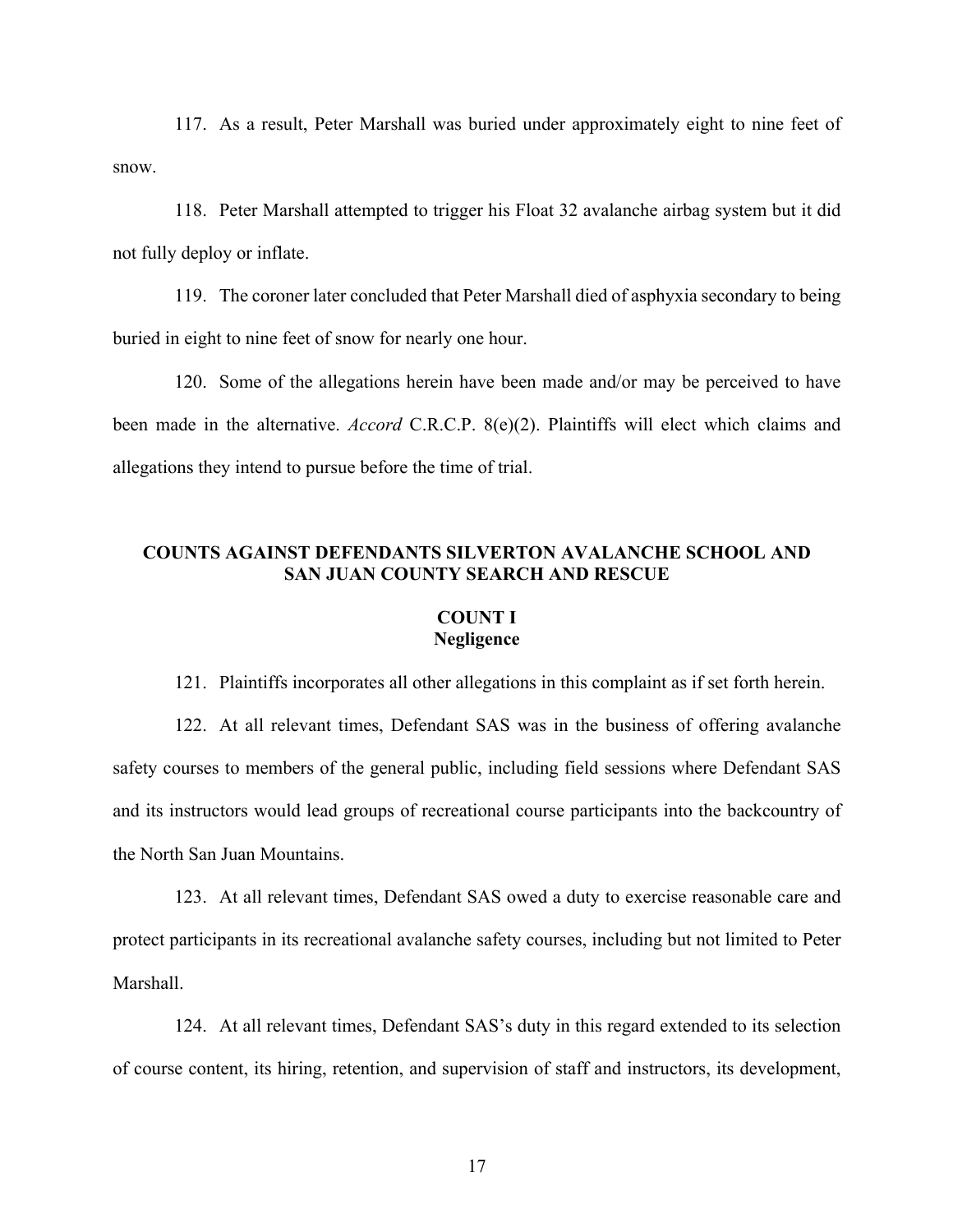implementation, and enforcement of policies and procedures to protect course participants, and its selection of appropriate backcountry areas to operate its avalanche safety courses, based on existing conditions and risks relating to terrain, weather patterns, snow conditions, and avalanche hazards.

125. At all relevant times, Defendant SAS breached its duty and was negligent, including by the following:

- a. Failing to exercise reasonable care with respect to its operation of recreational avalanche safety courses including but not limited to the subject Recreational Avalanche 2 course;
- b. Failing to act as a reasonable avalanche school would have acted under the circumstances;
- c. Acting in a fashion other than the fashion a reasonable avalanche school would have acted under the circumstances;
- d. Failing to exercise reasonable care with respect to its selection and/or application of course content for its recreational avalanche safety courses including but not limited to the subject Recreational Avalanche 2 course;
- e. Failing to exercise reasonable care with respect to selecting, hiring, retaining, and supervising staff and instructors for its recreational avalanche safety courses including but not limited to the subject Recreational Avalanche 2 course and including but not limited to Defendant Lovell;
- f. Failing to ensure that its staff and instructors adhered to basic tenets of avalanche safety at all times while providing instruction and support for its recreational avalanche safety courses, including but not limited to the subject Recreational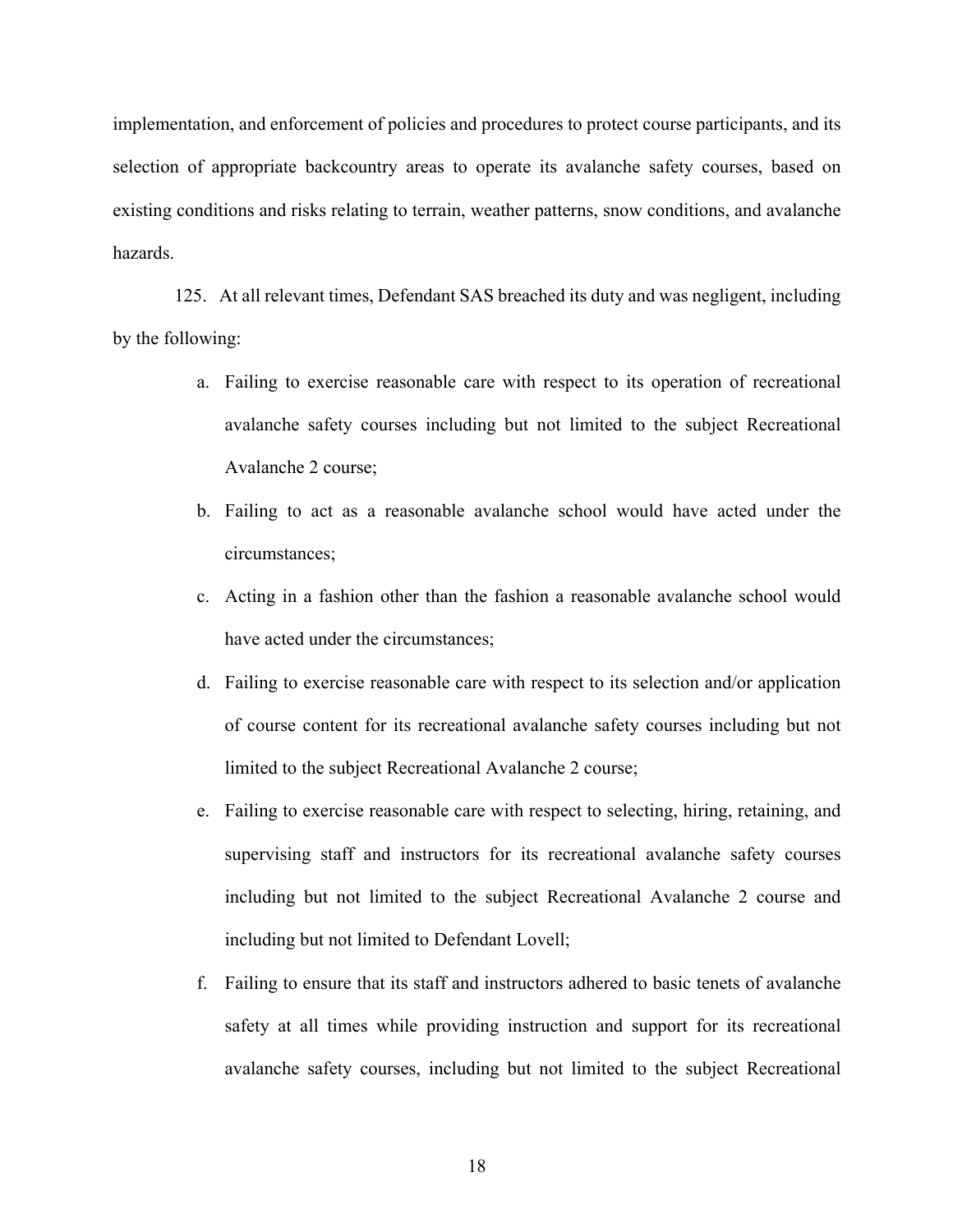Avalanche 2 course;

- g. Failing to ensure that its staff and instructors adhered to principles and rules set forth in avalanche safety course content at all times while providing instruction and support for its recreational avalanche safety courses, including but not limited to the subject Recreational Avalanche 2 course;
- h. Failing to ensure clear and consistent channels of communication among its staff, instructors, and participants in its recreational avalanche safety courses including but not limited to the subject Recreational Avalanche 2 course, including with respect to the safe and appropriate selection of locations for field sessions (including based on the existing conditions and hazards in such areas), the communication of complete and accurate forecast information on avalanche conditions and hazards in such locations, appropriate rules for safely managing risk during field sessions, including when traveling through (or avoiding) avalanche terrain, the safe and appropriate use of radio, GPS, satellite communications, and other safety equipment, appropriate rescue procedures in the event of an avalanche, and so forth;
- i. Failing to ensure clear and consistent chain of command among its staff, instructors, and participants in its recreational avalanche safety courses including but not limited to the subject Recreational Avalanche 2 course, including with respect to the selection of locations for field sessions, the communication of complete and accurate information on avalanche conditions and hazards in such locations, appropriate rules for safely managing risk during field sessions, including when traveling through (or avoiding) avalanche terrain, and so forth;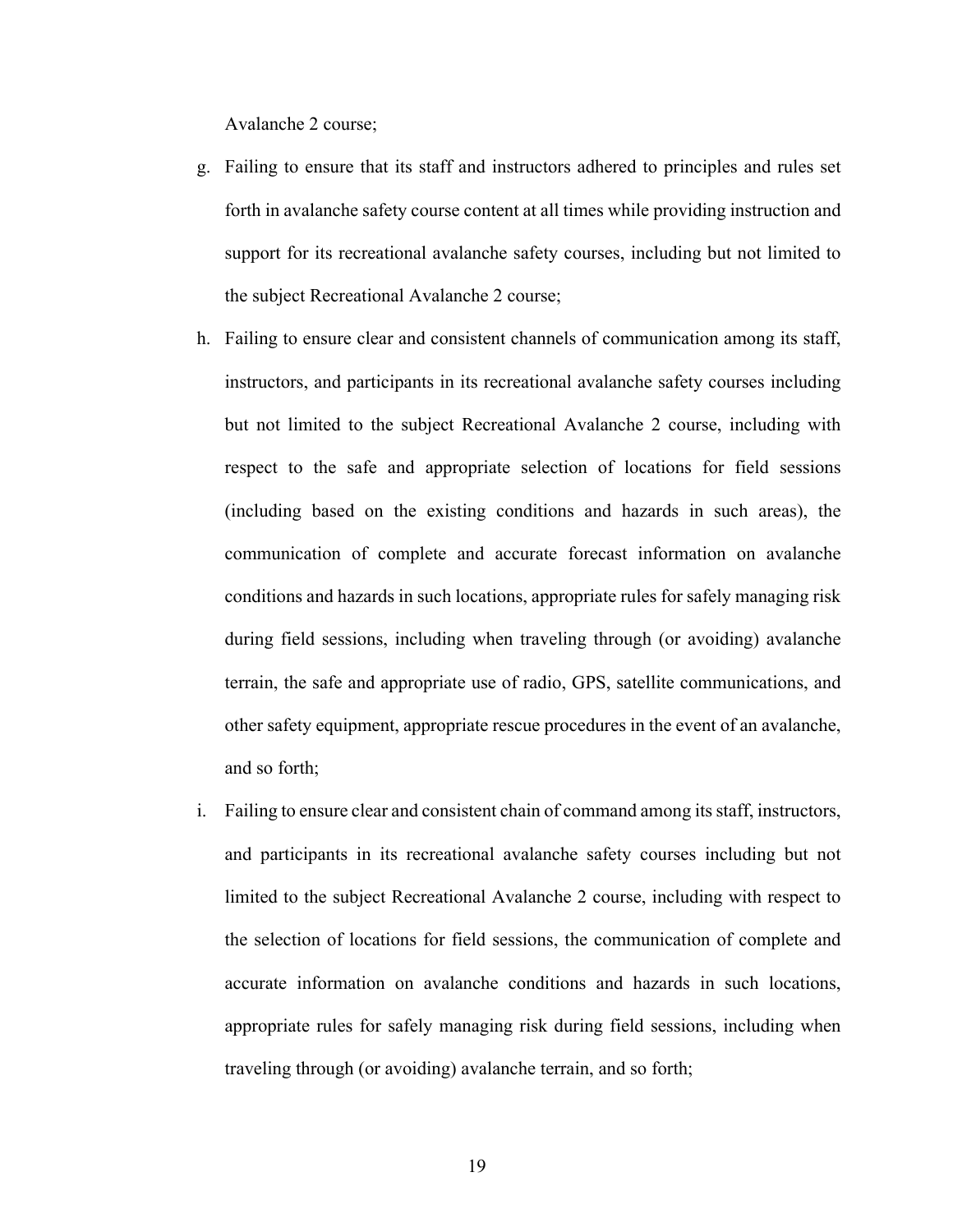- j. Failing to adopt and enforce appropriate safety policies, procedures, and protocols with respect to operation of its recreational avalanche safety courses and protecting of course participants, including but not limited to policies, procedures, and protocols ensuring that instructors appropriately managed risk at all times during its courses, appropriately led groups around avalanche terrain as warranted by existing conditions, appropriately planned for potential rescue procedures in the event of an avalanche, and did not recklessly or inappropriately lead course groups into, through, or below unreasonably dangerous avalanche terrain under conditions that did not support such travel;
- k. Failing to ensure that each of its recreational avalanche safety course field sessions and groups were led and supervised at all times by appropriately trained, qualified, skilled, and experienced instructors who possessed the judgment and experience necessary to safely lead such field sessions and groups in the backcountry;
- l. Failing to ensure that each of its instructors understood their appropriate role and responsibility to protect recreational avalanche course participants including by appropriately managing safety risks at all times during field sessions including the subject Recreational Avalanche 2 course;
- m. Failing to ensure that each of its instructors actually appropriately discharged their responsibility to protect recreational avalanche course participants including by appropriately managing safety risks at all times during field sessions including the subject Recreational Avalanche 2 course;
- n. Failing to ensure that accurate information was communicated, and inaccurate information not communicated, to members of the public and to course participants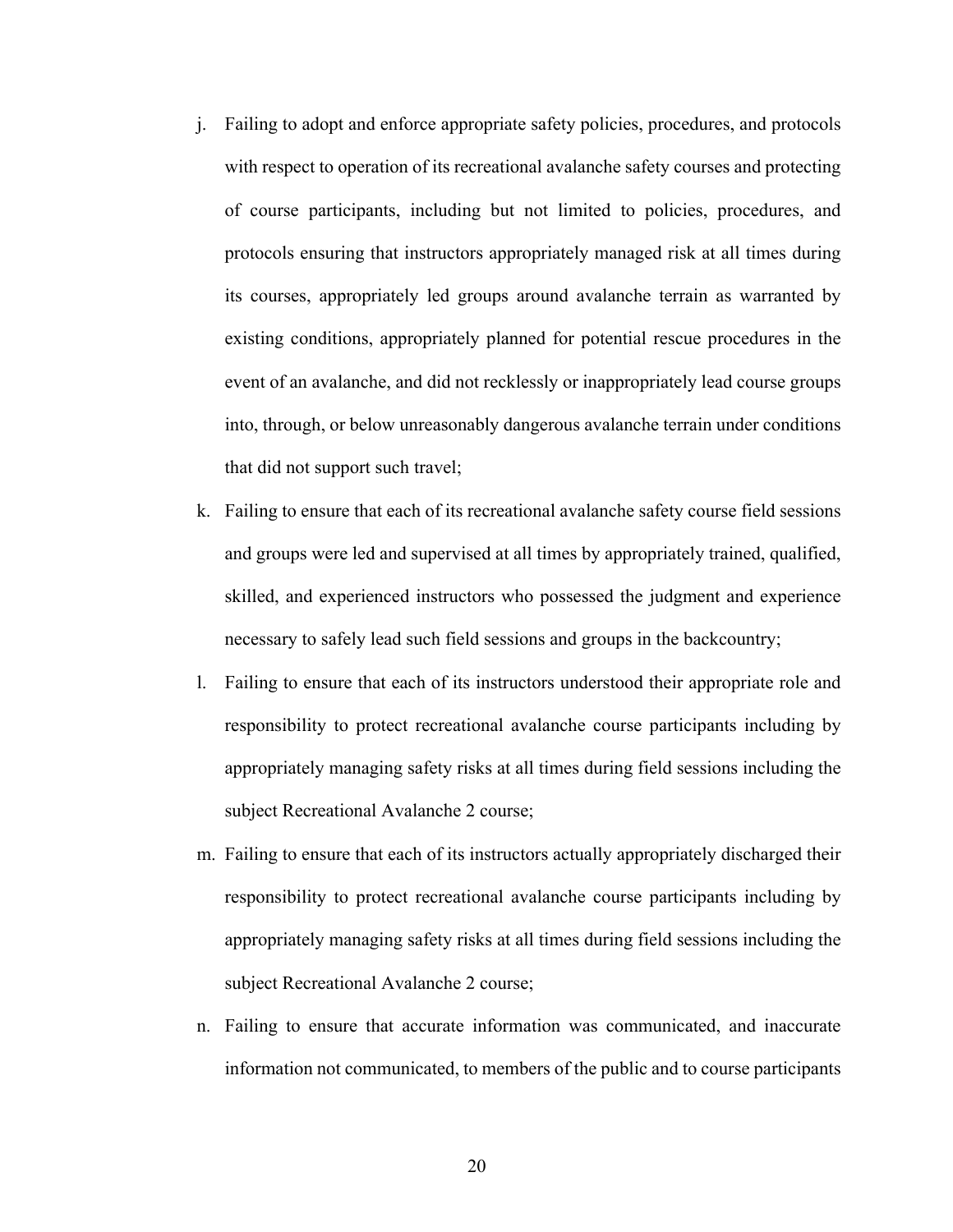concerning the nature and quality of its avalanche school, its avalanche safety course offerings, and its instructors;

- o. Failing to ensure that course staff and instructors were provided with and appropriately used safety and communication equipment so as to avoid placing staff, instructors, and participants at unreasonable risk of harm during its avalanche safety courses;
- p. Failing to ensure that course staff and instructors appropriately followed avalanche rescue procedures including by avoiding situations that could render them unable to appropriate follow or participate in such procedures;
- q. Failing to ensure that its course staff and instructors communicated accurate avalanche forecast and hazard information to course participants at all times during its recreational avalanche safety courses, including the subject Recreational Avalanche 2 course, and including but not limited to summary information contained in applicable CAIC avalanche forecast documents;
- r. Failing to ensure that its course staff and instructors understood, adhered to, and were competent in practicing established principles of avalanche safety at all times during its recreational avalanche safety course offerings including field sessions in the North San Juan Mountains;
- s. Failing to ensure that its course staff and instructors acted at all times to protect course participants against risk of serious injury and death during recreational avalanche safety course offerings, including field sessions, and otherwise acted at all times so as to minimize the risk of serious injury or death for recreational avalanche course participants related to potential avalanche hazards including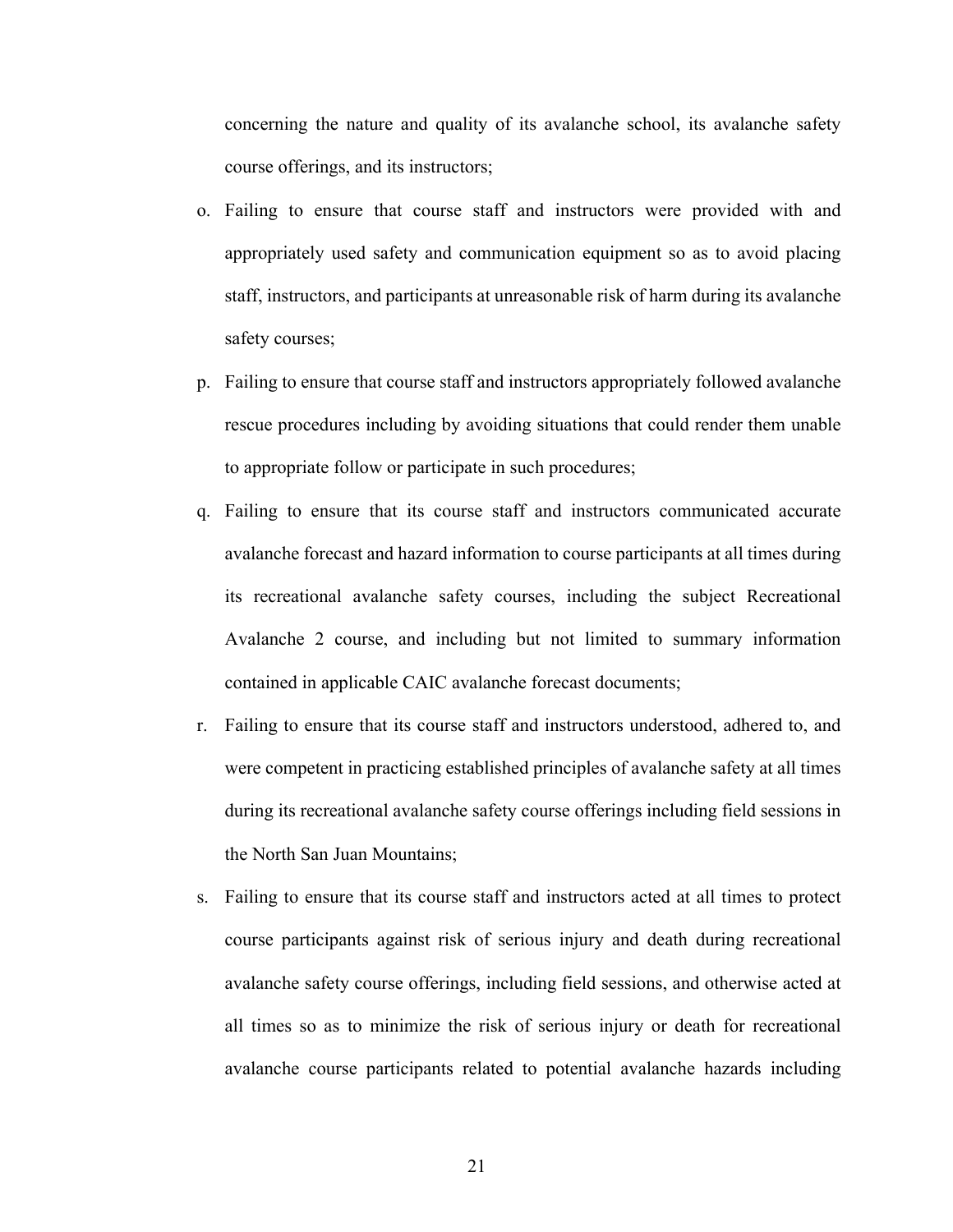persistent slab avalanches;

- t. Allowing its course instructors, including but not limited to Defendant Lovell, to lead and guide its course groups into, through, and below areas of the North San Juan Mountains where and when travel was not supported due to existing avalanche hazards, including but not limited to the subject Recreational Avalanche 2 group's route through the Upper Senator Beck Basin on January 5, 2019;
- u. Failing to ensure that its recreational avalanche course instructors and all recreational avalanche course participants appropriately adhered to and followed basic tenets of avalanche safety at all times during field sessions including during the subject Recreational Avalanche 2 course conducted in the Upper Senator Beck Basin on January 5, 2019;
- v. Failing to ensure that its recreational avalanche course instructors and all recreational avalanche course participants appropriately analyzed the hazards and risks of avalanche terrain at all times during field sessions, including but not limited to the Recreational Avalanche 2 course conducted in the Upper Senator Beck Basin on January 5, 2019;
- w. Failing to ensure that its recreational avalanche course instructors and all recreational avalanche course participants appropriately measured and relied on measurements of the angles of any and all slopes used to descend in, through, adjacent to, or below avalanche terrain at all times during field sessions, including but not limited to the Recreational Avalanche 2 course conducted in the Upper Senator Beck Basin on January 5, 2019;
- x. Failing to ensure that its recreational avalanche course instructors and all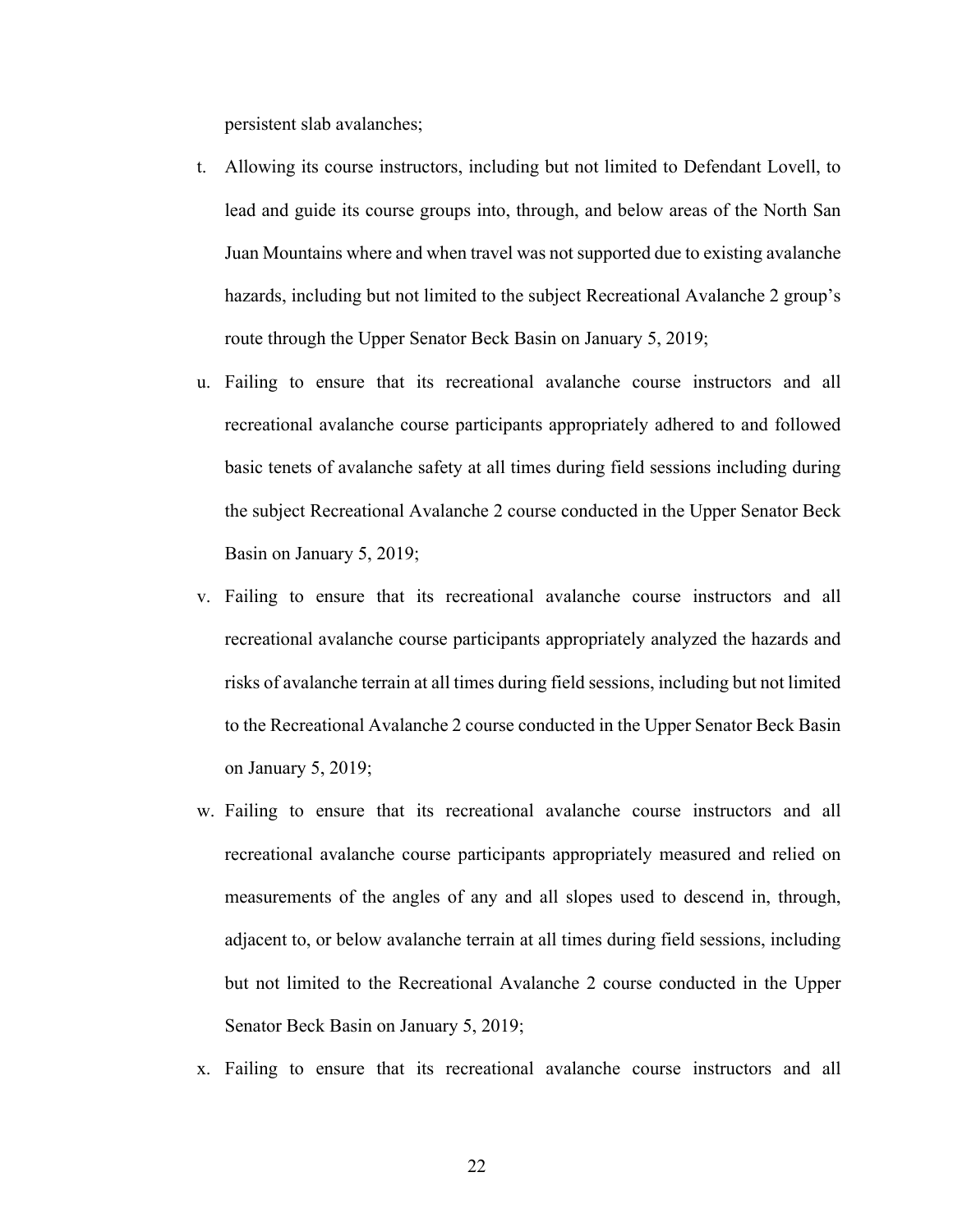recreational avalanche course participants appropriately adhered to and followed the basic tenet of traveling one-at-a-time through avalanche prone areas at all times while guiding recreational avalanche course groups through the North San Juan Mountains, including but not limited to the Recreational Avalanche 2 course conducted in the Upper Senator Beck Basin on January 5, 2019;

- y. Failing to ensure that its recreational avalanche course instructors and all recreational avalanche course participants appropriately adhered to and followed the basic tenet of selecting descent routes that allowed recreational avalanche group members to remain in constant communication and visual contact without the need to sidestep or downclimb a slope, including but not limited to during the Recreational Avalanche 2 course conducted in the Upper Senator Beck Basin on January 5, 2019;
- z. Leading and guiding the subject Recreational Avalanche 2 course group, including Peter Marshall, into and along routes within the Upper Senator Beck Basin where travel was not supported due to existing avalanche hazards in those areas at the time;
- aa. Leading and directing course group participants to utilize a dangerous descent route that exposed course group participants to unreasonable risk of serious injury or death from avalanches during the subject Recreational Avalanche 2 course; and
- bb. Leading and directing course group participants to travel in, through, and below avalanche terrain when conditions did not support such travel and in a manner that would have been inappropriate and unsafe even under less hazardous conditions;
- cc. Such other and further acts of negligence as may be revealed in discovery.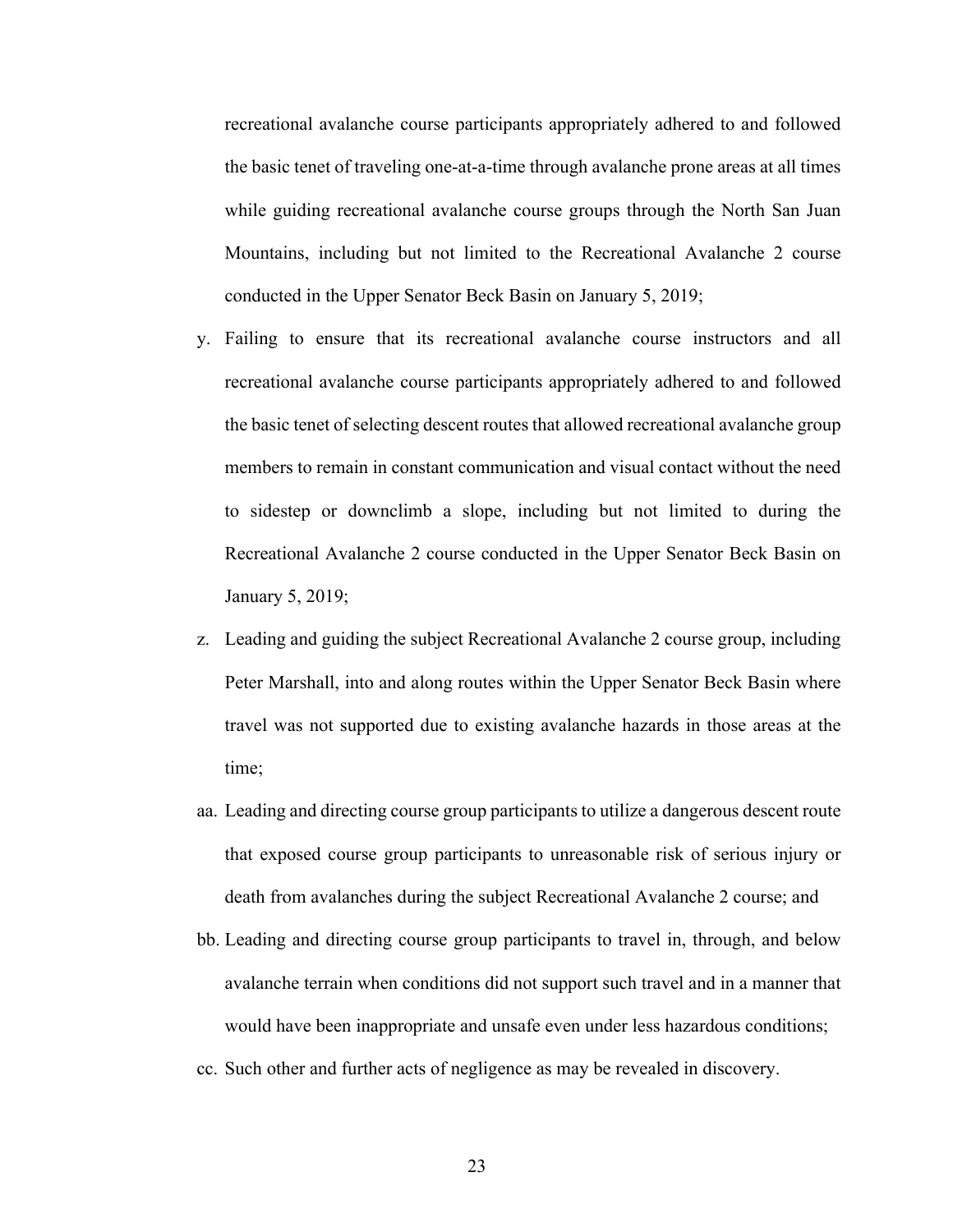126. Certain of Defendant SAS's acts and omissions, or acts and omissions of Defendant SAS's employees, agents, instructors, and/or contractors, may additionally constitute gross negligence, willful and wanton conduct, and/or fraud, as further discussed below.

127. Defendant SAS is liable for its own acts of negligence and/or gross negligence, willful and wanton conduct, and/or fraud, and for acts of negligence and/or gross negligence, willful and wanton conduct, and/or fraud by its employees, agents, instructors, and/or contractors, including but not limited to Defendant Lovell.

128. As a direct and proximate result and consequence of the tortious acts and omissions of the Defendant and/or its employees, agents, instructors, and/or contractors described herein, Plaintiffs suffered injuries, damages, and losses including but not limited to the wrongful death of the decedent, Peter Marshall.

**WHEREFORE,** Plaintiffs pray for judgment against the Defendant in an amount to be determined at trial and for such other and further relief as the Court deems just and proper.

## **COUNT II Negligent Misrepresentation**

129. Plaintiffs incorporate all other allegations in this complaint as if set forth herein.

130. At all relevant times, Defendant SAS owed a duty to provide accurate information and to avoid providing false or misleading information to members of the public and participants in its avalanche safety courses, including Peter Marshall.

131. At all relevant times, Defendant SAS breached its duty and was negligent, including by the following:

- a. Falsely representing that its avalanche school and recreational avalanche safety courses were superior to comparable offerings of others;
- b. Falsely representing that each of its recreational avalanche safety course staff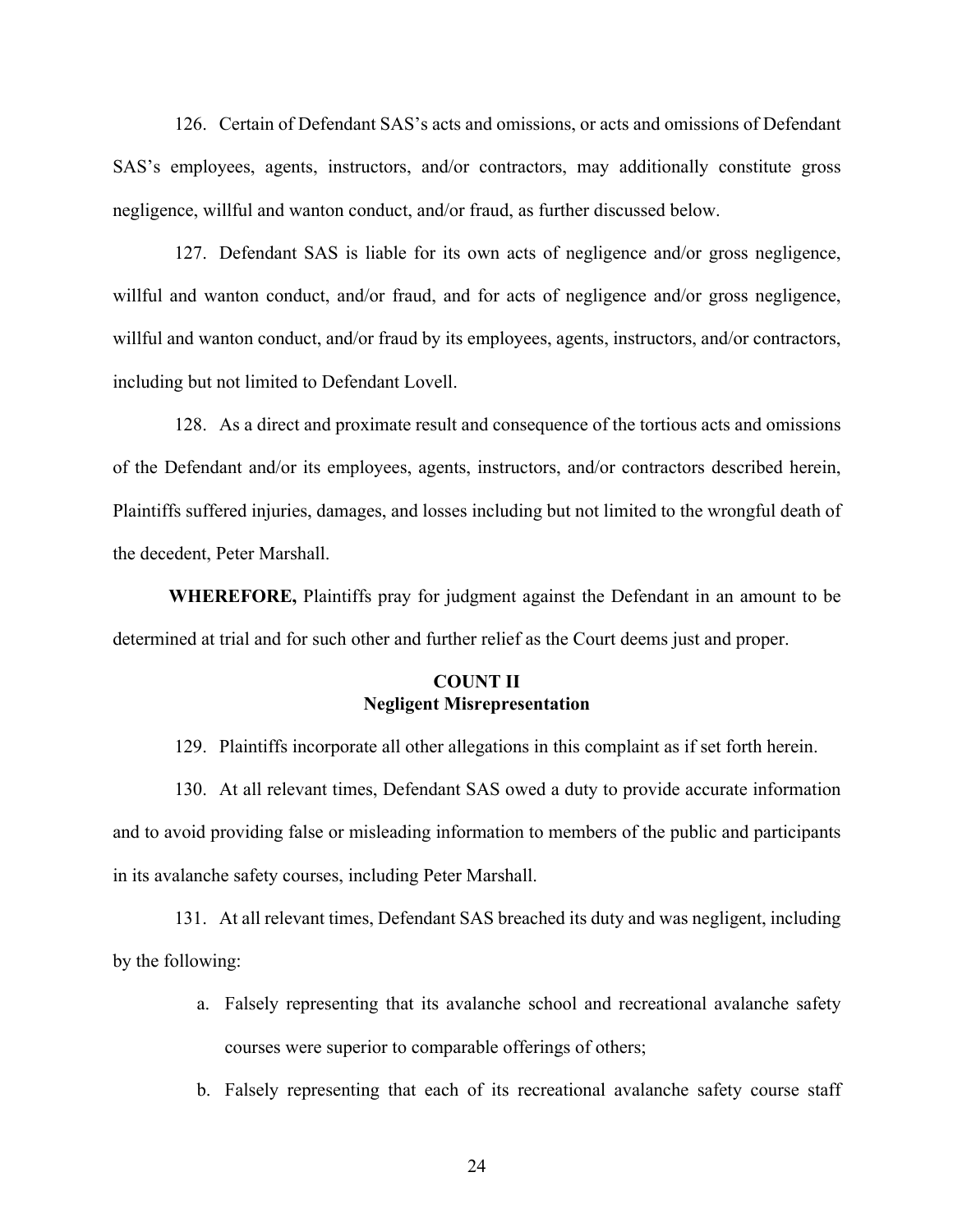and/or instructors possessed qualifications, training, skill, and/or experience that were superior to the qualifications, training, skill and/or experience of other avalanche safety course staff and/or instructors;

- c. Falsely representing that each of its recreational avalanche safety course staff and/or instructors had gone through a rigorous training and education process with respect to leading and providing recreational avalanche safety courses including field sessions;
- d. Falsely representing that each of its recreational avalanche safety course staff and/or instructors possessed deep operational experience in avalanche terrain;
- e. Falsely representing that each of its recreational avalanche staff and instructors took an evidence-based approach to avalanche safety in their recreational avalanche safety courses and field sessions;
- f. Falsely representing that Defendant SAS's recreational avalanche safety courses offered the most up to date information to course participants;
- g. Falsely representing that Defendant Lovell, in particular, possessed qualifications, training, skill, and/or experience that were superior to the qualifications, training, skill and/or experience of recreational avalanche safety course staff and/or instructors in other programs;
- h. Falsely representing that Defendant Lovell, in particular, had gone through a rigorous training and education process with respect to leading, guiding, and providing recreational avalanche safety courses including field sessions;
- i. Falsely representing that Defendant Lovell, in particular, possessed deep operational experience in avalanche terrain;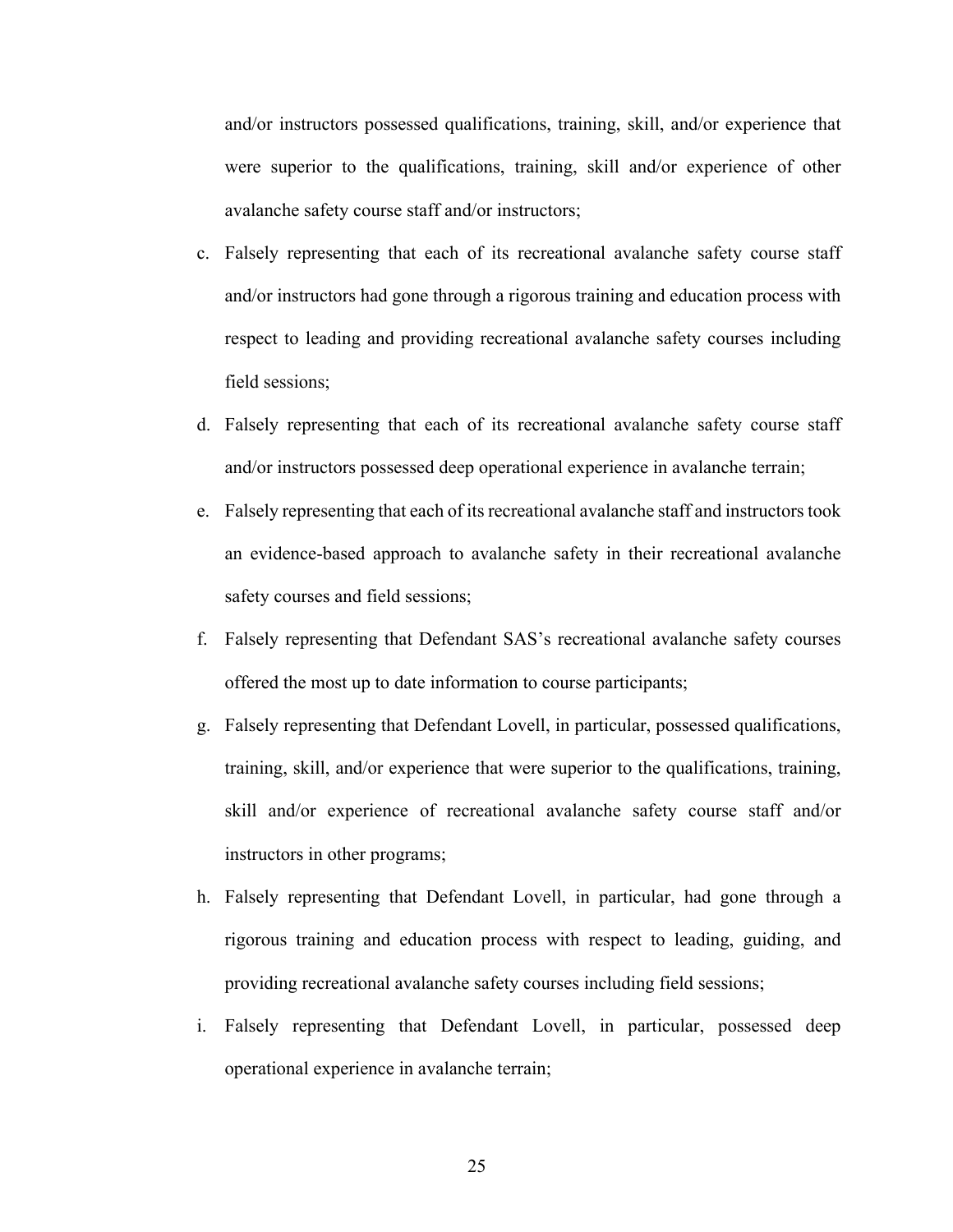- j. Falsely representing that Defendant Lovell, in particular, took an evidence-based approach in safely leading recreational avalanche safety course groups and field sessions;
- k. Falsely representing that Defendant Lovell, in particular, offered recreational avalanche safety course participants the most up to date information in leading course groups and field sessions;
- l. Falsely representing that Defendant Lovell, in particular, possessed adequate qualifications, training, skill, knowledge, and experience to safely lead recreational avalanche safety course participants into the backcountry during the subject Recreational Avalanche 2 course including during field sessions and including with respect to travel through (or to avoid) avalanche terrain;
- m. Falsely representing that avalanche hazards and conditions in the Upper Senator Beck Basin on January 5, 2019, were other than what they actually were;
- n. Falsely representing that Recreational Avalanche 2 participants, including Peter Marshall, would be and were provided with complete CAIC avalanche forecast information for the Upper Senator Beck Basin on January 5, 2019 prior to entering that area when, in fact, certain critical forecast information was withheld and not provided to course participants, including Peter Marshall; and
- o. Making such other and further false representations as may be revealed in discovery.

132. Defendant SAS's false and misleading representations are believed to have been made verbally, in writing, and/or through marketing materials including print and internet marketing materials.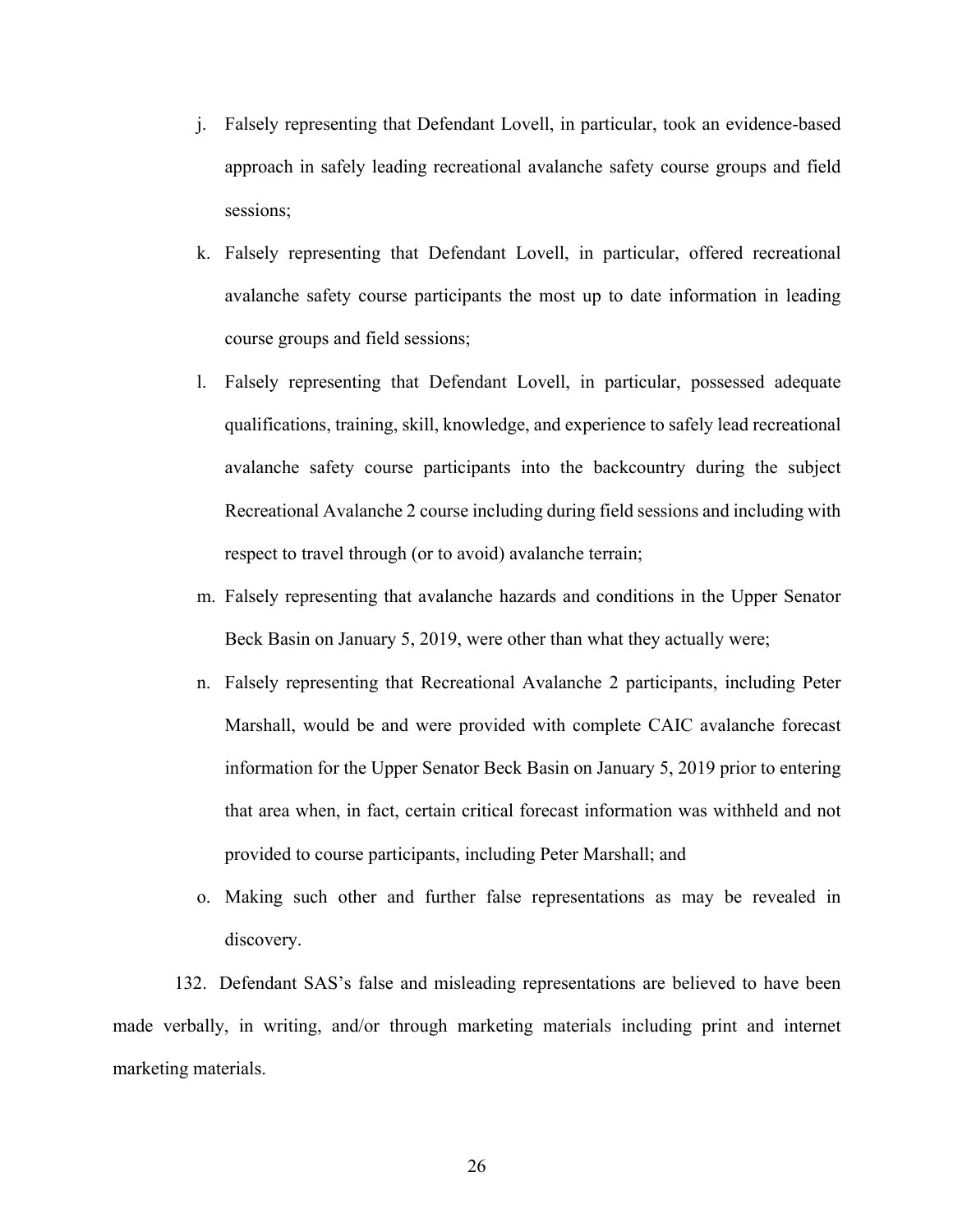133. Peter Marshall relied on Defendant SAS's false and misleading representations by, *inter alia*, electing to register and participate in Defendant's Recreational Avalanche 2 course, by electing to enter the Upper Senator Beck Basin on January 5, 2019 when conditions did not support travel through areas in the Basin, by electing to descend down Defendant's selected descent route under conditions that did not support travel down that route, and by electing to descend down that route at the time and in the manner that he did, as instructed by Defendant SAS.

134. Peter Marshall's reliance on Defendant SAS's false and misleading representations was a cause of his death during Defendant's avalanche safety course.

135. Certain of Defendant SAS's acts and omissions may additionally constitute gross negligence, willful and wanton conduct, and/or fraud, as further discussed below.

136. As a direct and proximate result and consequence of the tortious acts and omissions of the Defendants described herein, Plaintiffs suffered injuries, damages, and losses including but not limited to the wrongful death of the decedent, Peter Marshall.

**WHEREFORE,** Plaintiffs pray for judgment against the Defendant in an amount to be determined at trial and for such other and further relief as the Court deems just and proper.

## **COUNT III Fraud**

137. Plaintiffs incorporate all other allegations in this complaint as if set forth herein.

138. At all relevant times, Defendant SAS made multiple false and misleading representations of material fact to Peter Marshall.

139. At all relevant times, Defendant SAS's false and misleading representations of material fact included, but were not limited to:

> a. Falsely representing that its avalanche school and recreational avalanche safety courses were superior to comparable offerings of others;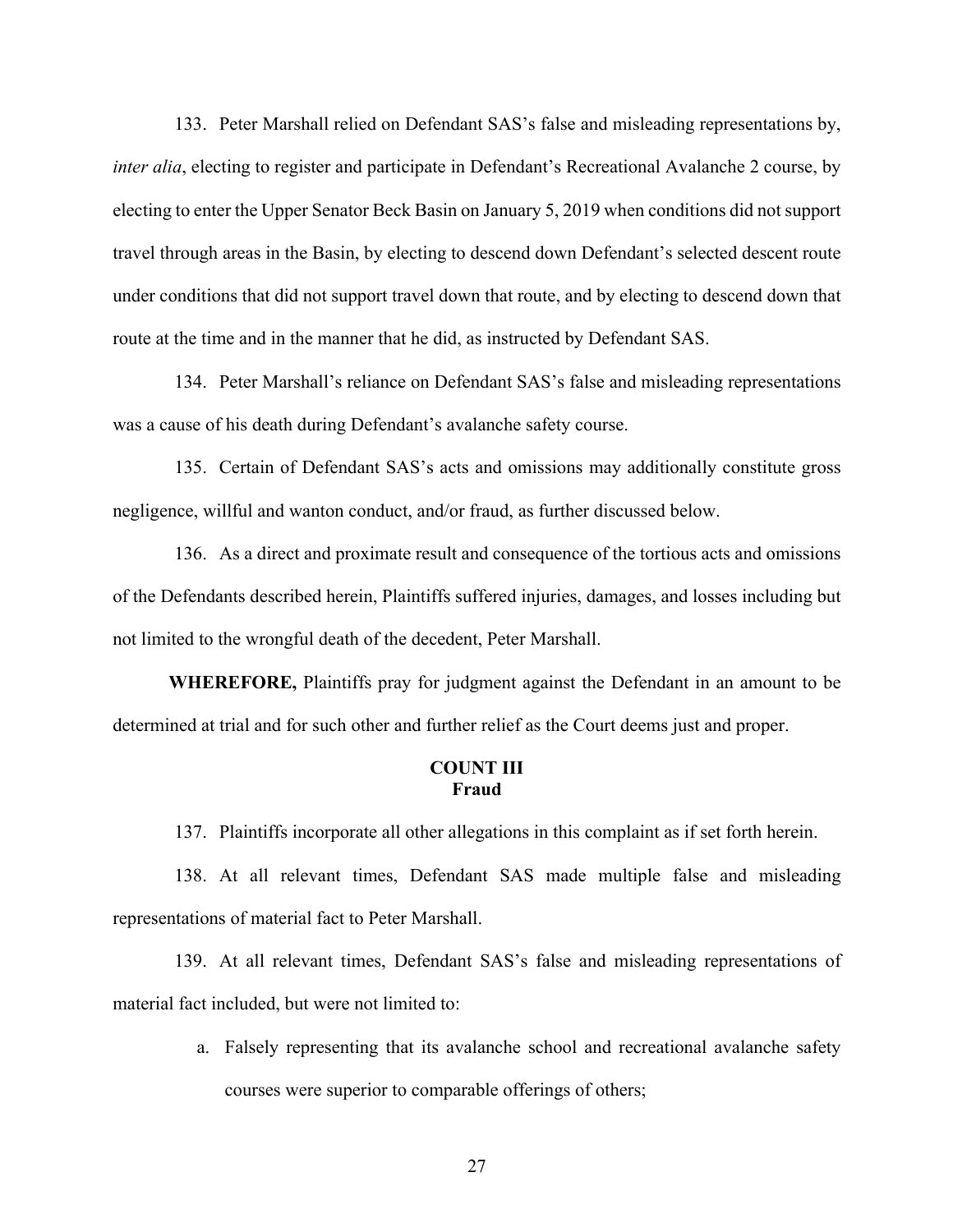- b. Falsely representing that each of its recreational avalanche safety course staff and/or instructors possessed qualifications, training, skill, and/or experience that were superior to the qualifications, training, skill and/or experience of other recreational avalanche safety course staff and/or instructors;
- c. Falsely representing that each of its recreational avalanche safety course staff and/or instructors had gone through a rigorous training and education process with respect to leading and providing recreational avalanche safety courses including field sessions;
- d. Falsely representing that each of its recreational avalanche safety course staff and/or instructors possessed deep operational experience in avalanche terrain;
- e. Falsely representing that each of its staff and instructors took an evidence-based approach to avalanche safety in their recreational avalanche safety courses and field sessions;
- f. Falsely representing that Defendant SAS's recreational avalanche safety courses offered the most up to date information to course participants;
- g. Falsely representing that Defendant Lovell, in particular, possessed qualifications, training, skill, and/or experience that were superior to the qualifications, training, skill and/or experience of recreational avalanche safety course staff and/or instructors in other programs;
- h. Falsely representing that Defendant Lovell, in particular, had gone through a rigorous training and education process with respect to leading and providing recreational avalanche safety courses including field sessions;
- i. Falsely representing that Defendant Lovell, in particular, possessed deep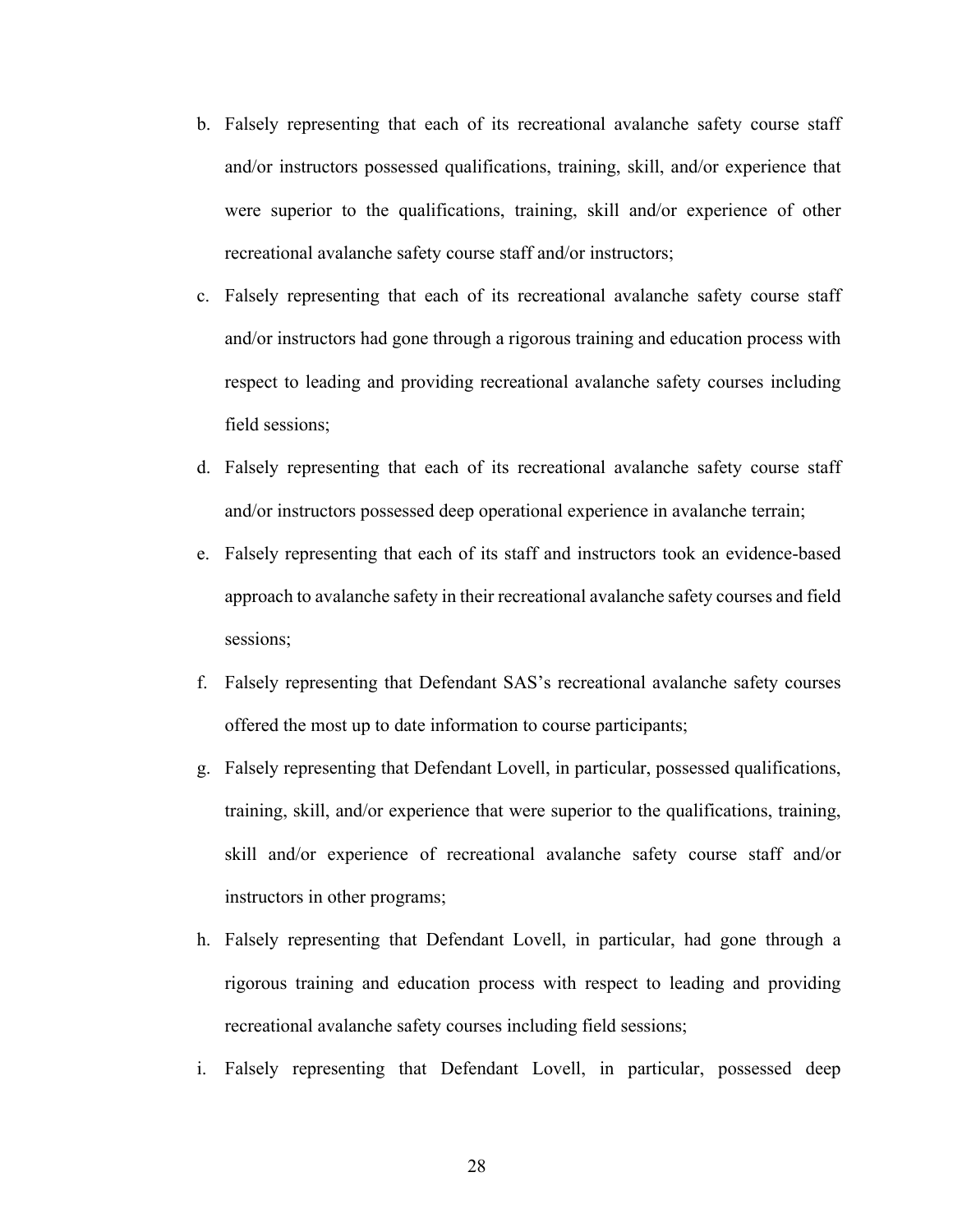operational experience in avalanche terrain;

- j. Falsely representing that Defendant Lovell, in particular, took an evidence-based approach in safely leading recreational avalanche safety course groups and field sessions;
- k. Falsely representing that Defendant Lovell, in particular, offered course participants the most up to date information in leading recreational avalanche safety course groups and field sessions;
- l. Falsely representing that Defendant Lovell, in particular, possessed adequate qualifications, training, skill, knowledge, and experience to safely lead course participants into the backcountry during the subject Recreational Avalanche 2 course including during field sessions and including with respect to travel through (or to avoid) avalanche terrain;
- m. Falsely representing that avalanche hazards and conditions in the Upper Senator Beck Basin on January 5, 2019, were other than what they actually were;
- n. Falsely representing that Recreational Avalanche 2 participants, including Peter Marshall, would be and were provided with complete CAIC avalanche forecast information for the Upper Senator Beck Basin on January 5, 2019 prior to entering that area when, in fact, certain critical forecast information was withheld and not provided to course participants, including Peter Marshall; and
- o. Such other and further false representations as may be revealed in discovery.

140. At all relevant times, Defendant SAS made the above-mentioned false and misleading representations of material fact with knowledge that its representations were false and misleading.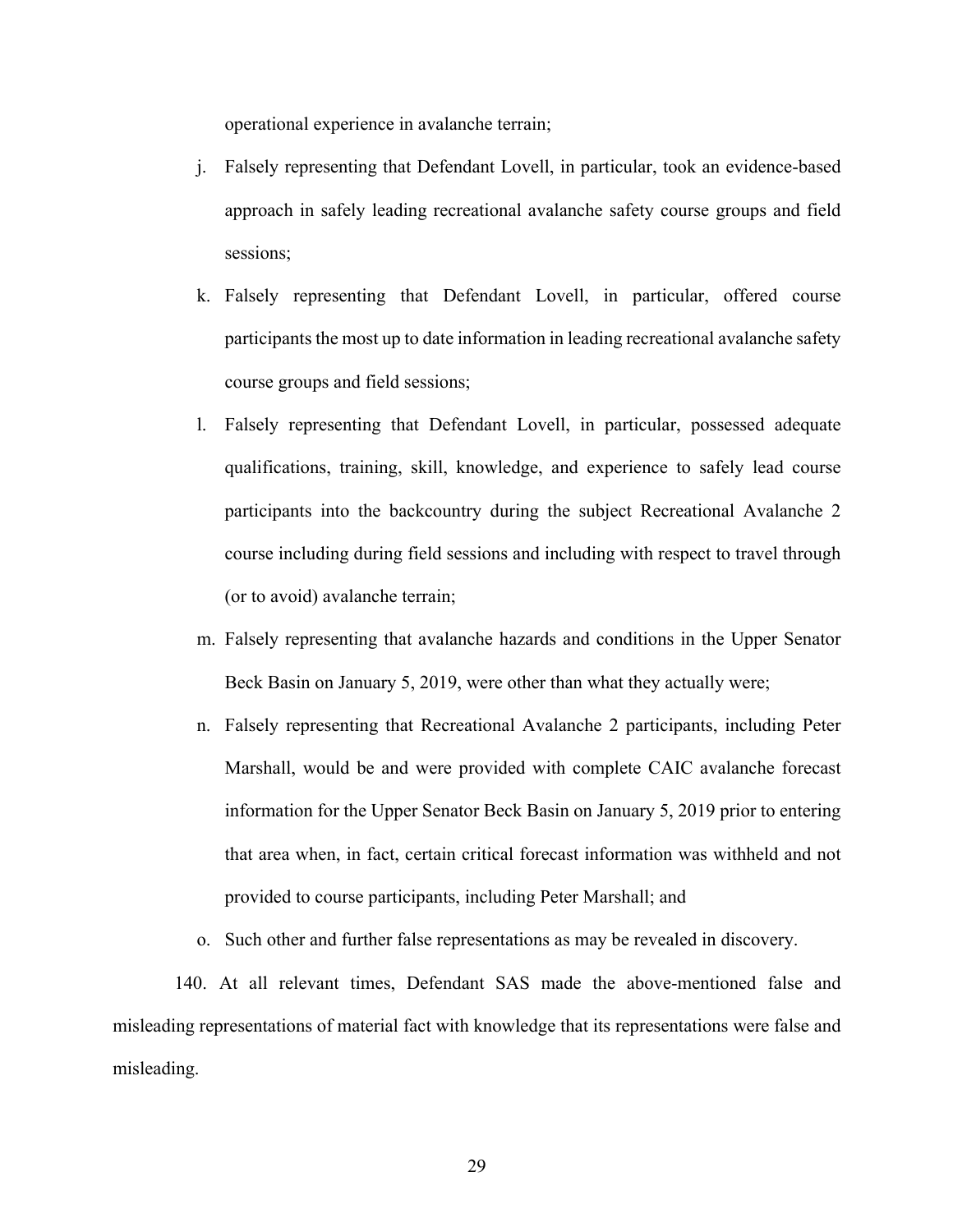141. Alternatively, at all relevant times, Defendant SAS made the above-mentioned false and misleading representations of material fact with awareness that it did not know whether its representations were true or false.

142. At all relevant times, Defendant SAS made the above-mentioned false and misleading representations of material fact with the intention that its representations would be acted upon by potential consumers of its services like Peter Marshall.

143. At all relevant times, Peter Marshall was ignorant of the fact that Defendant SAS's representations were false and misleading.

144. At all relevant times, Peter Marshall justifiably relied on Defendant SAS's false and misleading representations of material fact by, *inter alia*, electing to register and participate in Defendant's Recreational Avalanche 2 course, by electing to enter the Upper Senator Beck Basin on January 5, 2019 when conditions did not support travel through areas in the Basin, by electing to descend down Defendant's selected descent route under conditions that did not support travel down that route, and by electing to descend down that route at the time and in the manner that he did, as instructed by Defendant SAS.

145. Peter Marshall's reliance on Defendant SAS's false and misleading representations was a cause of his death during Defendant's avalanche safety course.

146. Certain of Defendant SAS's acts and omissions may additionally constitute gross negligence, willful and wanton conduct, and/or fraud, as further discussed below.

147. As a direct and proximate result and consequence of the tortious acts and omissions of the Defendants described herein, Plaintiffs suffered injuries, damages, and losses including but not limited to the wrongful death of the decedent, Peter Marshall.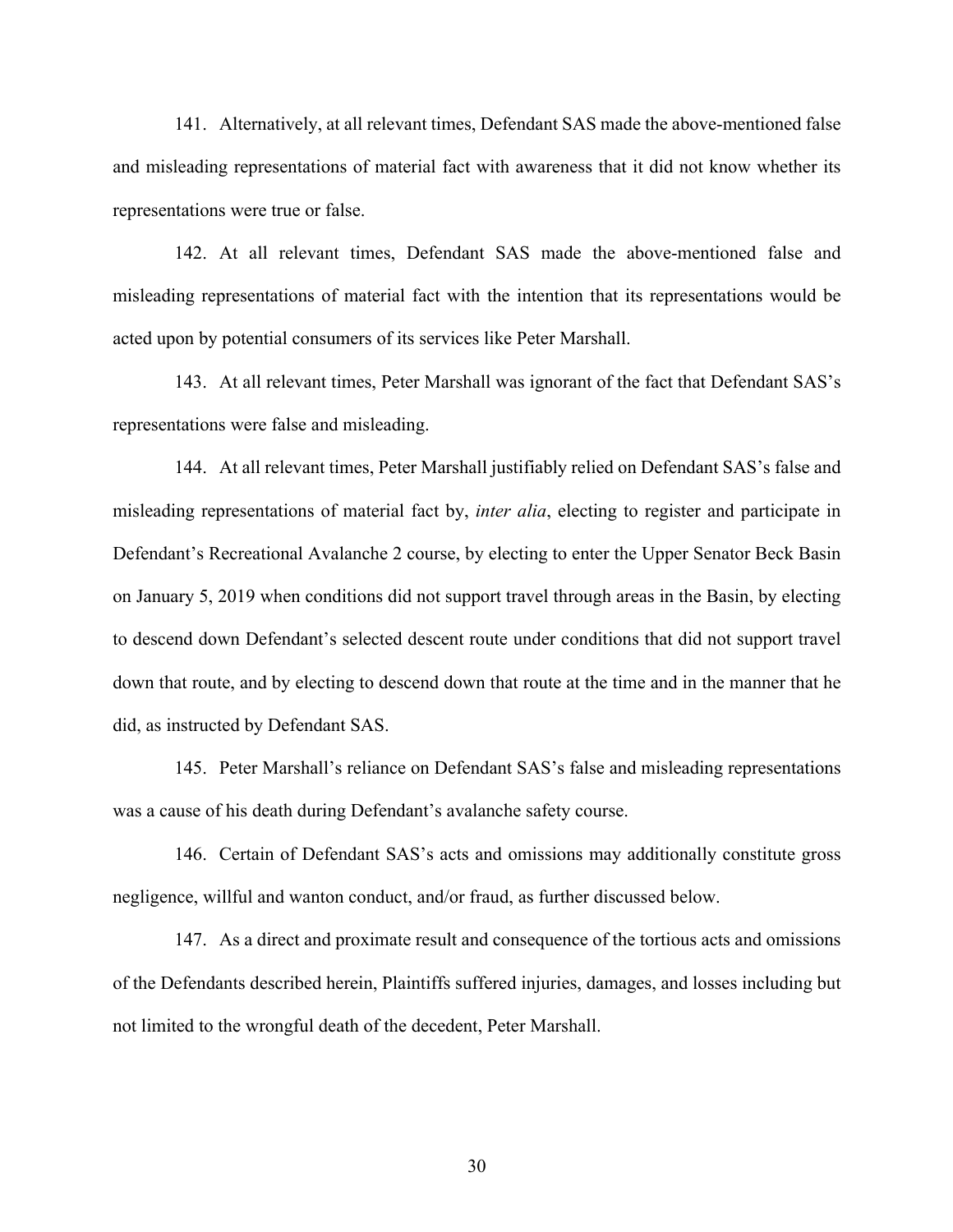**WHEREFORE,** Plaintiffs pray for judgment against the Defendant in an amount to be determined at trial and for such other and further relief as the Court deems just and proper.

# **COUNT IV Fraudulent Concealment**

148. Plaintiffs incorporate all other allegations in this complaint as if set forth herein.

149. At all relevant times, Defendant SAS concealed and/or failed to disclose one or more of the following facts to Peter Marshall that it had a duty to disclose:

- a. That its avalanche school and recreational avalanche safety courses were not, in fact, superior to comparable offerings of others;
- b. That each of its recreational avalanche safety course staff and/or instructors did not, in fact, possess qualifications, training, skill, and/or experience that were superior to the qualifications, training, skill and/or experience of other recreational avalanche safety course staff and/or instructors;
- c. That each of its recreational avalanche safety course staff and/or instructors had not, in fact, gone through a rigorous training and education process with respect to leading recreational avalanche safety courses including field sessions;
- d. That each of its recreational avalanche safety course staff and/or instructors did not, in fact, possess deep operational experience in avalanche terrain;
- e. That each of its staff and/or instructors did not, in fact, take an evidence-based approach to avalanche safety in their recreational avalanche safety courses and field sessions;
- f. That Defendant SAS's recreational avalanche safety courses did not, in fact, offer the most up to date information to course participants;
- g. That Defendant Lovell, in particular, did not possess qualifications, training, skill,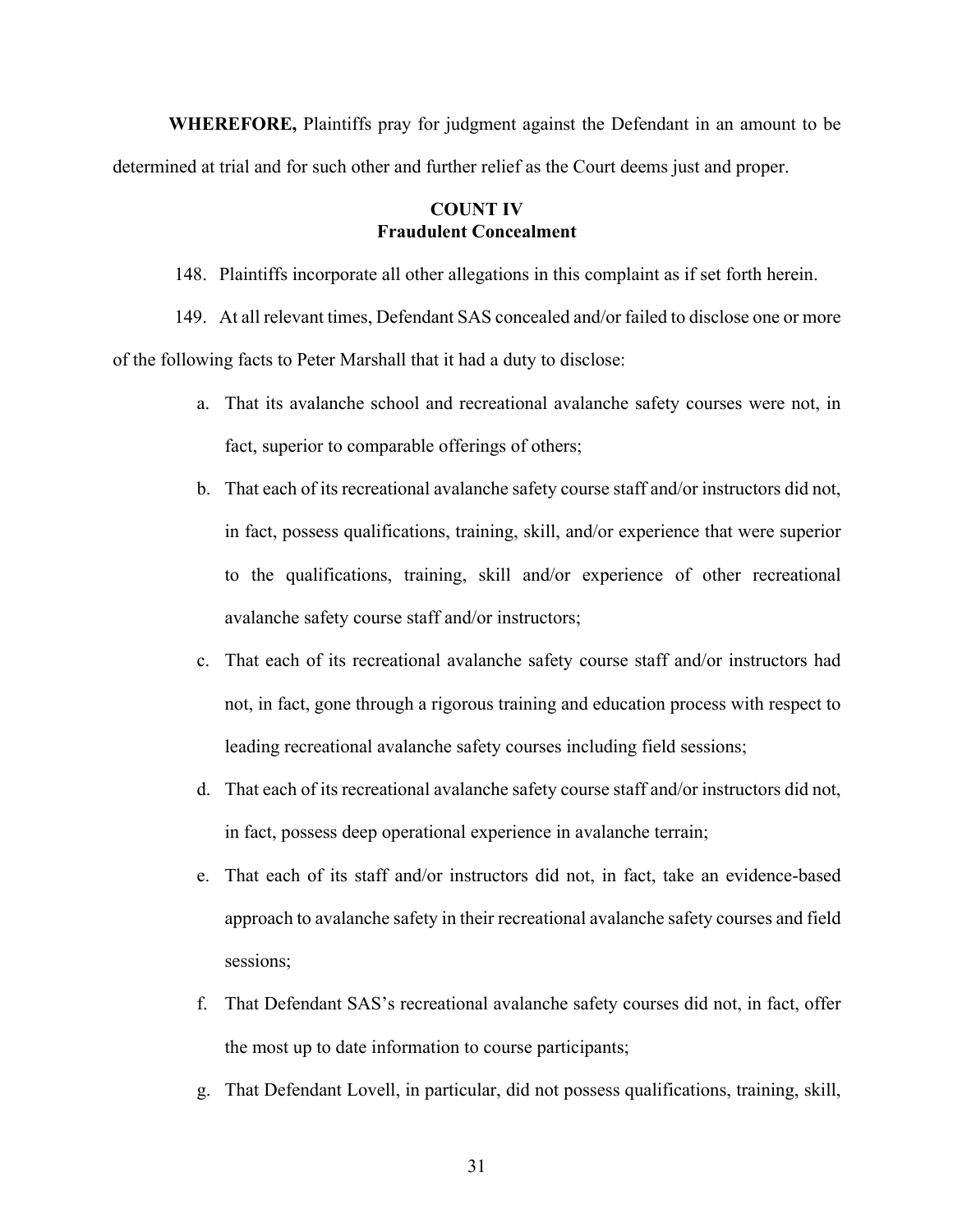and/or experience that were superior to the qualifications, training, skill and/or experience of recreational avalanche safety course staff and/or instructors in other programs;

- h. That Defendant Lovell, in particular, had not gone through (or completed) a rigorous training and education process with respect to leading recreational avalanche safety courses including field sessions;
- i. That Defendant Lovell, in particular, did not possess deep operational experience in avalanche terrain;
- j. That Defendant Lovell, in particular, did not take an evidence-based approach in safely leading recreational avalanche safety course groups and field sessions;
- k. That Defendant Lovell, in particular, did not offer or ensure that recreational avalanche safety course participants were provided with the most up to date information during his course groups and field sessions;
- l. That Defendant Lovell, in particular, lacked adequate qualifications, training, skill, knowledge, and experience to safely lead recreational avalanche safety course participants in field sessions for the Recreational Avalanche 2 course under hazards and conditions in the Upper Senator Beck Basin as they existed on January 5, 2019;
- m. That avalanche hazards and conditions in the Upper Senator Beck Basin on January 5, 2019, were not as they were represented to be by Defendant SAS staff and/or instructors;
- n. That Recreational Avalanche 2 participants, including Peter Marshall, would not be and were not provided with complete CAIC avalanche forecast information for the Upper Senator Beck Basin on January 5, 2019 prior to entering that area, and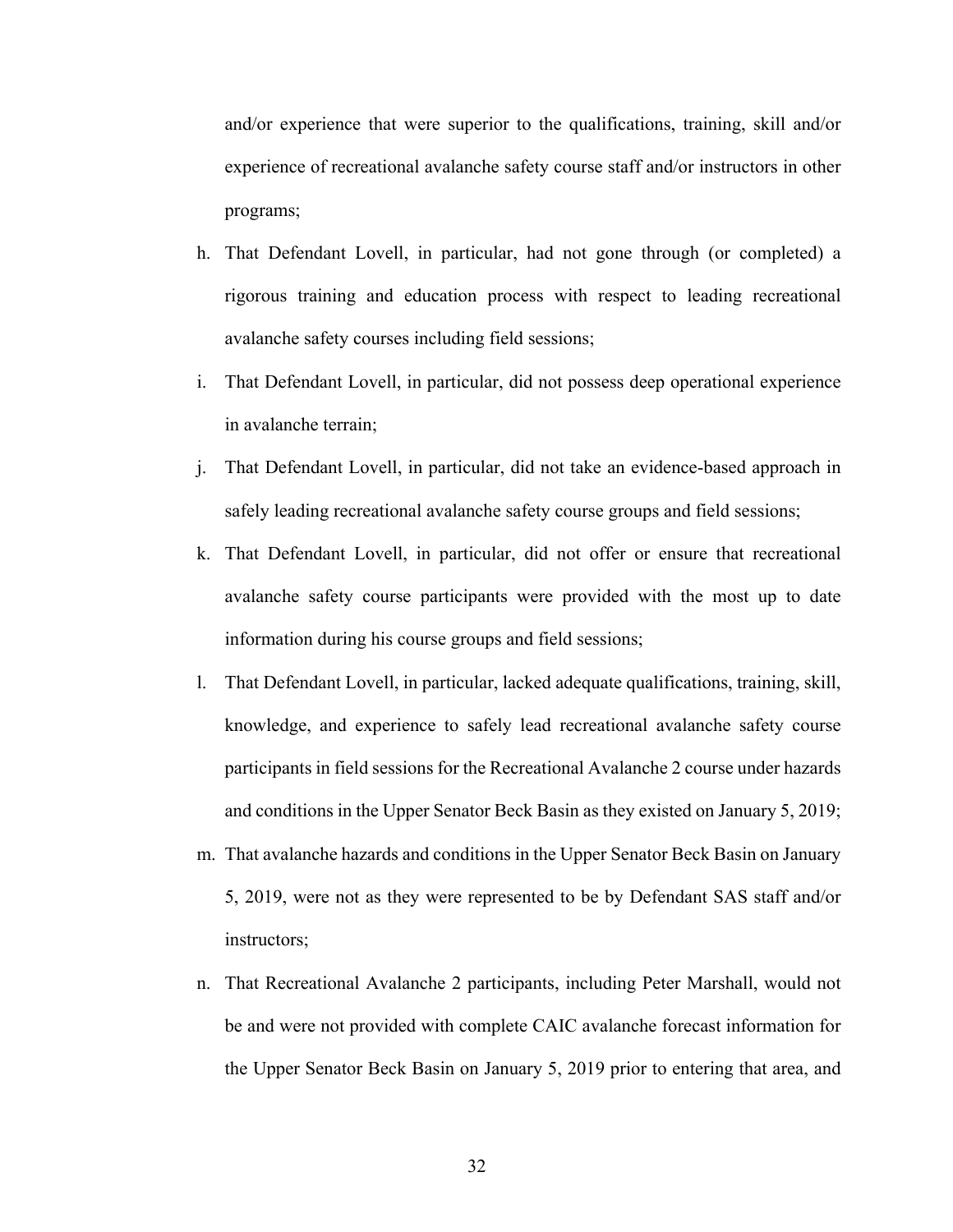that, in fact, certain critical forecast information was withheld and not provided to course participants, including Peter Marshall, by Defendant SAS and its staff and instructors; and

o. Such other and further material omissions as may be revealed in discovery.

150. At all relevant times, Defendant SAS fraudulently concealed and/or failed to disclose one or more of these facts with the intent to create a false impression of the actual facts in the mind of course participants including Peter Marshall.

151. At all relevant times, Defendant SAS fraudulently concealed and/or failed to disclose one or more of these facts with the intent to induce course participants, including Peter Marshall, to take a course of action that they would not otherwise have taken but for Defendant's nondisclosure, including, *inter alia*, electing to register and participate in Defendant's Recreational Avalanche 2 course, electing to enter the Upper Senator Beck Basin on January 5, 2019 when conditions did not support travel through areas in the Basin, electing to descend down Defendant's selected descent route under conditions that did not support travel down that route, and electing to descend down that route at the time and in the manner that they did, as instructed by Defendant SAS.

152. At all relevant times, Peter Marshall justifiably took such action relying on the assumption that these concealed and/or undisclosed facts did not exist or were different from what they actually were.

153. Alternatively, at all relevant times, Peter Marshall justifiably decided not to take action in reliance on the assumption that these concealed and/or undisclosed facts did not exist or were different from what they actually were, including by, *inter alia*, electing not to register and participate in a different avalanche safety course offered by SAS or another provider, electing not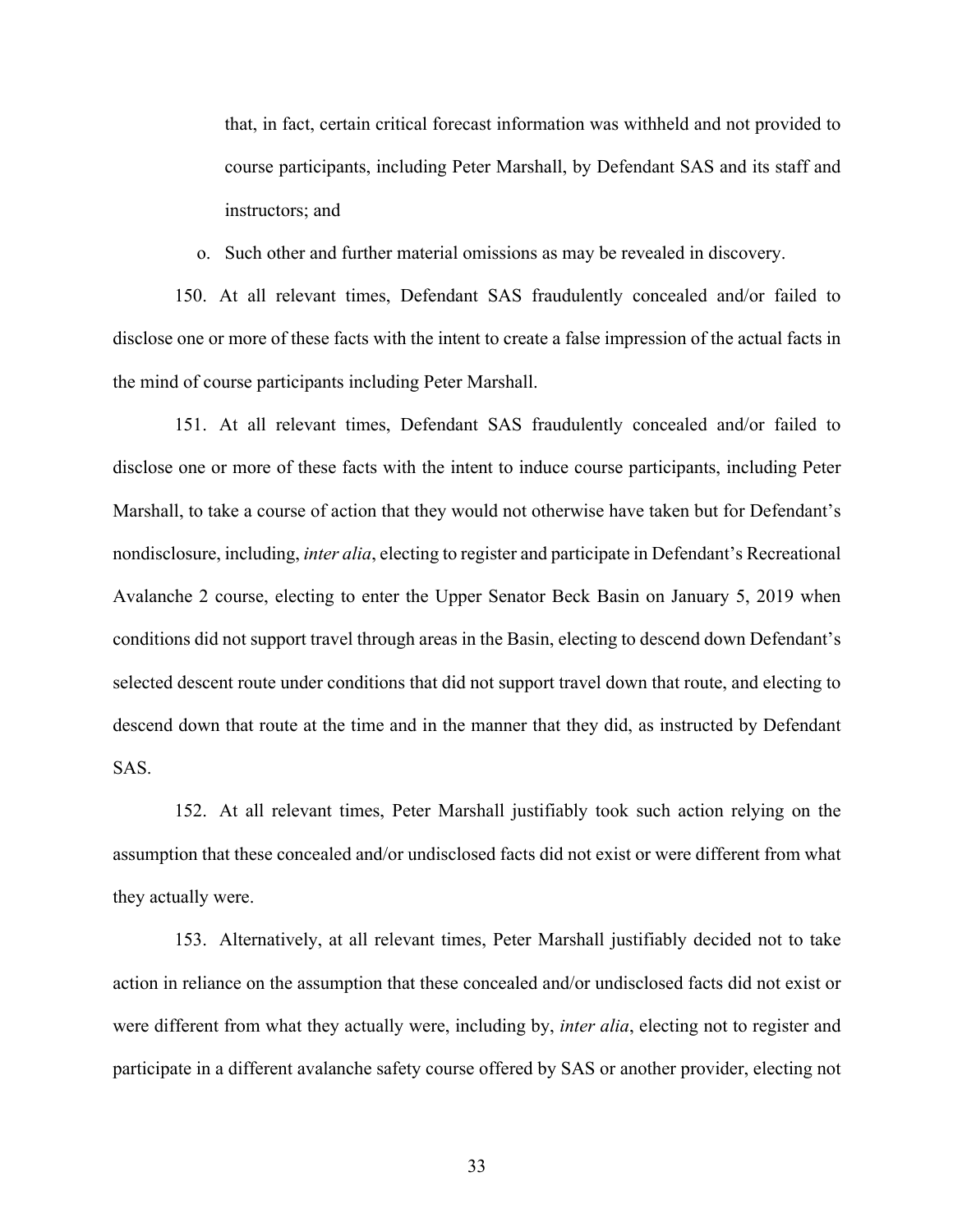to complete such avalanche safety training through organizations other than SAS or instructors other than Lovell, or in areas other than the Upper Senator Beck Basin on January 5, 2019, and electing not to complete travel through such areas by routes that were supported by the avalanche conditions present (or not present) in such areas or by a manner otherwise consistent with basic tenets of avalanche safety, contrary to the route selected and instruction provided by Defendant.

154. Peter Marshall's reliance engendered by Defendant SAS's nondisclosure and/or concealment of material facts was a cause of his death during Defendant's avalanche safety course.

155. Certain of Defendant SAS's acts and omissions may additionally constitute gross negligence, willful and wanton conduct, and/or fraud, as further discussed below.

156. As a direct and proximate result and consequence of the tortious acts and omissions of the Defendants described herein, Plaintiffs suffered injuries, damages, and losses including but not limited to the wrongful death of the decedent, Peter Marshall.

**WHEREFORE,** Plaintiffs pray for judgment against the Defendant in an amount to be determined at trial and for such other and further relief as the Court deems just and proper.

## **COUNT V Violation of Colorado Consumer Protection Act**

157. Plaintiffs incorporate all other allegations in this complaint as if set forth herein.

158. At all relevant times, the provisions of the Colorado Consumer Protection Act, C.R.S. § 6-1-101, *et seq.* ("CCPA") were in effect.

159. At all relevant times, the CCPA protected the public as consumers in situations where consumers do not have and cannot reasonably gain access to truthful information relevant to a contemplated transaction unless it comes from the persons or entities offering the good or service.

160. At all relevant times, Defendant SAS's recreational avalanche safety courses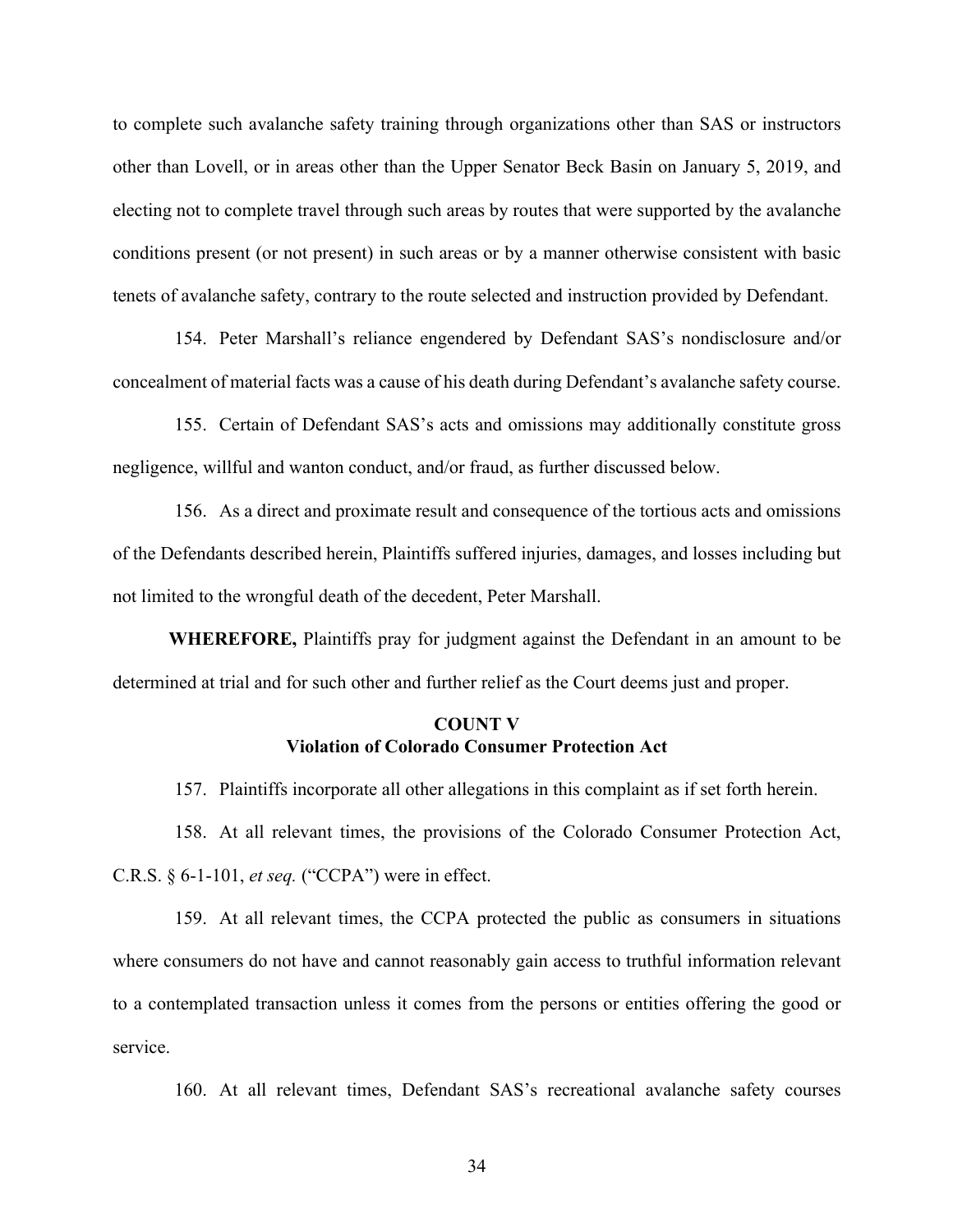constituted services pursuant to C.R.S.  $\S 6$ -1-113(1)(a).

161. At all relevant times, Peter Marshall was an actual consumer of Defendant SAS's services.

162. At all relevant times, Defendant SAS engaged in deceptive trade practices in the course of its business, vocation, or occupation by making false representations of fact and/or concealing and failing to disclose facts within its knowledge, knowingly and/or recklessly and willfully, without regard to the consequences, with the intent to deceive and mislead Peter Marshall and other potential and/or actual consumers of its services, including but not limited to its recreational avalanche safety courses, and which had the capacity to deceive.

163. Defendant SAS's deceptive trade practices actually induced Peter Marshall to act and to refrain from acting by purchasing and using Defendant's recreational avalanche safety course services and by using them in the manner that he did, rather than not purchasing or using those services or using them in a different manner than he did or purchasing and using different avalanche safety course services offered by others rather than by SAS and its instructors.

164. As described in more detail elsewhere herein, the deceptive trade practices engaged in by Defendant SAS include, but are not limited to, knowingly and/or recklessly making false representations concerning its services, including its avalanche school, recreational avalanche safety courses, and recreational avalanche safety course staff and/or instructors, including but not limited to the subject Recreational Avalanche 2 course and instructors for the course such as Defendant Lovell, and including the characteristics, uses, and benefits of those services in violation of C.R.S. § 6-1-105(1)(e); false representations that its services were of a certain standard or quality when it knew or should have known they were of another in violation of C.R.S. § 6-1-  $105(1)(g)$ ; advertising its services with the intent not to sell them as advertised in violation of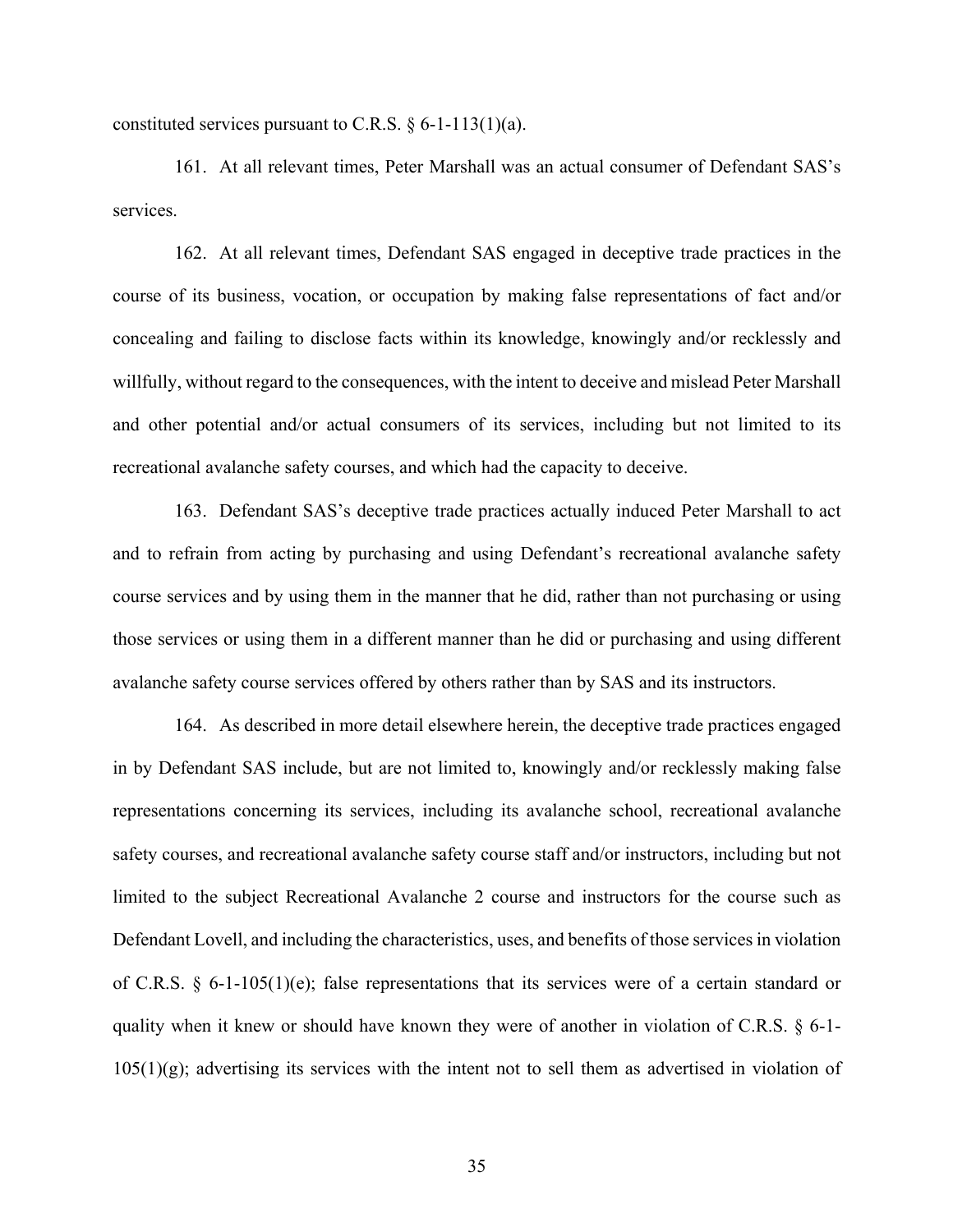C.R.S. § 6-1-105(1)(i); failing to disclose material information that it knew at the time concerning its services with the intent to induce consumers to purchase those services in violation of C.R.S. § 6-1-105(1)(u); and/or knowingly and recklessly engaging in unfair, deceptive, deliberately misleading, false, and/or fraudulent practices as described elsewhere herein in violation of C.R.S.  $§ 6-1-105(kkk).$ 

165. The deceptive trade practices engaged in by Defendant SAS include but are not limited to the false representations, misleading statements of material fact, and material omissions identified elsewhere in this Complaint.

166. Defendant SAS's deceptive trade practices as described herein constituted bad faith conduct as defined in C.R.S.  $\S$  6-1-113(2.3).

167. At all relevant times, the marketing and sale of recreational avalanche safety training services like Defendant SAS's services to large numbers of consumers verbally and/or in writing, including over the internet and social media, was a matter of public interest and concern in the State of Colorado insofar as Defendant SAS's deceptive trade practices were intended to and did actually induce large numbers of consumers to purchase and use such services, including the subject Recreational Avalanche 2 course, and thus to become exposed to substantial risks of serious injury and/or death associated with ordinary and foreseeable use of such services.

168. At all relevant times, Defendant SAS's unfair and deceptive trade practices significantly impacted the public as actual and potential consumers of its services.

169. At all relevant times, Defendant SAS's false advertising, misleading claims, and material omissions were directed to and reached large numbers of actual and potential consumers of its services, including but not limited to the subject Recreational Avalanche 2 avalanche safety course, and including actual consumers who purchased such services through its interactive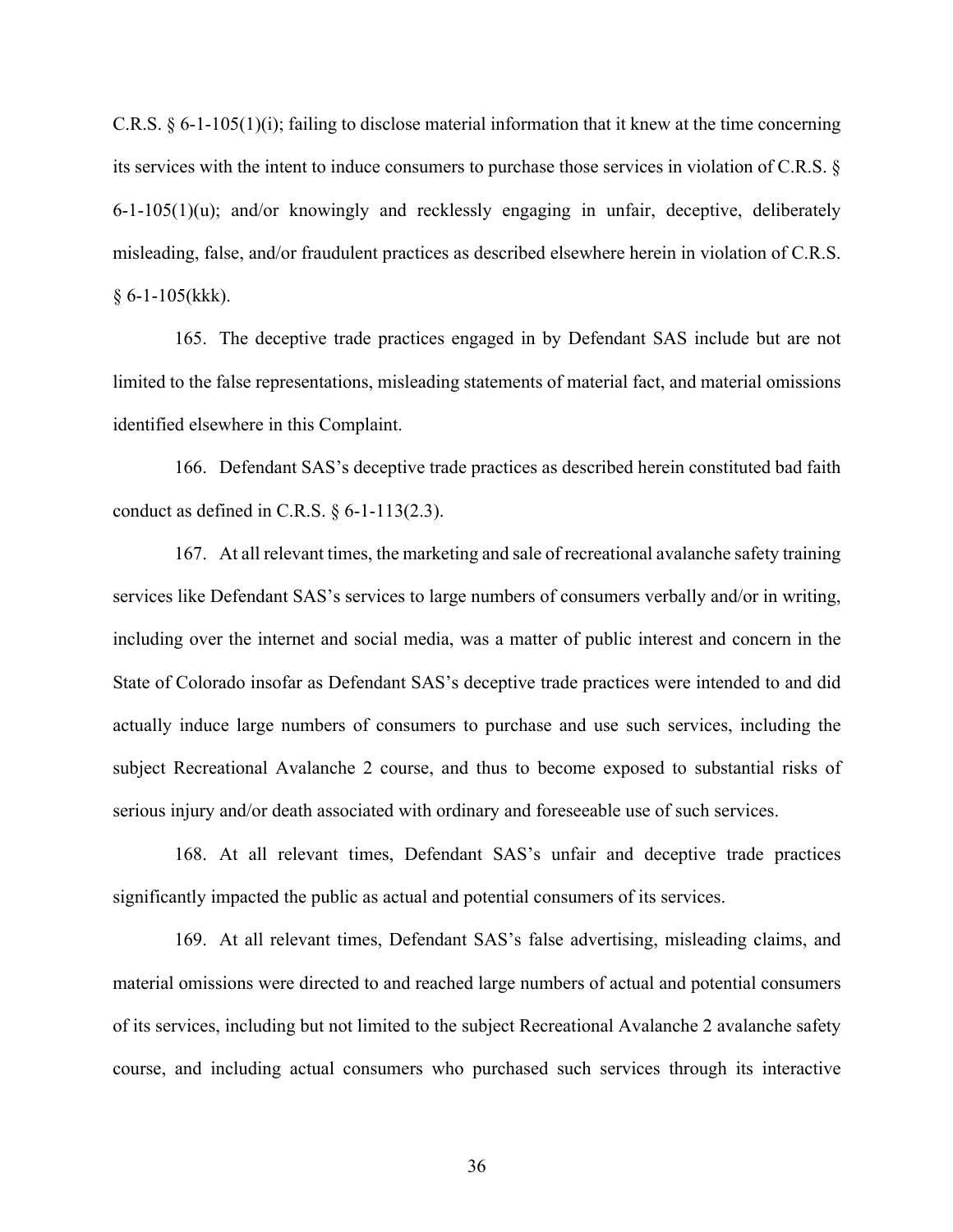internet website and actual and potential consumers who encountered such websites and social media and/or who interacted with such false, deceptive, and/or misleading claims and omissions through Defendant SAS's print materials, websites, and social media platforms including Facebook, Twitter, Linked In, and Instagram.

170. At all relevant times, the actual and potential consumers who were reached by Defendant SAS's deceptive trade practices were relatively unsophisticated in comparison with Defendant SAS, which was the provider of recreational avalanche safety training services marketed and sold to consumers and users across Colorado, the United States, and internationally, including because such consumers lacked comparable specialized expertise in providing avalanche safety training, in employing, retaining, supervising, and directing recreational avalanche safety course staff and instructors, and in operating recreational avalanche safety training courses via an avalanche school.

171. At all relevant times, such actual and potential consumers also lacked bargaining power in comparison to Defendant SAS insofar as these consumers lacked any independent means of evaluating or verifying Defendant SAS's claims concerning the nature, quality, and safety of its services, which claims Defendant SAS made to induce such consumers to purchase and use its services.

172. At all relevant times, like most members of the public targeted by the advertising, misrepresentations, and omissions of Defendant SAS, Peter Marshall lacked comparable specialized training and expertise in providing recreational avalanche safety training, in employing, retaining, supervising, and directing recreational avalanche safety course instructors, and in operating recreational avalanche safety training courses via an avalanche school, and therefore lacked the sophistication to gauge the truth of and the ability to verify the representations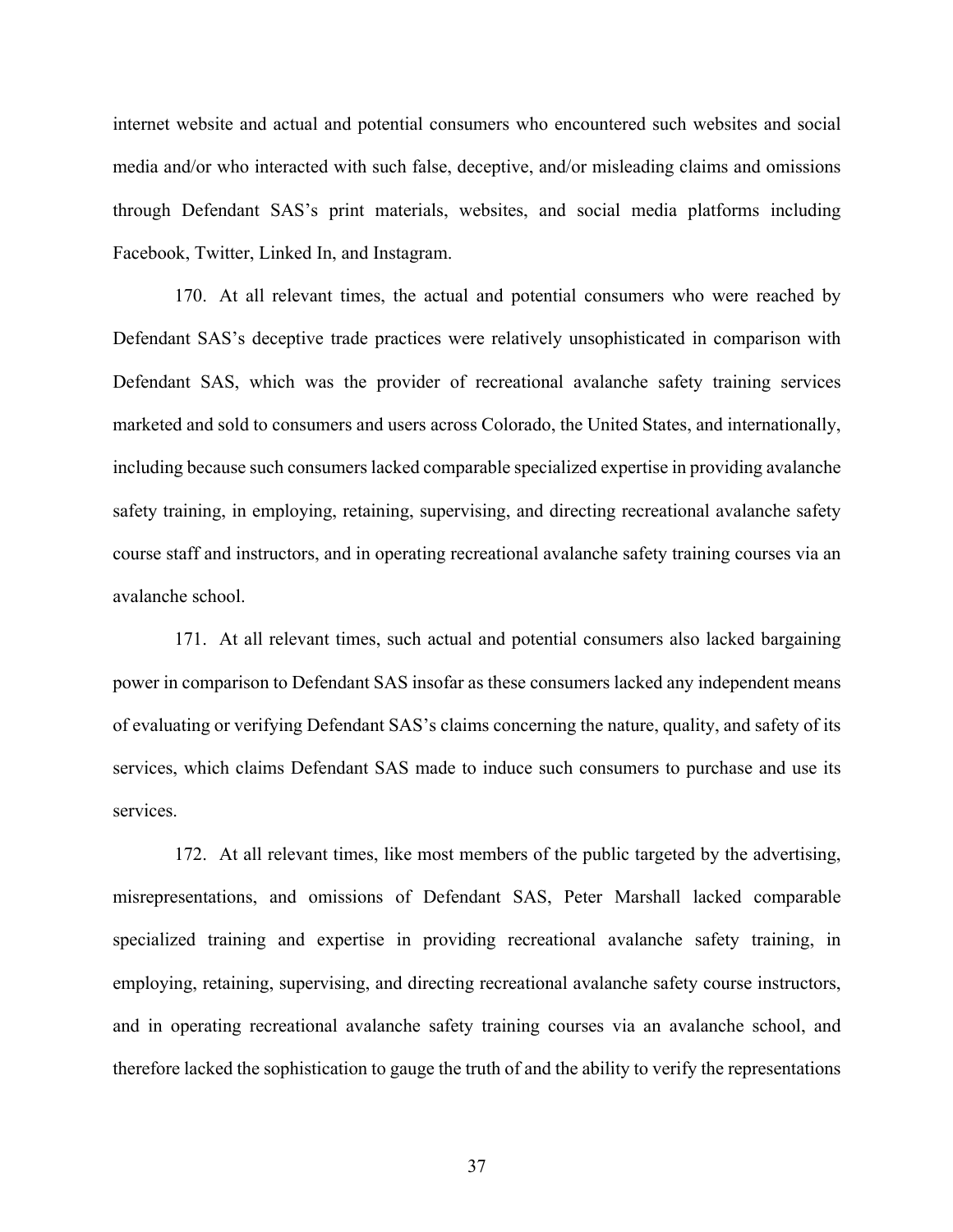of Defendant SAS concerning the nature, quality, and safety of its services.

173. At all relevant times, Defendant SAS's deceptive trade practices, which are understood to be ongoing, impacted other consumers, and have significant potential to do so in the future insofar as those deceptive trade practices have induced large numbers of other consumers to purchase and use Defendant SAS's services, including but not limited to its Recreational Avalanche 2 avalanche safety training course, and have the potential to induce large numbers of consumers to purchase and use such services in the future.

174. But for Defendant SAS's deceptive trade practices, including its false representations and omissions described herein, Peter Marshall would not have purchased and used Defendant SAS's services or used them in the manner that he did.

175. Had Peter Marshall known the true nature of the material facts misrepresented and omitted by Defendant SAS, he would not have purchased and used those services or used them in the manner that he did.

176. Upon information and belief, the deceptive trade practices of Defendant SAS are ongoing to date, and continue to have significant potential to harm future consumers of its services, including but not limited to the subject services and substantially similar services, as Defendant SAS has continued to widely disseminate the same or substantially similar false, misleading, and/or deceptive representations and omissions concerning its services, including via print materials, internet websites, and social media advertising, since the time of the subject incident in which Peter Marshall was killed.

177. Defendant SAS's deceptive trade practices in violation of the CCPA caused the wrongful death of Peter Marshall as described more fully elsewhere herein.

178. Plaintiffs are entitled to recover damages pursuant to the CCPA, including treble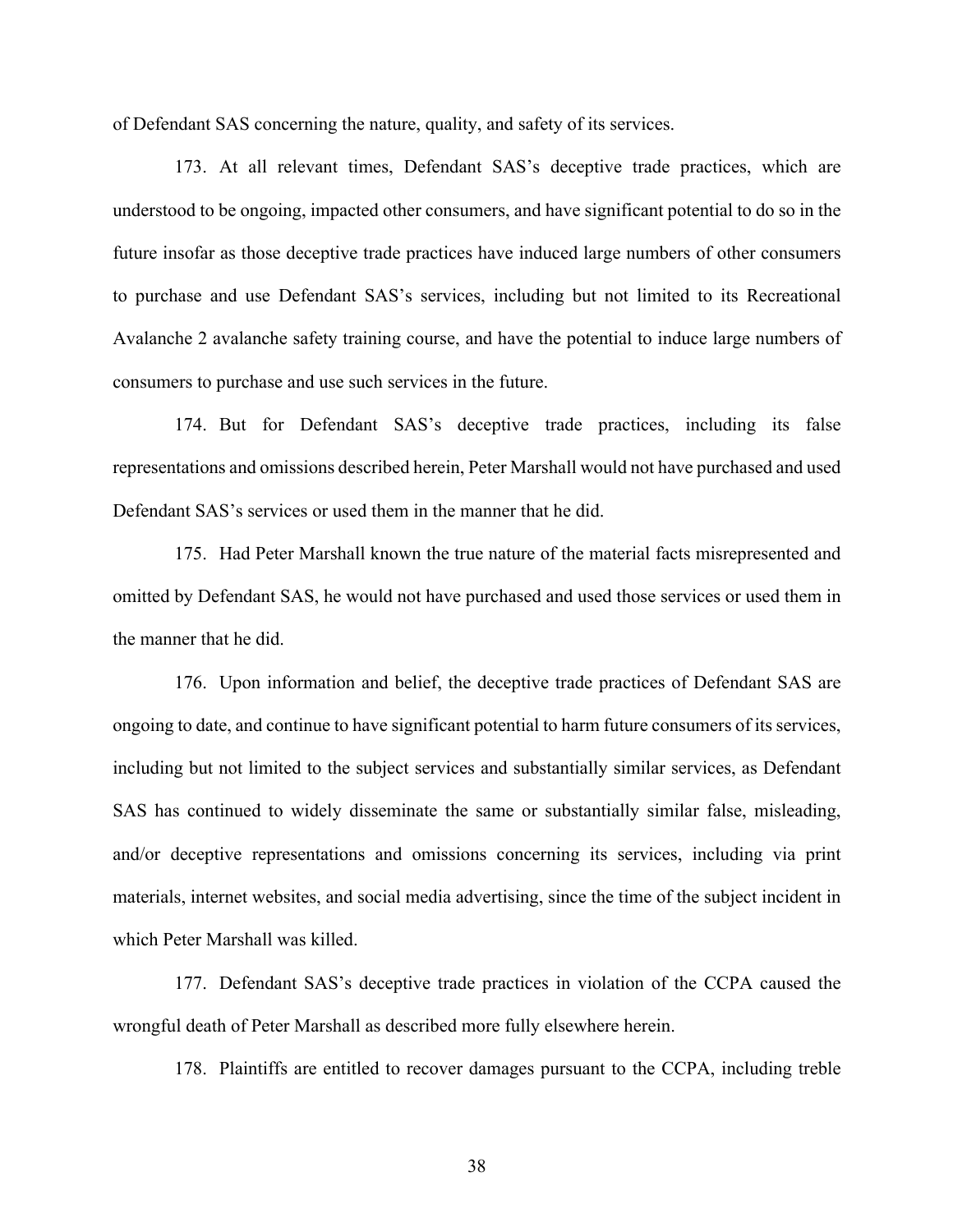damages, attorney fees, and costs pursuant to C.R.S. § 6-1-113(2)(III) based on Defendant SAS's statutory violations of the CCPA and its bad faith conduct pursuant to C.R.S. § 6-1-113(2.3), described more fully elsewhere herein.

179. As a direct and proximate result and consequence of the statutory violations and the tortious acts and omissions of the Defendant described herein, Plaintiffs suffered injuries, damages, and losses including but not limited to the wrongful death of the decedent, Peter Marshall.

**WHEREFORE,** Plaintiffs pray for judgment against the Defendant in an amount to be determined at trial and for such other and further relief as the Court deems just and proper.

# **COUNTS AGAINST DEFENDANT ZACHARY J. LOVELL COUNT VI Negligence**

180. Plaintiffs incorporate all other allegations in this complaint as if set forth herein.

181. At all relevant times, Defendant Lovell held himself out as a provider of and undertook to provide services in recreational avalanche safety training to members of the general public, including field sessions where he would lead groups of course participants into the backcountry including the backcountry of the North San Juan Mountains.

182. At all relevant times, Defendant Lovell owed a duty to exercise reasonable care and protect individuals to whom he undertook to provide recreational avalanche safety training, including but not limited to Peter Marshall.

183. At all relevant times, Defendant Lovell breached his duty and was negligent, including by the following:

a. Failing to exercise reasonable care in providing recreational avalanche safety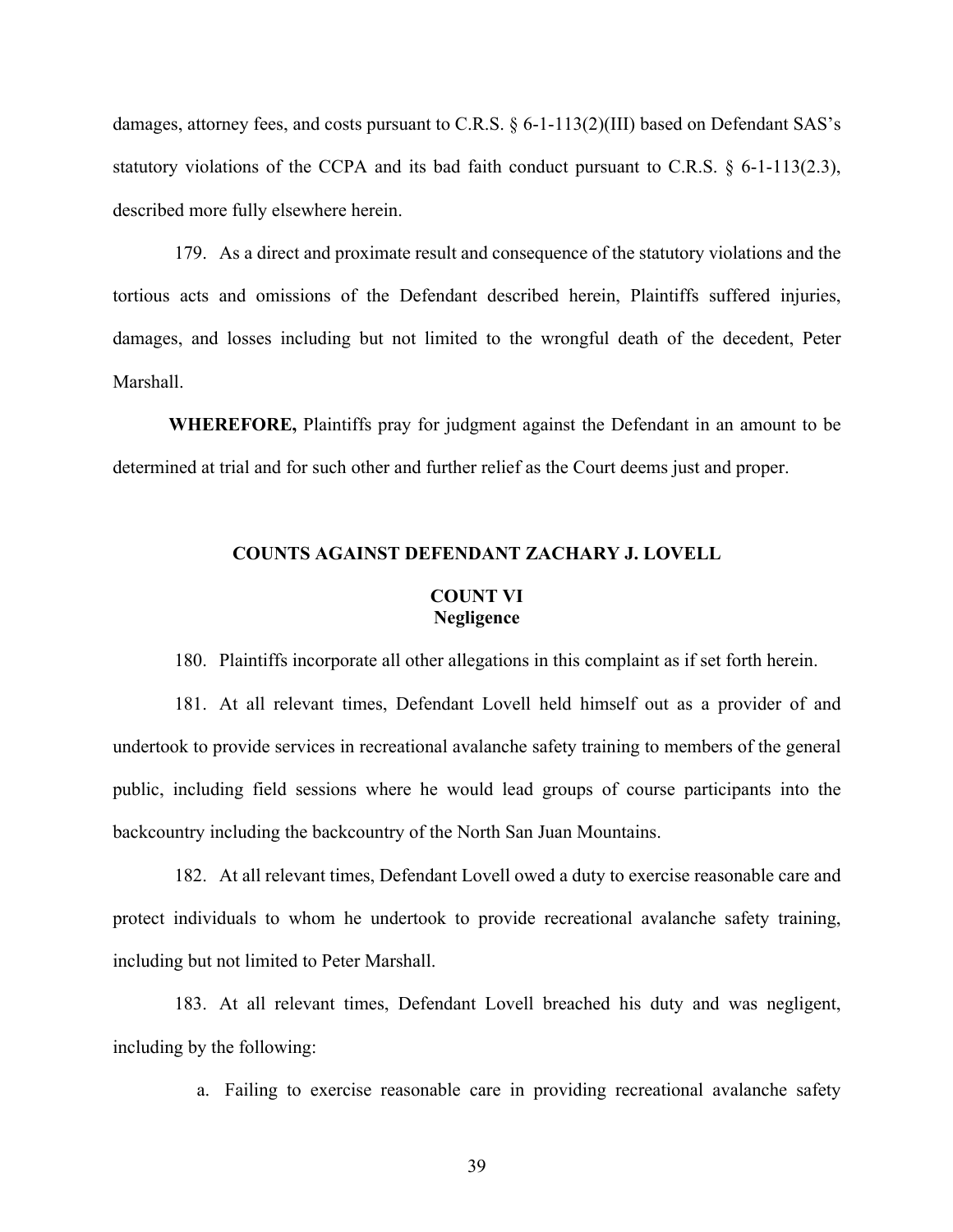training and instruction services with respect to the subject Recreational Avalanche 2 course;

- b. Failing to act as a reasonable recreational avalanche safety instructor and/or group leader would have acted under the circumstances;
- c. Acting in a fashion other than a reasonable recreational avalanche safety instructor and/or group leader would have acted under the circumstances;
- d. Failing to appropriately guide, instruct, direct, mentor, supervise, oversee, and protect participants in the subject Recreational Avalanche 2 course including but not limited to Peter Marshall;
- e. Failing to appropriately protect course participants and manage safety risk in the subject Recreational Avalanche 2 course including but not limited to Peter Marshall;
- f. Failing to exercise reasonable care with respect to understanding, teaching, applying, and following course content for the subject Recreational Avalanche 2 course;
- g. Failing to exercise reasonable care with respect to guiding and supervising members of the subject Recreational Avalanche 2 course at all times including during field sessions in the Upper Senator Beck Basin;
- h. Failing to ensure clear and consistent communication with, between, and among other SAS staff and instructors and participants in the subject Recreational Avalanche 2 course, including with respect to updated avalanche forecast information, route planning and selection, evaluation of snow conditions, terrain, and avalanche hazards in the field, and avalanche rescue procedures and operations;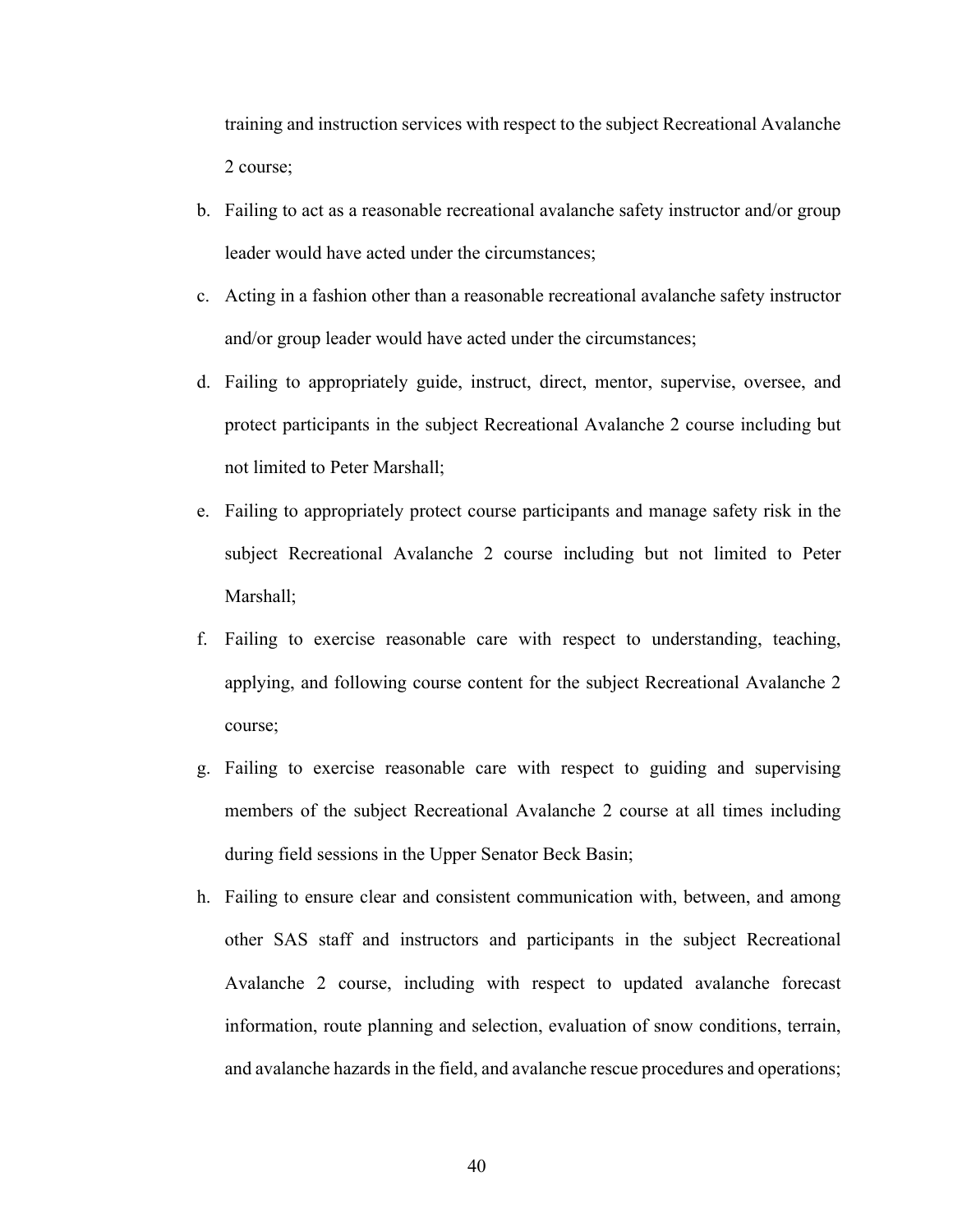- i. Failing to follow safety policies, procedures, protocols, guidelines, and standards of Defendant SAS with respect to the selection of appropriate areas for conducting field sessions during the subject Recreational Avalanche 2 course, including in view of snowpack conditions and avalanche hazards at the time;
- j. Following unreasonable directions, authorizations, and/or instructions provided by Defendant SAS, including Defendant SAS's director's directions, authorizations, and/or instructions to lead the Recreational Avalanche 2 course into the Upper Senator Beck Basin at a time when conditions did not support travel in, through, adjacent to, or below avalanche terrain in that area;
- k. Failing to exercise, provide for, and ensure conservative, sound, and coherent decision-making and risk management at all times during the subject Recreational Avalanche 2 course, including with respect to field sessions in the Upper Senator Beck Basin, for the safety of course participants under his supervision, direction, and guidance;
- l. Failing to heed the safety information and warnings contained in the applicable daily CAIC avalanche forecast materials, including the summary information;
- m. Failing to follow the safety guidance set forth in the applicable daily CAIC avalanche forecast materials, including the summary information;
- n. Failing to ensure that all recreational avalanche safety course participants were provided with all available updated avalanche forecast information, including information contained in all sections of applicable daily CAIC avalanche forecast materials, prior to venturing into backcountry areas that posed a potential avalanche risk, including all course participants in the subject Recreational Avalanche 2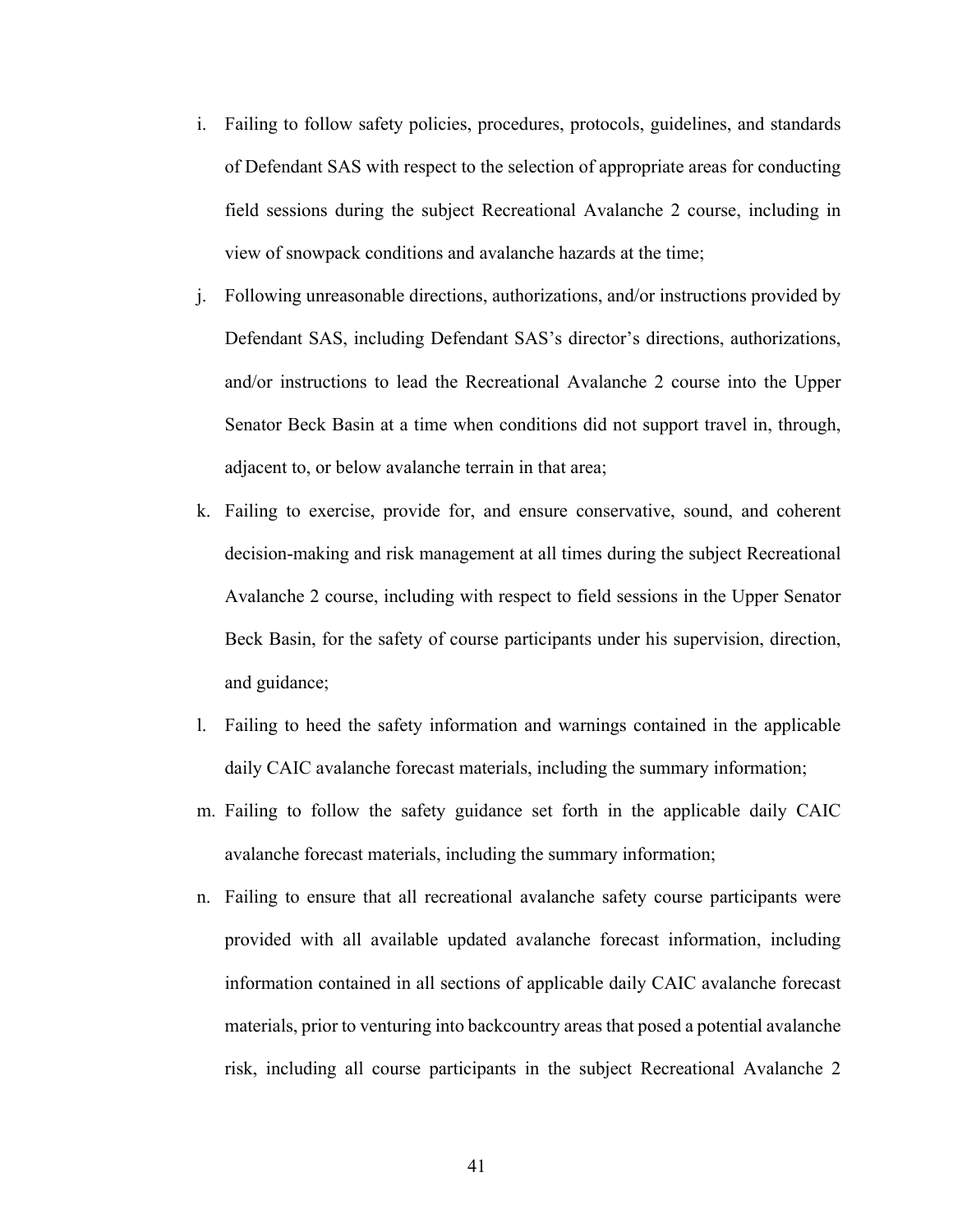course;

- o. Failing to ensure that no information set forth in an applicable daily CAIC avalanche forecast was withheld from or not transmitted to all course participants in the subject Recreational Avalanche 2 course before such participants were led into backcountry areas posing a potential avalanche risk;
- p. Failing to ensure that all course participants were provided with all available avalanche forecast information pertaining to a particular area scheduled for field sessions in the subject Recreational Avalanche 2 course, including but not limited to CAIC summary information and information pertaining to the risk of persistent and/or hard slab avalanches, remote triggering, and wide propagation in the North San Juan zone including the Upper Senator Beck Basin on January 5, 2019;
- q. Failing to timely and appropriately act at all times to protect course participants against risk of serious injury and death during avalanche safety course offerings, including field sessions, and including the subject Recreational Avalanche 2 course, and to otherwise act at all times so as to minimize the risk of serious injury or death for course participants related to potential avalanche hazards including persistent slab avalanches, including at all times during the subject course;
- r. Leading and guiding the subject Recreational Avalanche 2 course group, including Peter Marshall, into and along routes within the Upper Senator Beck Basin where travel was not supported due to existing avalanche hazards in those areas at the time;
- s. Failing to understand, adhere to, and competently practice and follow basic tenets and established principles of avalanche safety at all times during field sessions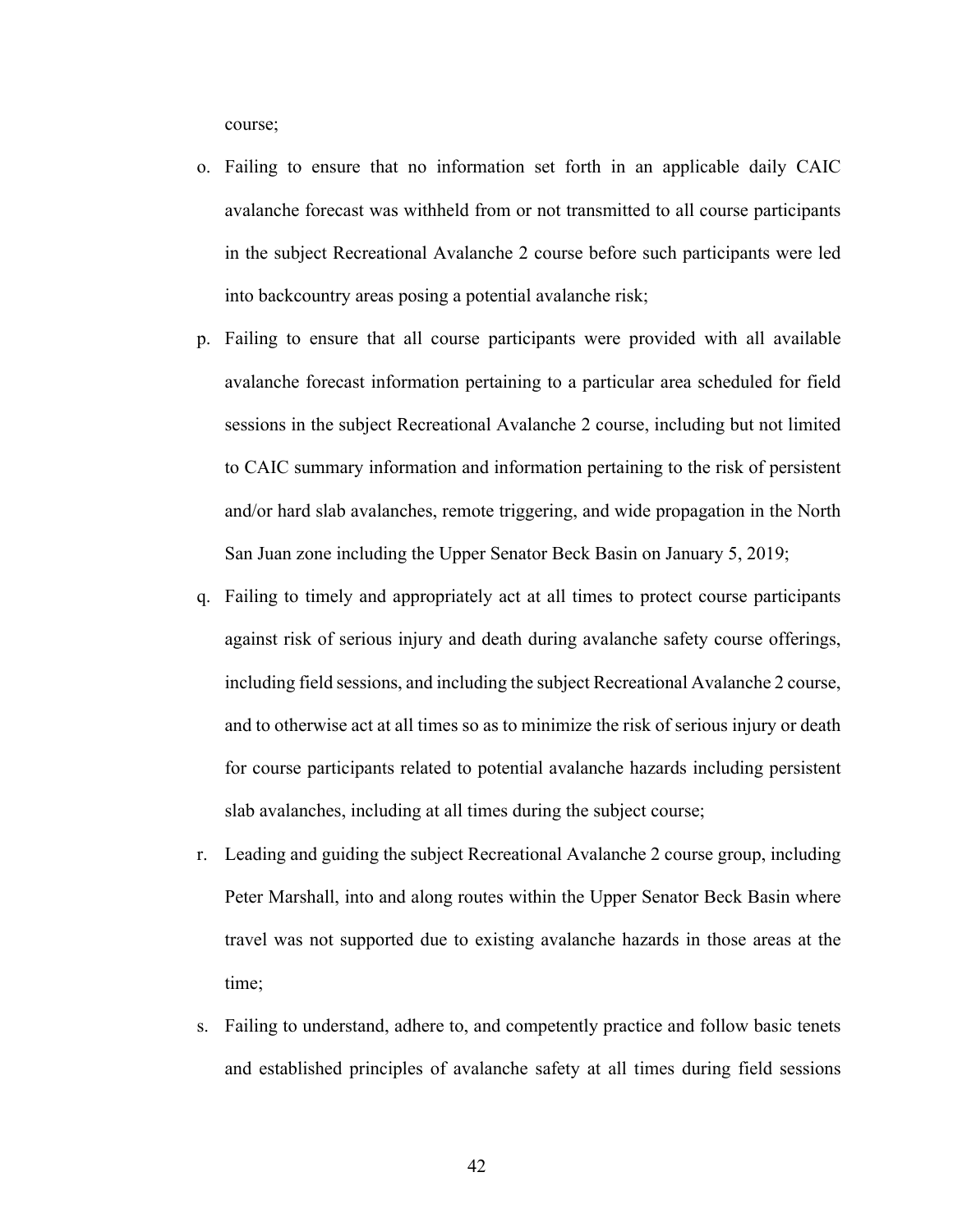including the subject Recreational Avalanche 2 course;

- t. Failing to understand, adhere to, and competently practice and follow SAS's selected course content for the subject Recreational Avalanche 2 course at all times during that course including but not limited to field sessions;
- u. Failing to appropriately analyze, appreciate and avoid the avalanche hazards present in the Upper Senator Beck Basin during the January 5, 2019 field session for the subject Recreational Avalanche 2 course, as they existed given the snowpack conditions at the time, the terrain in the area, and the nature of the group's travel through the area;
- v. Failing to appropriately analyze, appreciate, and avoid unreasonably dangerous and hazardous avalanche terrain and conditions during field sessions at all times during field sessions including the subject Recreational Avalanche 2 course;
- w. Leading and directing course group participants to utilize a dangerous descent route that exposed course group participants to unreasonable risk of serious injury or death from avalanches during the subject Recreational Avalanche 2 course;
- x. Failing to lead and direct participants in the subject Recreational Avalanche 2 course to utilize safer available descent routes at all times during that course, including such routes actually known to and traveled by Defendant Lovell on that date;
- y. Failing to appropriately measure and rely on appropriate measurements of the angles of the slopes used to descend in, through, adjacent to, or below avalanche terrain at all times during field sessions, including but not limited to the Recreational Avalanche 2 course;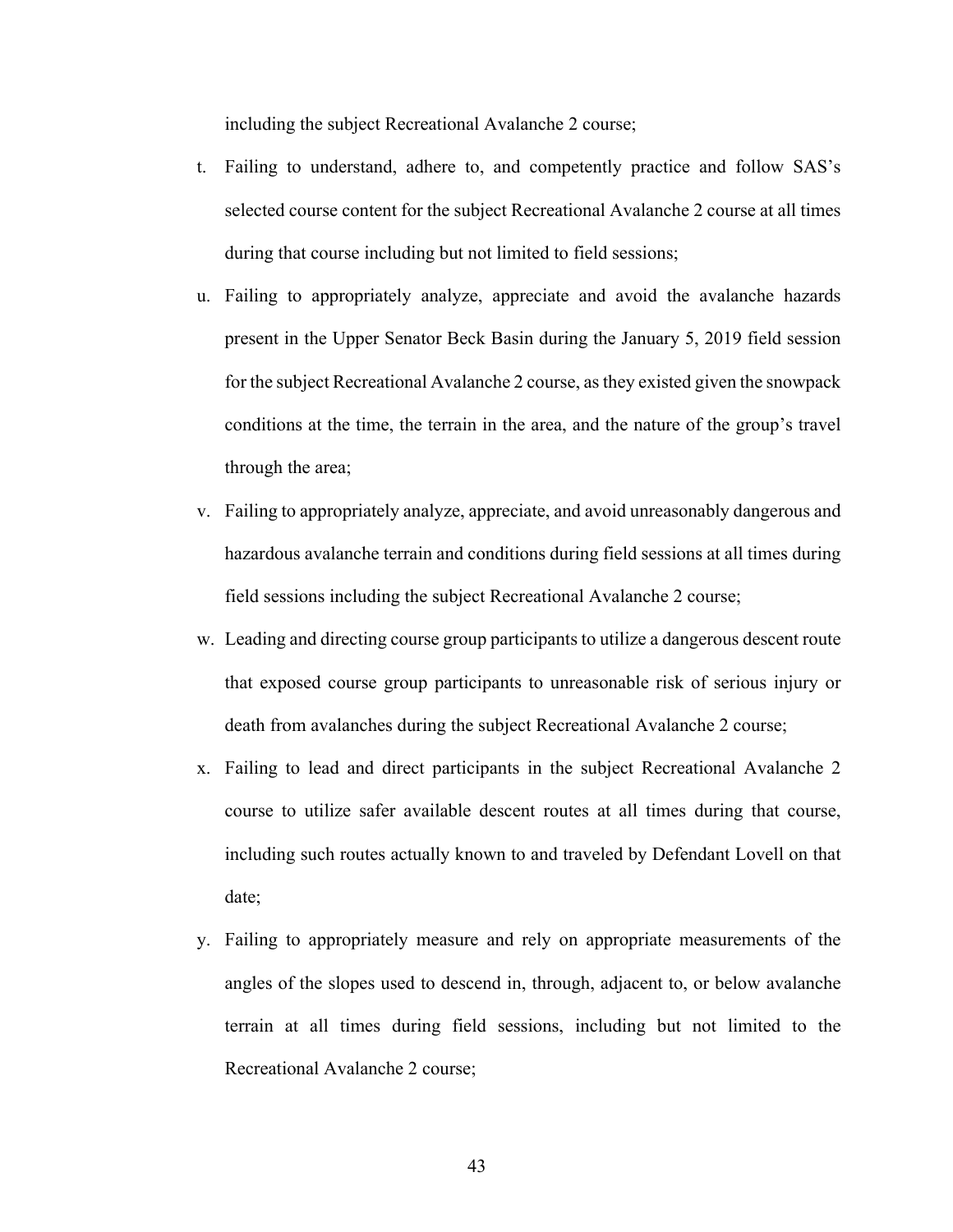- z. Failing to direct, instruct, and ensure that course group members appropriately measured and relied on appropriate measurements of the angles of the slopes used to descend in, through, adjacent to, or below avalanche terrain at all times during field sessions, including but not limited to the Recreational Avalanche 2 course;
- aa. Failing to appropriately implement and follow the basic tenet of traveling one-at-atime through avalanche prone areas at all times during the subject Recreational Avalanche 2 course so as to minimize course group participants' exposure to risks of serious injury or death from avalanches;
- bb. Failing to direct, instruct, and ensure that course group participants followed the basic tenet of traveling one-at-a-time through avalanche prone areas at all times during the subject Recreational Avalanche 2 course so as to minimize participants' exposure to risks of serious injury or death from avalanches;
- cc. Failing to appropriately implement and follow the basic tenet of selecting descent routes that allowed group members to remain in constant communication and visual contact without the need to sidestep or downclimb a slope, including but not limited to the Recreational Avalanche 2 course;
- dd. Failing to direct, instruct, and ensure that course group participants followed the basic tenet of using descent routes that allowed group members to remain in constant communication and visual contact without the need to sidestep or downclimb a slope, including but not limited to the Recreational Avalanche 2 course;
- ee. Failing to heed warnings, safety information, and conditions indicative of an unacceptable slab avalanche risk in the Upper Senator Beck Basin during the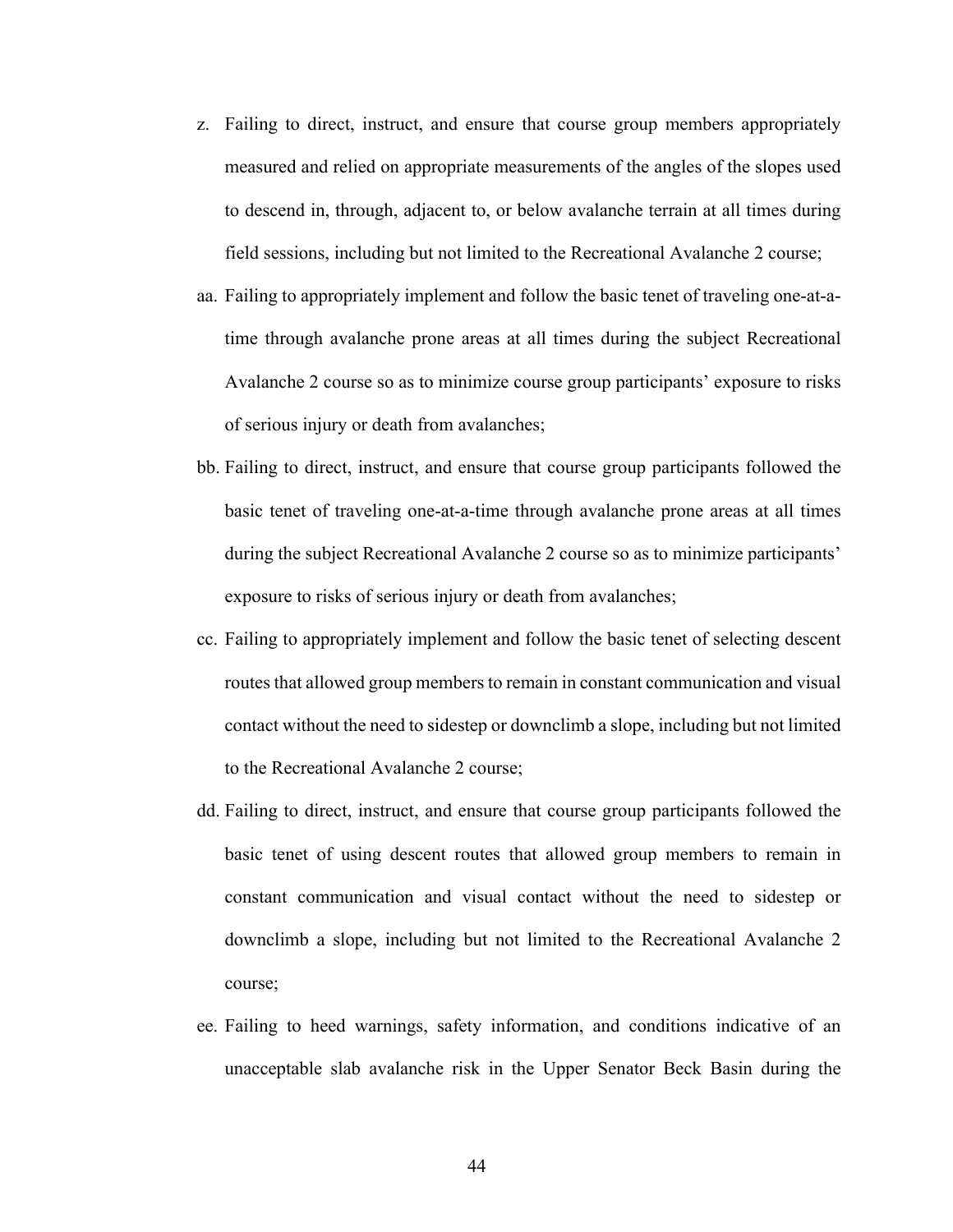Recreational Avalanche 2 course on January 5, 2019;

- ff. Failing to heed warnings, safety information, and conditions indicative of unacceptable risks of wide propagation and remote triggering of large slab avalanches in the Upper Senator Beck Basin during the Recreational Avalanche 2 course on January 5, 2019;
- gg. Failing to appropriately implement and follow avalanche rescue procedures including but not limited to avoiding conduct that could render one unable to appropriately implement and participate in avalanche rescue operations; and

hh. Such other and further acts of negligence as may be revealed in discovery.

184. Certain of Defendant Lovell's acts and omissions may additionally constitute gross negligence, willful and wanton conduct, and/or fraud, as further discussed below.

185. It is believed that Defendant SAS approved and ratified certain of Defendant Lovell's acts and omissions as described elsewhere herein.

186. As a direct and proximate result and consequence of the tortious acts and omissions of the Defendants described herein, Plaintiffs suffered injuries, damages, and losses including but not limited to the wrongful death of the decedent, Peter Marshall.

**WHEREFORE,** Plaintiffs pray for judgment against the Defendant in an amount to be determined at trial and for such other and further relief as the Court deems just and proper.

# **COUNT VII Negligent Misrepresentation**

187. Plaintiffs incorporate all other allegations in this complaint as if set forth herein.

188. At all relevant times, Defendant Lovell owed a duty to provide accurate information and avoid providing false information to members of the public and participants in connection with recreational avalanche safety courses in which he was an instructor.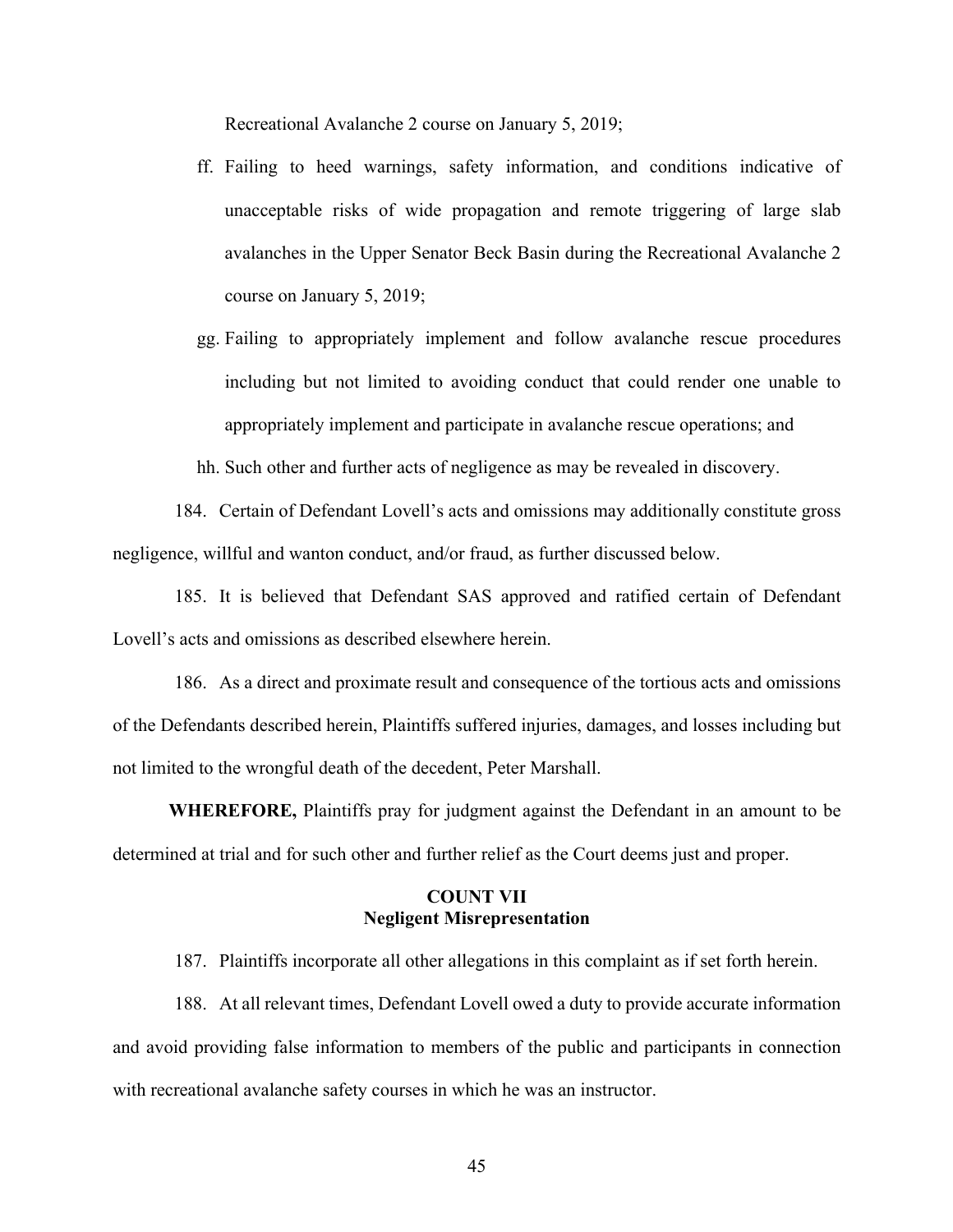189. At all relevant times, Defendant Lovell breached his duty and was negligent, including by the following:

- a. Falsely representing that he possessed qualifications, training, skill, and/or experience that were superior to the qualifications, training, skill and/or experience of other recreational avalanche safety course staff and/or instructors;
- b. Allowing others to falsely represent that he possessed qualifications, training, skill, and/or experience that were superior to the qualifications, training, skill and/or experience of other recreational avalanche safety course staff and/or instructors;
- c. Falsely representing that he had gone through a rigorous training and education process with respect to leading and providing recreational avalanche safety courses including field sessions;
- d. Allowing others to falsely represent that he had gone through a rigorous training and education process with respect to safely leading and providing recreational avalanche safety courses including field sessions;
- e. Falsely representing that he possessed deep operational experience in avalanche terrain;
- f. Allowing others to falsely represent that he possessed deep operational experience in avalanche terrain;
- g. Falsely representing that he took an evidence-based approach to providing recreational avalanche safety training and to leading and teaching recreational avalanche safety courses and field sessions;
- h. Allowing others to falsely represent that he took an evidence-based approach to providing recreational avalanche safety training and to leading and teaching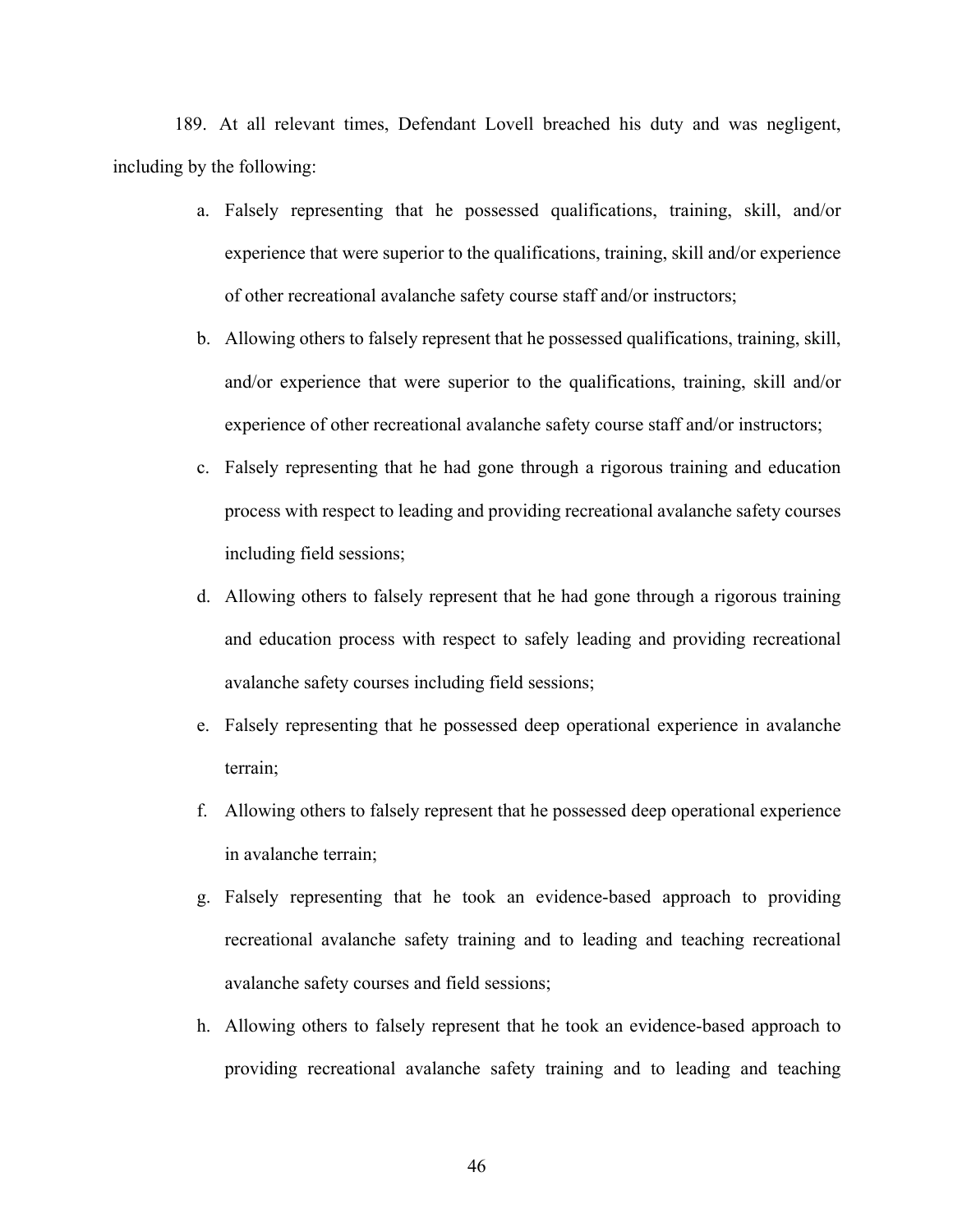recreational avalanche safety courses and field sessions;

- i. Falsely representing that participants in Defendant SAS's recreational avalanche safety courses were offered the most up to date information;
- j. Falsely representing to Recreational Avalanche 2 participants including Peter Marshall that he possessed adequate qualifications, training, skill, knowledge, and experience to safely lead recreational avalanche safety course participants into the backcountry during that course including during field sessions and including with respect to travel through (and avoidance of) avalanche terrain;
- k. Falsely representing to Recreational Avalanche 2 participants including Peter Marshall that avalanche hazards and conditions in the Upper Senator Beck Basin on January 5, 2019, were other than what they actually were;
- l. Falsely representing that Recreational Avalanche 2 participants including Peter Marshall would be and were provided with complete CAIC avalanche forecast information for the Upper Senator Beck Basin on January 5, 2019 prior to entering that area when, in fact, certain critical forecast information was withheld and not provided to course participants, including Peter Marshall;
- m. Falsely representing to Recreational Avalanche 2 participants including Peter Marshall that his selected route of descent through the Upper Senator Beck Basin on January 5, 2019 was a safe and reasonable route under the circumstances and that it was safe to descend that route in the manner and fashion he directed under those circumstances;
- n. Falsely representing to Recreational Avalanche 2 participants including Peter Marshall that it was not necessary to strictly follow and adhere to certain basic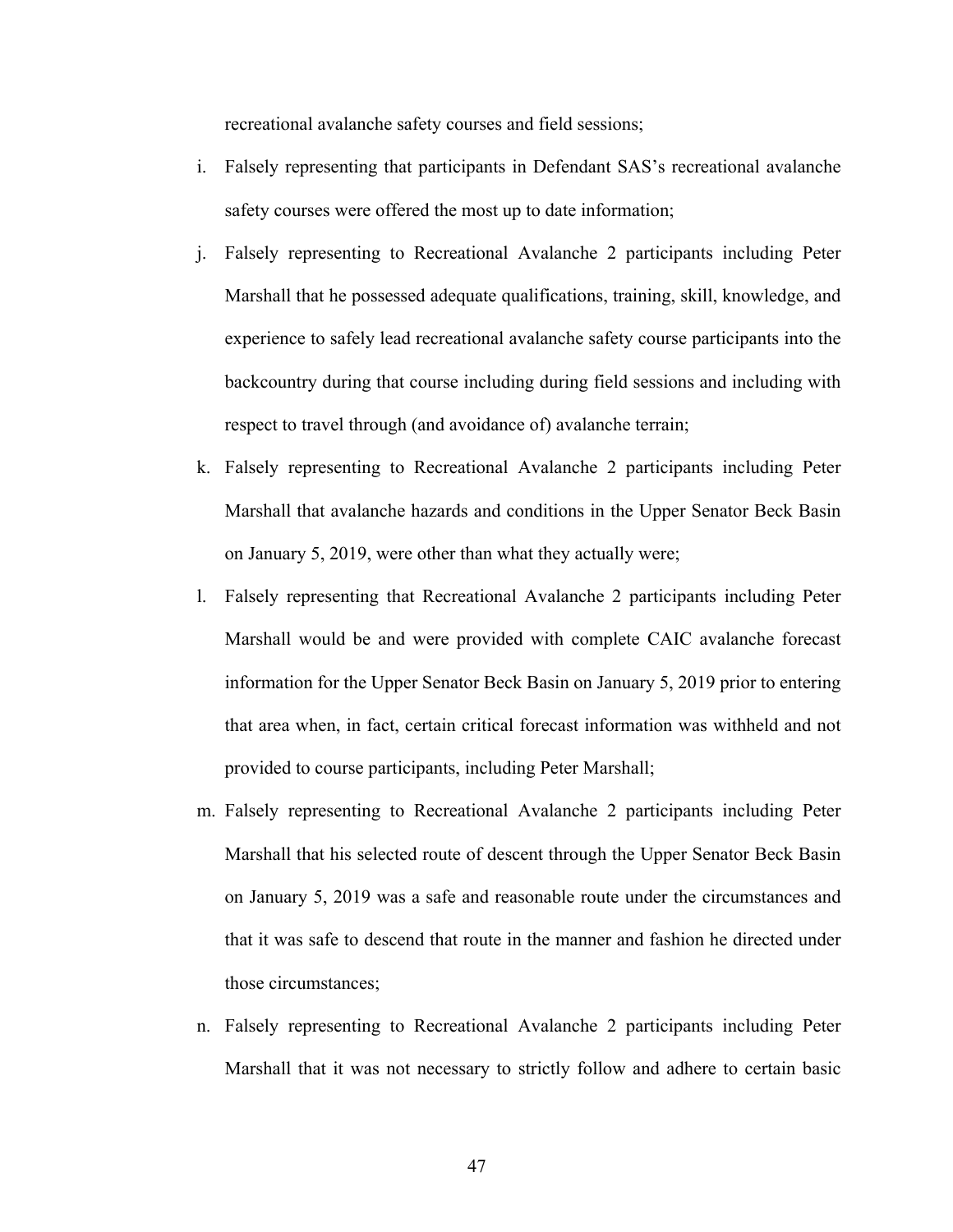tenets of avalanche safety in order to safely travel down Defendant's selected route of descent through the Upper Senator Beck Basin on January 5, 2019 under the circumstances;

- o. Falsely representing to Recreational Avalanche 2 participants including Peter Marshall that it was not necessary to strictly follow and adhere to SAS's selected course content in order to safely travel down Defendant's selected route of descent through the Upper Senator Beck Basin on January 5, 2019 under the circumstances; and
- p. Making such other and further false representations as may be revealed in discovery.

190. Peter Marshall relied on Defendant Lovell's false representations by, *inter alia*, electing to participate in Defendant's Recreational Avalanche 2 course, by electing to enter the Upper Senator Beck Basin on January 5, 2019 when conditions did not support travel through areas in the Basin, by electing to descend down Defendant's selected descent route under conditions that did not support travel down that route, and by electing to descend down that route at the time and in the manner that he did, as instructed by Defendant.

191. Peter Marshall's reliance on Defendant Lovell's false representations was a cause of his physical injuries and death during Defendant's avalanche safety course.

192. Certain of Defendant Lovell's acts and omissions may additionally constitute gross negligence, willful and wanton conduct, and/or fraud, as further discussed below.

193. It is believed that Defendant SAS approved and ratified certain of Defendant Lovell's acts and omissions as described elsewhere herein.

194. As a direct and proximate result and consequence of the tortious acts and omissions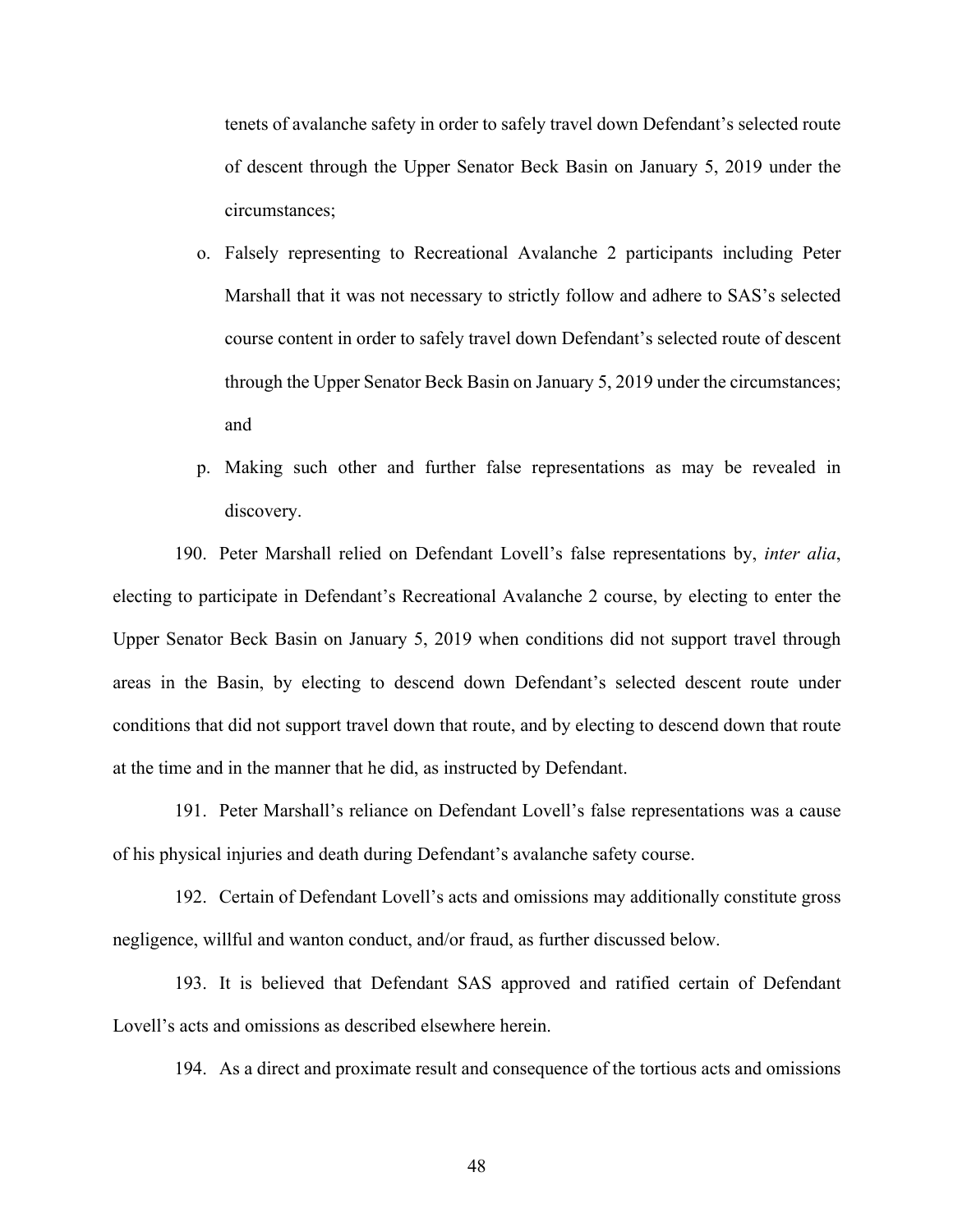of the Defendants described herein, Plaintiffs suffered injuries, damages, and losses including but not limited to the wrongful death of the decedent, Peter Marshall.

**WHEREFORE,** Plaintiffs pray for judgment against the Defendant in an amount to be determined at trial and for such other and further relief as the Court deems just and proper.

# **COUNT VIII Fraud**

195. Plaintiffs incorporate all other allegations in this complaint as if set forth herein.

196. At all relevant times, Defendant Lovell made multiple false and misleading representations of material fact to Peter Marshall.

197. At all relevant times, Defendant Lovell's false and misleading representations of material fact included, but were not limited to:

- a. Falsely representing that he possessed qualifications, training, skill, and/or experience that were superior to the qualifications, training, skill and/or experience of other recreational avalanche safety course staff and/or instructors;
- b. Allowing others to falsely represent that he possessed qualifications, training, skill, and/or experience that were superior to the qualifications, training, skill and/or experience of other recreational avalanche safety course staff and/or instructors;
- c. Falsely representing that he had gone through a rigorous training and education process with respect to leading and providing recreational avalanche safety courses including field sessions;
- d. Allowing others to falsely represent that he had gone through a rigorous training and education process with respect to leading and providing recreational avalanche safety courses including field sessions;
- e. Falsely representing that he possessed deep operational experience in avalanche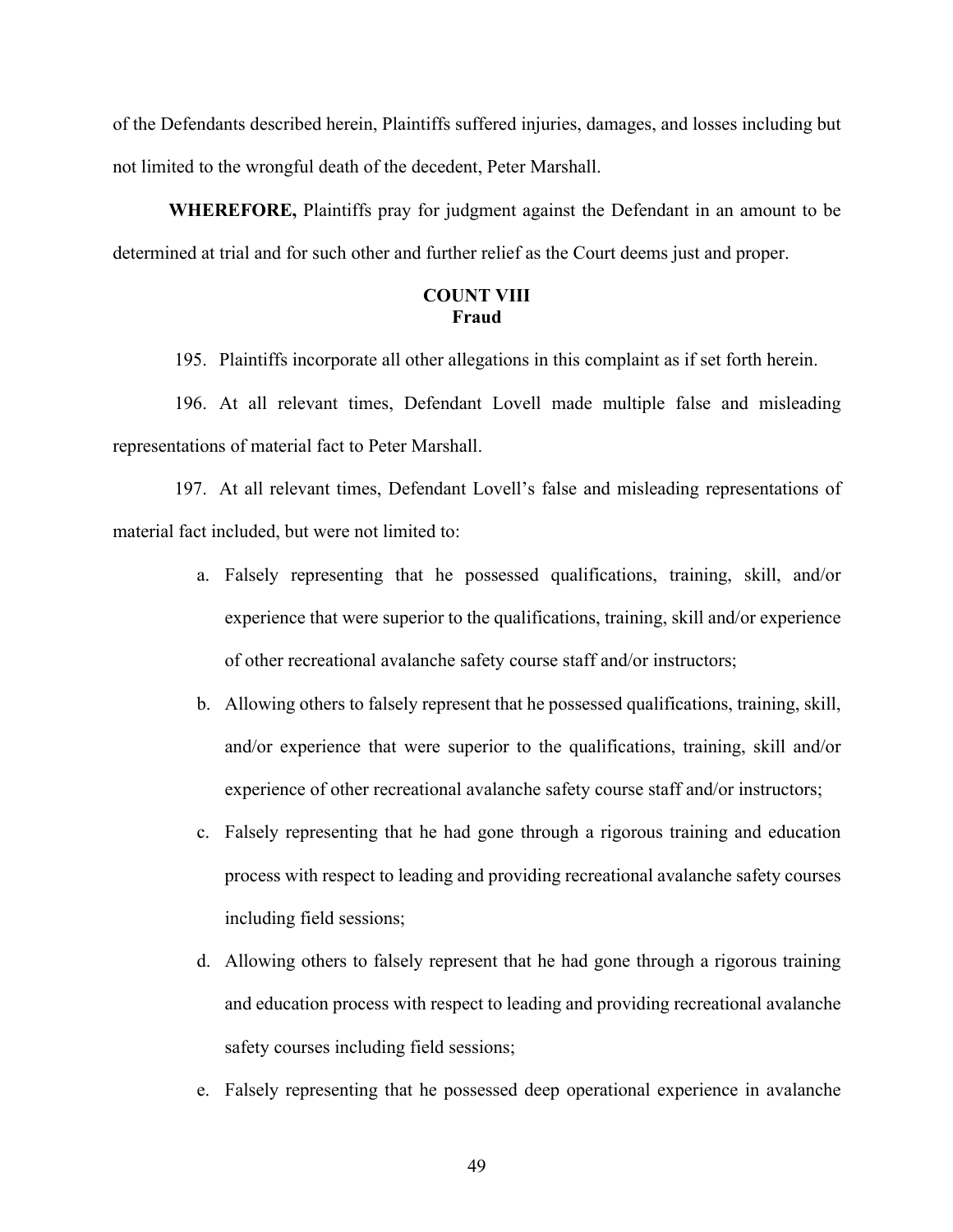terrain;

- f. Allowing others to falsely represent that he possessed deep operational experience in avalanche terrain;
- g. Falsely representing that he took an evidence-based approach to providing recreational avalanche safety training and to leading and teaching recreational avalanche safety courses and field sessions;
- h. Allowing others to falsely represent that he took an evidence-based approach to providing recreational avalanche safety training and to leading and teaching recreational avalanche safety courses and field sessions;
- i. Falsely representing that participants in Defendant SAS's recreational avalanche safety courses were offered the most up to date information;
- j. Falsely representing to Recreational Avalanche 2 participants including Peter Marshall that he possessed adequate qualifications, training, skill, knowledge, and experience to safely lead course participants into the backcountry during that course including during field sessions and including with respect to travel through (and avoidance of) avalanche terrain;
- k. Falsely representing to Recreational Avalanche 2 participants including Peter Marshall that avalanche hazards and conditions in the Upper Senator Beck Basin on January 5, 2019, were other than what they actually were;
- l. Falsely representing that Recreational Avalanche 2 participants including Peter Marshall would be and were provided with complete CAIC avalanche forecast information for the Upper Senator Beck Basin on January 5, 2019 prior to entering that area when, in fact, certain critical forecast information was withheld and not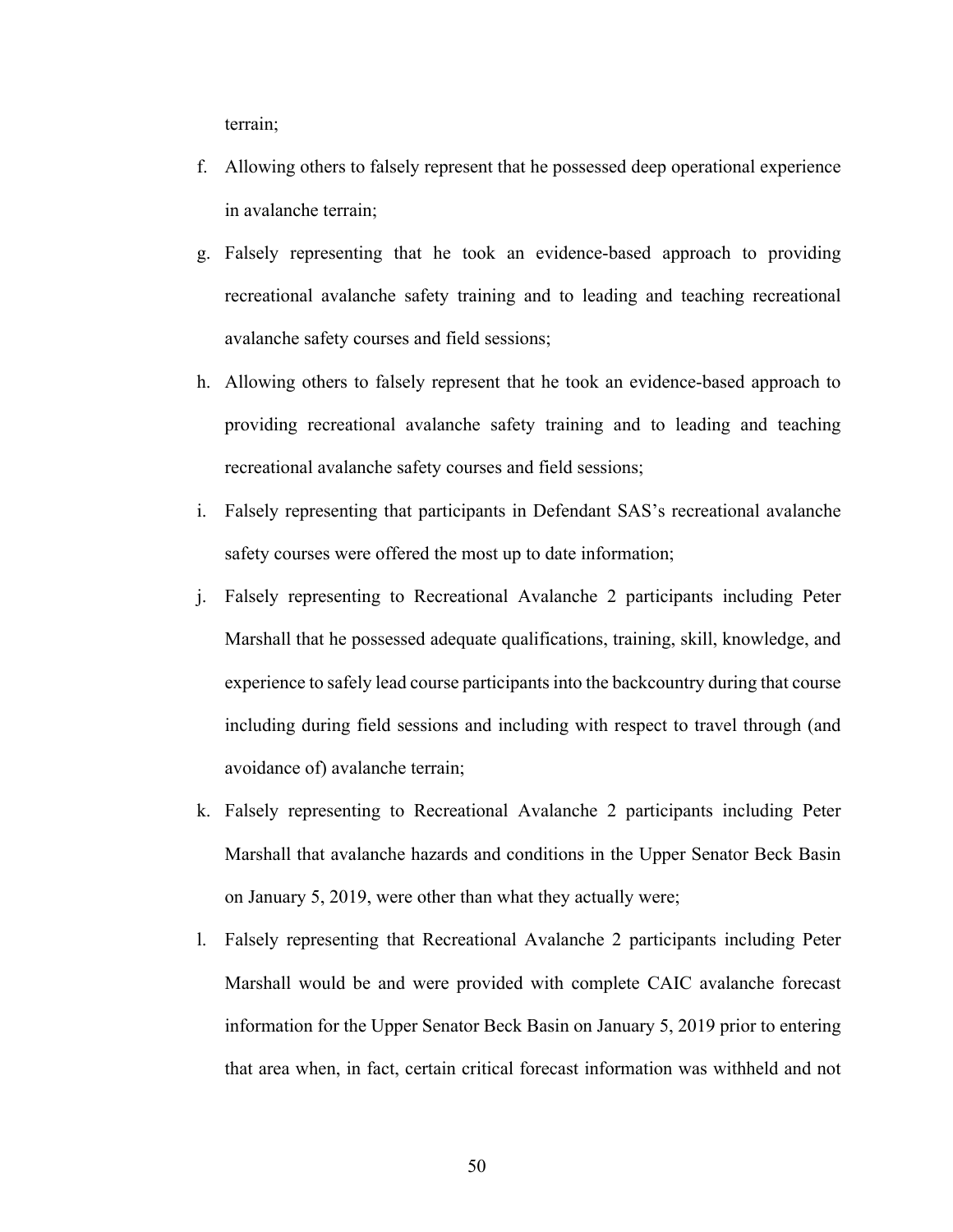provided to course participants, including Peter Marshall;

- m. Falsely representing to Recreational Avalanche 2 participants including Peter Marshall that his selected route of descent through the Upper Senator Beck Basin on January 5, 2019 was a safe and reasonable route under the circumstances and that it was safe to descend that route in the manner and fashion he directed under those circumstances;
- n. Falsely representing to Recreational Avalanche 2 participants including Peter Marshall that it was not necessary to follow and adhere to certain basic tenets of avalanche safety in order to safely travel down Defendant's selected route of descent through the Upper Senator Beck Basin on January 5, 2019 under the circumstances;
- o. Falsely representing to Recreational Avalanche 2 participants including Peter Marshall that it was not necessary to strictly follow and adhere to SAS's selected course content in order to safely travel down Defendant's selected route of descent through the Upper Senator Beck Basin on January 5, 2019 under the circumstances; and
- p. Making such other and further false representations as may be revealed in discovery.

198. At all relevant times, Defendant Lovell made the above-mentioned false and misleading representations of material fact with knowledge that his representations were false and misleading.

199. Alternatively, at all relevant times, Defendant Lovell made the above-mentioned false and misleading representations of material fact with awareness that he did not know whether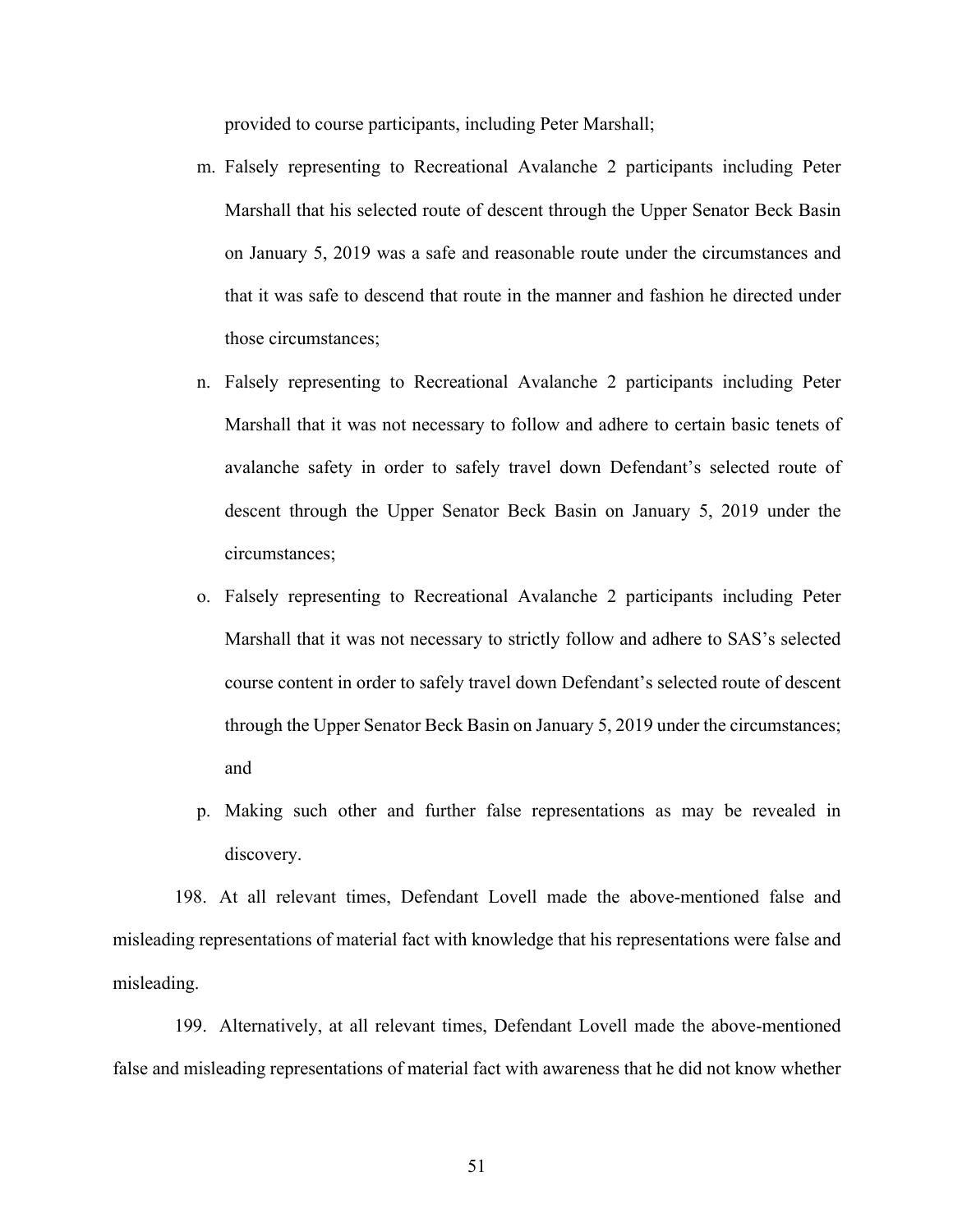his representations were true or false.

200. At all relevant times, Defendant Lovell made the above-mentioned false and misleading representations of material fact with the intention that his representations would be acted upon by potential consumers of his services like Peter Marshall.

201. At all relevant times, Peter Marshall was ignorant of the fact that Defendant Lovell's representations were false.

202. At all relevant times, Peter Marshall justifiably relied on Defendant Lovell's false and misleading representations of material fact by, *inter alia*, electing to participate in Defendant's Recreational Avalanche 2 course, by electing to enter the Upper Senator Beck Basin on January 5, 2019 when conditions did not support travel through areas in the Basin, by electing to descend down Defendant's selected descent route under conditions that did not support travel down that route, and by electing to descend down that route at the time and in the manner that he did, as instructed by Defendant.

203. Peter Marshall's reliance on Defendant Lovell's false and misleading representations was a cause of his physical injuries and death during Defendant's avalanche safety course.

204. Certain of Defendant Lovell's acts and omissions may additionally constitute gross negligence, willful and wanton conduct, and/or fraud, as further discussed below.

205. It is believed that Defendant SAS approved and ratified certain of Defendant Lovell's acts and omissions as described elsewhere herein.

206. As a direct and proximate result and consequence of the tortious acts and omissions of the Defendants described herein, Plaintiffs suffered injuries, damages, and losses including but not limited to the wrongful death of the decedent, Peter Marshall.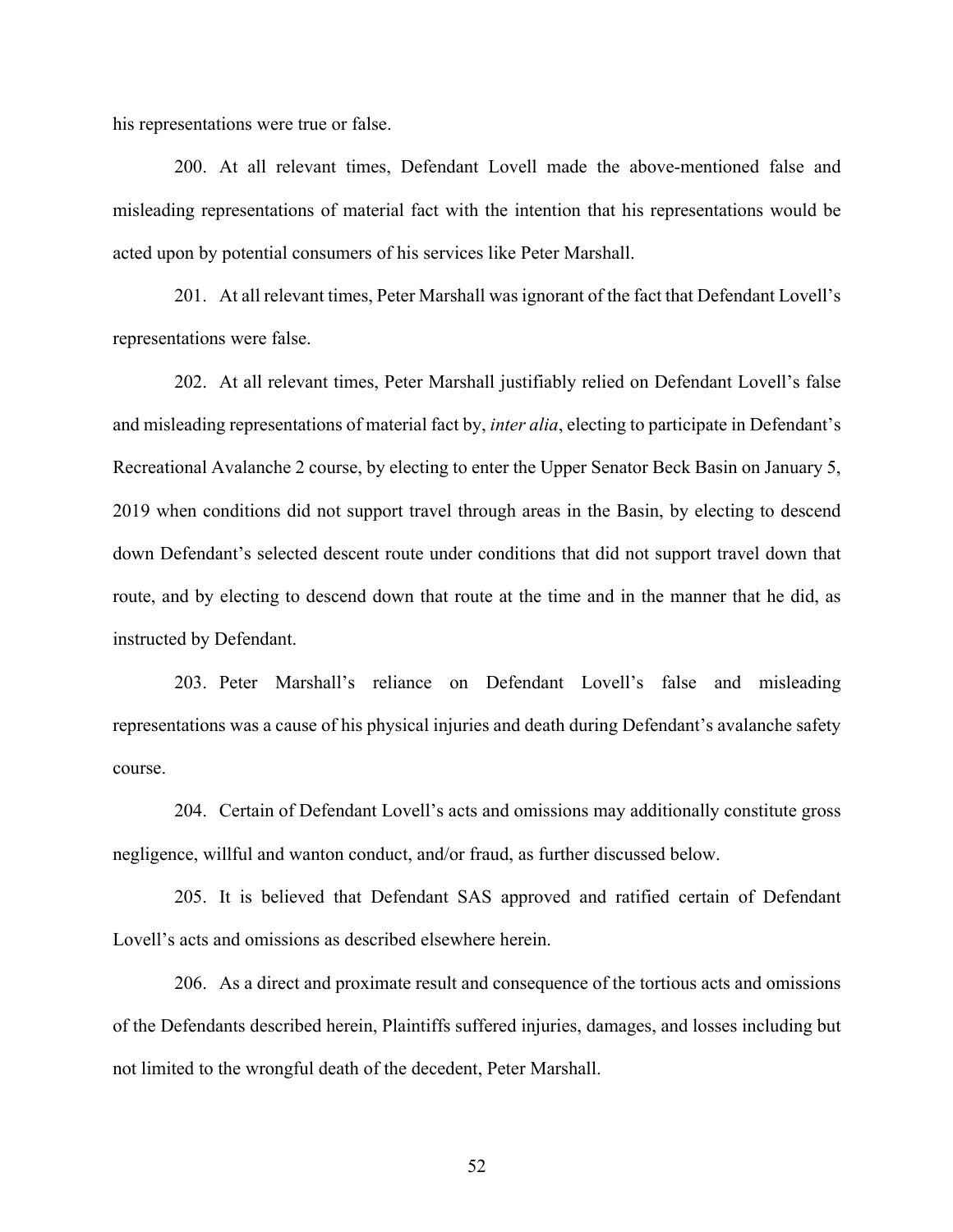**WHEREFORE,** Plaintiffs pray for judgment against the Defendant in an amount to be determined at trial and for such other and further relief as the Court deems just and proper.

# **COUNT IX Fraudulent Concealment**

207. Plaintiffs incorporate all other allegations in this complaint as if set forth herein.

208. At all relevant times, Defendant Lovell concealed and/or failed to disclose one or more of the following facts to Peter Marshall that he had a duty to disclose:

- a. That that he did not, in fact, possess qualifications, training, skill, and/or experience that were superior to the qualifications, training, skill and/or experience of other recreational avalanche safety course staff and/or instructors;
- b. Allowing others to conceal and/or fail to disclose that he did not, in fact, possess qualifications, training, skill, and/or experience that were superior to the qualifications, training, skill and/or experience of other recreational avalanche safety course staff and/or instructors;
- c. That he had not, in fact, gone through a rigorous training and education process with respect to leading and providing recreational avalanche safety courses including field sessions;
- d. Allowing others to conceal and/or fail to disclose that he had not, in fact, gone through a rigorous training and education process with respect to leading and providing recreational avalanche safety courses including field sessions;
- e. That he did not, in fact, possess deep operational experience in avalanche terrain;
- f. Allowing others to conceal and/or fail to disclose that he did not, in fact, possess deep operational experience in avalanche terrain;
- g. That he did not, in fact, take an evidence-based approach to providing recreational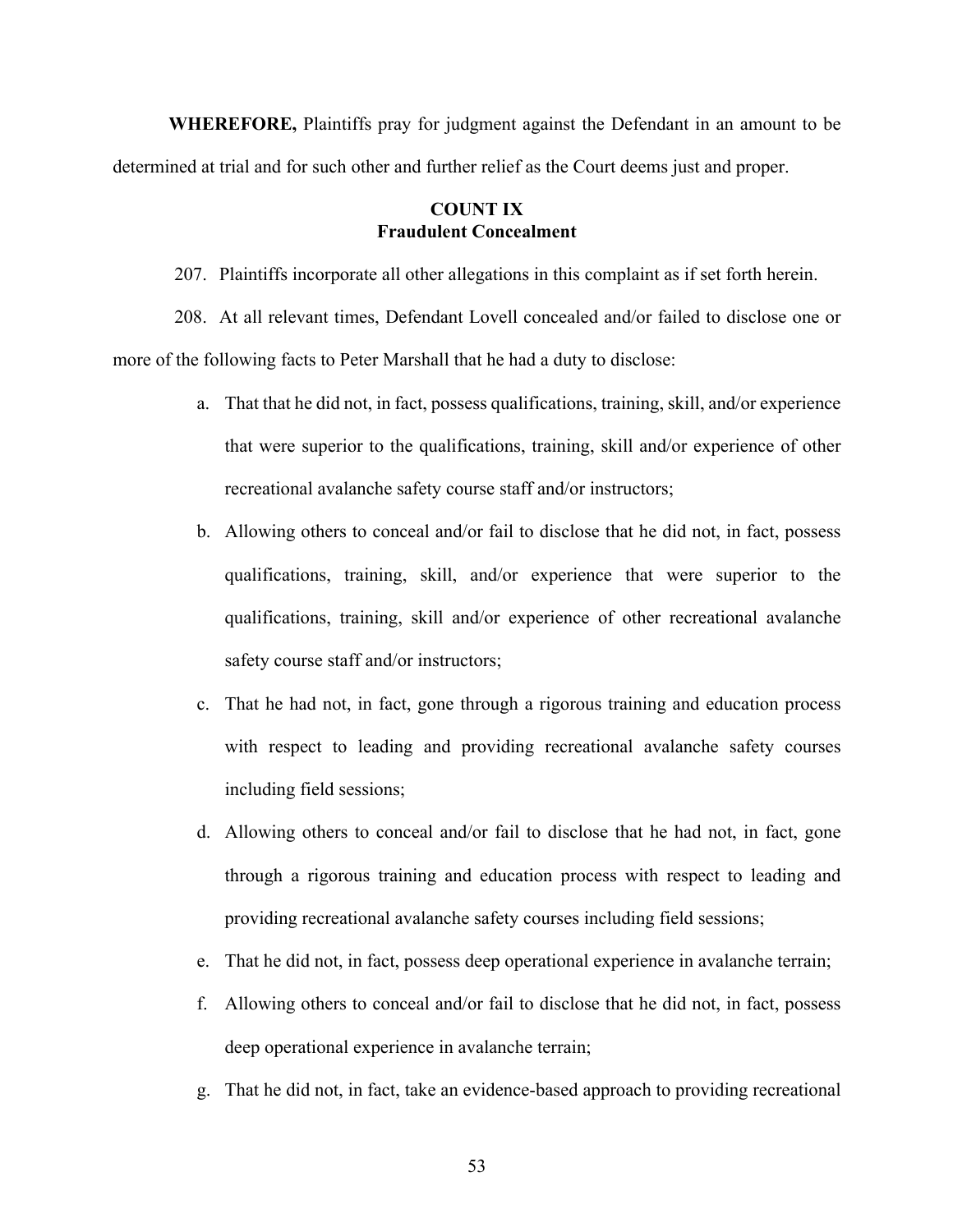avalanche safety training and leading and teaching recreational avalanche safety courses and field sessions;

- h. Allowing others to conceal and/or fail to disclose that he did not, in fact, take an evidence-based approach to providing recreational avalanche safety training and leading and teaching recreational avalanche safety courses and field sessions;
- i. That participants in Defendant SAS's recreational avalanche safety courses were not, in fact, offered the most up to date information;
- j. That he did not, in fact, possess adequate qualifications, training, skill, knowledge, and experience to safely lead participants in the Recreational Avalanche 2 course into the backcountry during that course including during field sessions and including with respect to travel through (and avoidance of) avalanche terrain;
- k. That avalanche hazards and conditions in the Upper Senator Beck Basin on January 5, 2019, were not as they were represented to be by Defendant Lovell and others;
- l. That Recreational Avalanche 2 participants including Peter Marshall would not be and were not provided with complete CAIC avalanche forecast information for the Upper Senator Beck Basin on January 5, 2019 prior to entering that area and that, in fact, certain critical forecast information was withheld and not provided to course participants, including Peter Marshall;
- m. That Defendant's selected route of descent through the Upper Senator Beck Basin on January 5, 2019 was not a safe and reasonable route under the circumstances but was in fact extremely hazardous and not supported under conditions in the area at the time;
- n. That it was necessary for course participants including Defendant, Peter Marshall,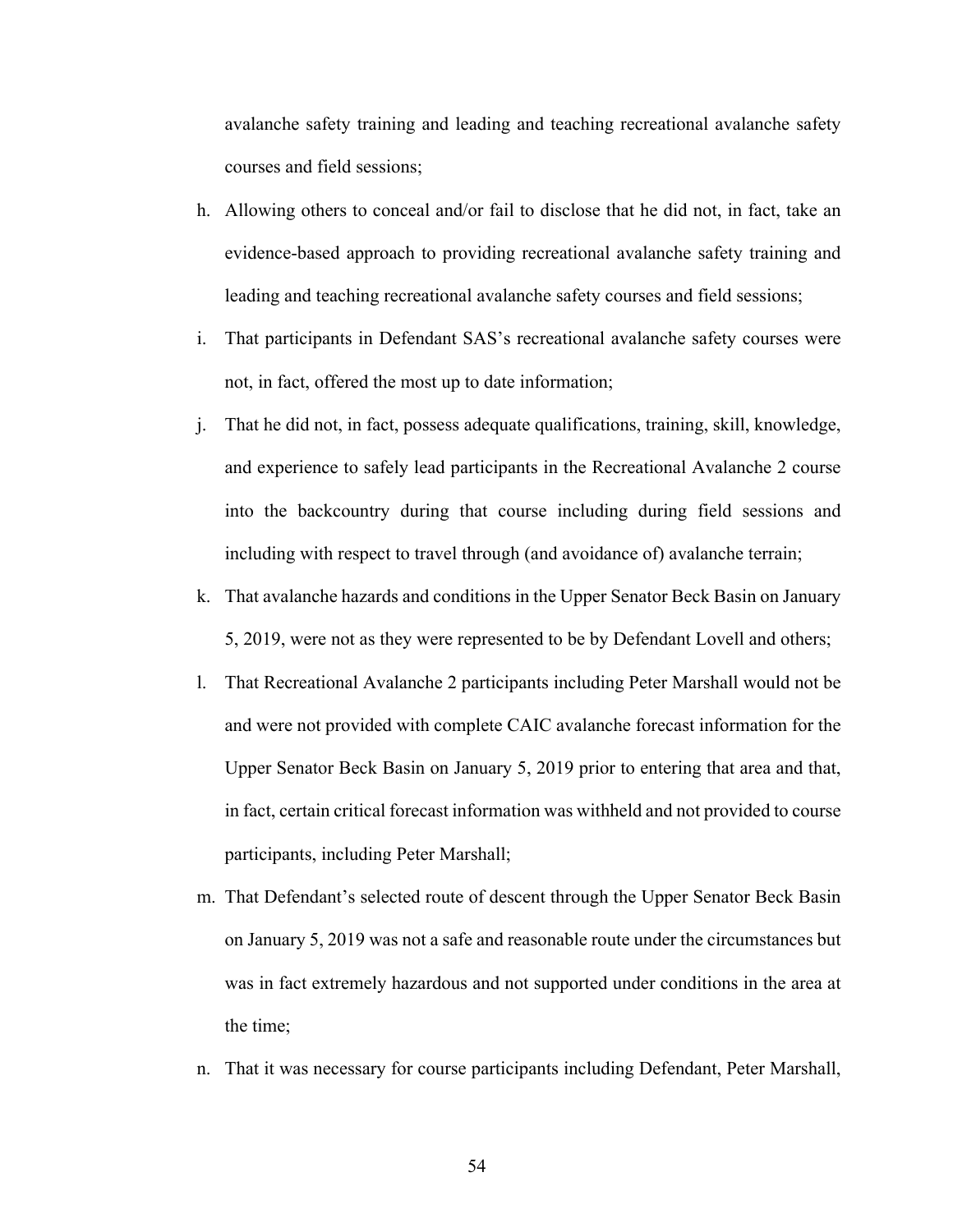and others to follow and adhere to certain basic tenets of avalanche safety in order to safely travel down Defendant's selected route of descent through the Upper Senator Beck Basin on January 5, 2019 under the circumstances, and that, in fact, disregarding, violating, or failing to follow those basic safety practices at all times exposed all course participants to substantial risk of serious injury or death;

- o. That it was necessary to strictly follow and adhere to SAS's selected course content in order to safely travel down Defendant's selected route of descent through the Upper Senator Beck Basin on January 5, 2019 under the circumstances, and that, in fact, disregarding, violating, or failing to follow that course content at all times exposed all course participants to substantial risk of serious injury or death; and
- p. Such other and further material omissions as may be revealed in discovery.

209. At all relevant times, Defendant Lovell fraudulently concealed and/or failed to disclose one or more of these facts with the intent to create a false impression of the actual facts in the mind of Peter Marshall.

210. At all relevant times, Defendant Lovell fraudulently concealed and/or failed to disclose one or more of these facts with the intent to induce Peter Marshall to take a course of action that he would not otherwise have taken but for Defendant's nondisclosure, including, *inter alia*, electing to participate in Defendant's Recreational Avalanche 2 course, electing to enter the Upper Senator Beck Basin on January 5, 2019 when conditions did not support travel through areas in the Basin, electing to descend down Defendant's selected descent route under conditions that did not support travel down that route, and electing to descend down that route at the time and in the manner that he did, as instructed by Defendant SAS.

211. At all relevant times, Peter Marshall justifiably took such action relying on the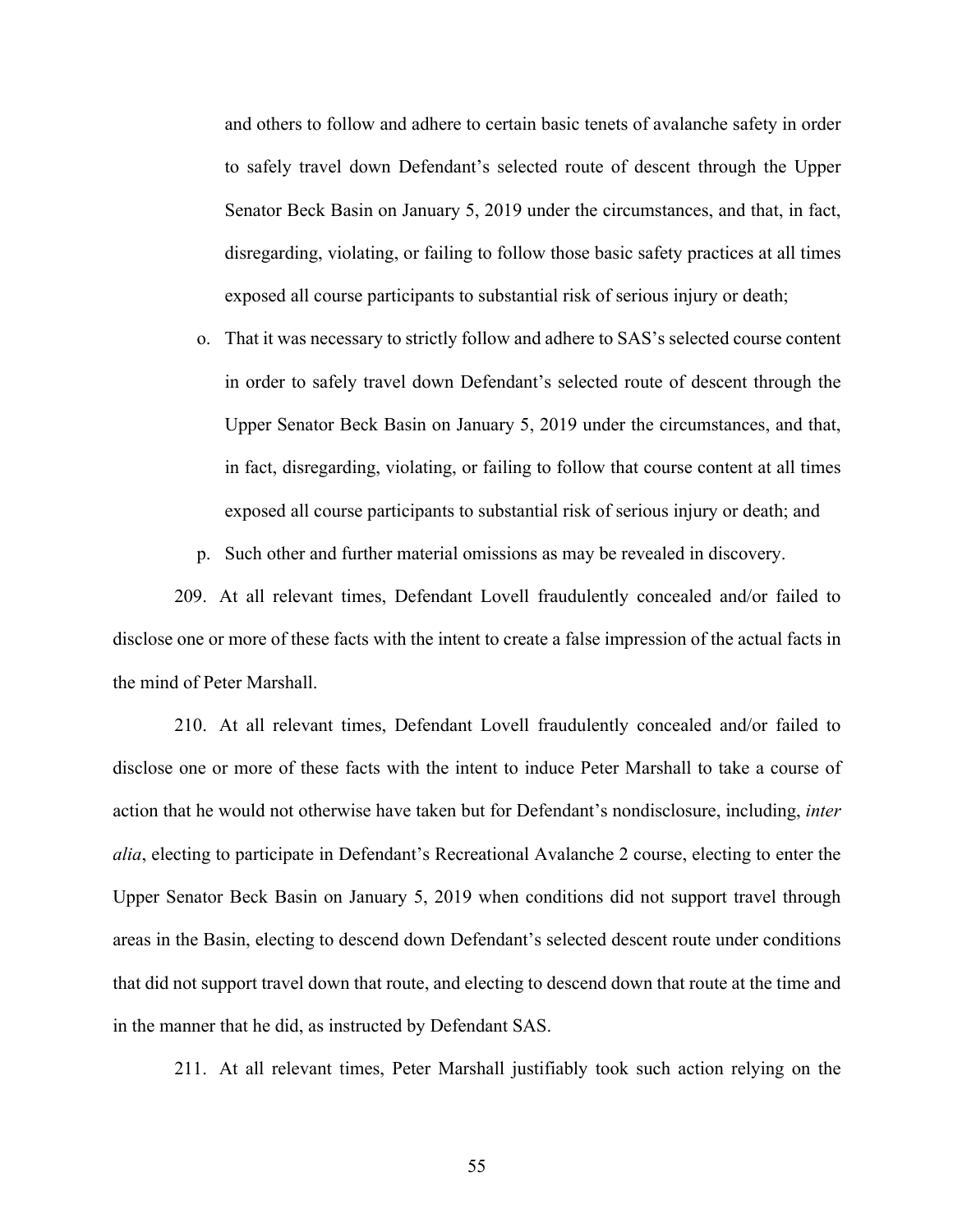assumption that these concealed and/or undisclosed facts did not exist or were different from what they actually were.

212. Alternatively, at all relevant times, Peter Marshall justifiably decided not to take action in reliance on the assumption that these concealed and/or undisclosed facts did not exist or were different from what they actually were, including by, *inter alia*, electing not to participate in a different avalanche safety course offered by SAS or another provider, electing not to complete such avalanche safety training through organizations other than SAS or instructors other than Lovell, or in areas other than the Upper Senator Beck Basin on January 5, 2019, and electing not to complete travel through such areas by routes that were supported by the avalanche conditions present (or not present) in such areas or by a manner otherwise consistent with basic tenets of avalanche safety.

213. Peter Marshall's reliance engendered by Defendant Lovell's concealment and/or nondisclosure of material facts was a cause of his physical injuries and death during Defendant's avalanche safety course.

214. Certain of Defendant Lovell's acts and omissions may additionally constitute gross negligence, willful and wanton conduct, and/or fraud, as further discussed below.

215. It is believed that Defendant SAS approved and ratified certain of Defendant Lovell's acts and omissions as described elsewhere herein.

216. As a direct and proximate result and consequence of the tortious acts and omissions of the Defendants described herein, Plaintiffs suffered injuries, damages, and losses including but not limited to the wrongful death of the decedent, Peter Marshall.

**WHEREFORE,** Plaintiffs pray for judgment against the Defendant in an amount to be determined at trial and for such other and further relief as the Court deems just and proper.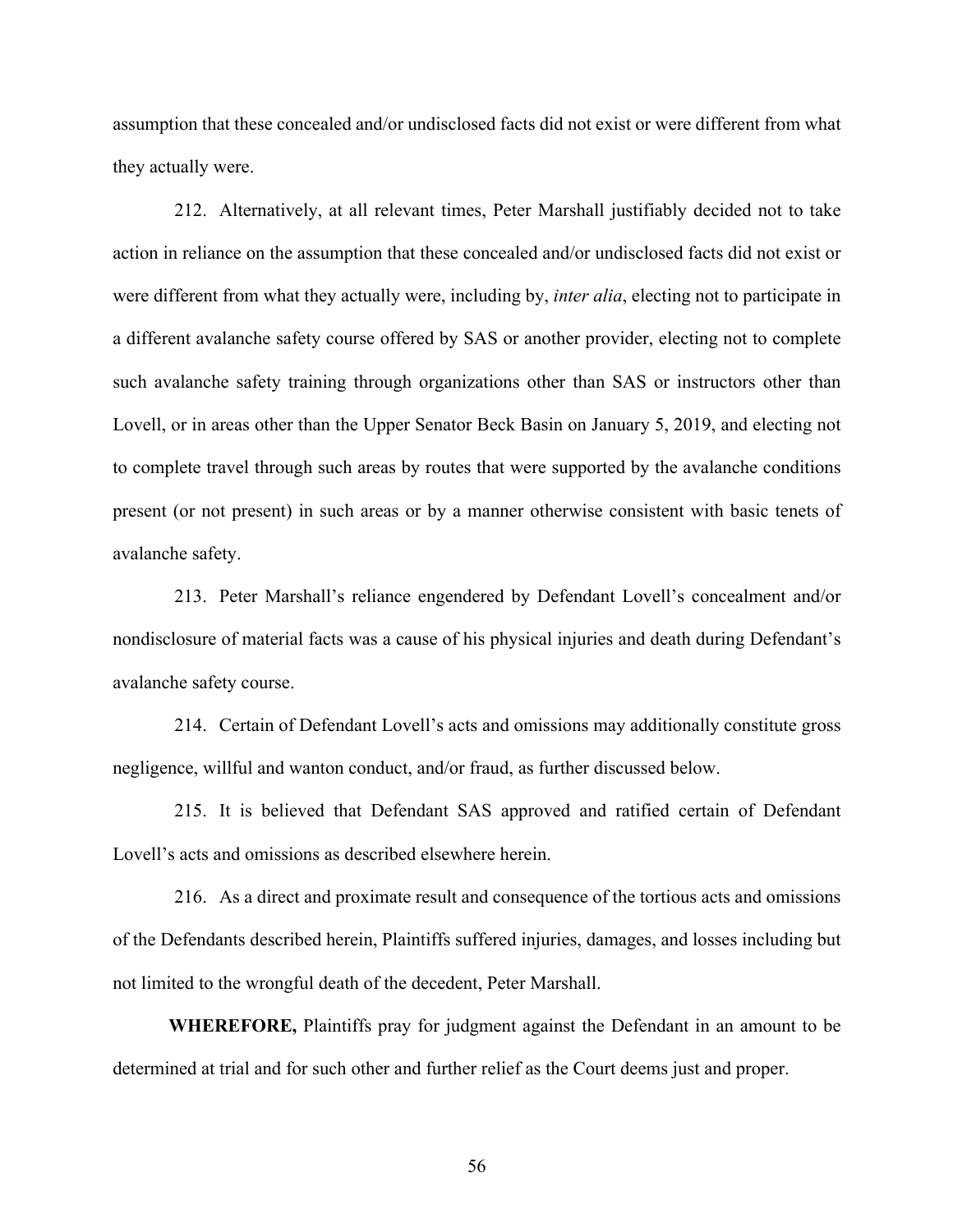#### **COUNTS AGAINST MANUFACTURER DEFENDANTS**

# **COUNT X Strict Products Liability**

217. Plaintiffs incorporate all other allegations in this complaint as if set forth herein.

218. The subject Float 32 avalanche airbag was defectively designed, manufactured, fabricated, distributed, sold, recommended, tested, inspected, supplied, marketed, and placed into the stream of commerce by the Manufacturing Defendants.

219. The Manufacturing Defendants designed, tested, failed to test, assembled, specified, fabricated, distributed, marketed, and sold the subject avalanche airbag and its components, and placed the subject avalanche airbag and its components into the stream of commerce knowing that the subject avalanche airbag and its components would be used in their intended manner.

220. At the time of the subject incident described above, the subject avalanche airbag and its components were being used in a manner and fashion that were foreseeable to the Manufacturer Defendants and in which they were intended to be used.

221. At the time the subject avalanche airbag and its components left the control of the Manufacturing Defendants, they were defective and unreasonably dangerous to a person who might reasonably be expected to use them. These defects include but are not limited to the conditions described in this cause of action and also described elsewhere in this Complaint.

222. The subject avalanche airbag was unreasonably susceptible to non-deployment and non-inflation or under-inflation in its design and manufacture. The subject avalanche airbag failed to provide reasonable protection to users in foreseeable avalanche conditions.

223. Specifically, the subject avalanche airbag lacked adequate inflation and triggering systems and also lacked sufficient warnings on the risks of non-deployment and non-inflation or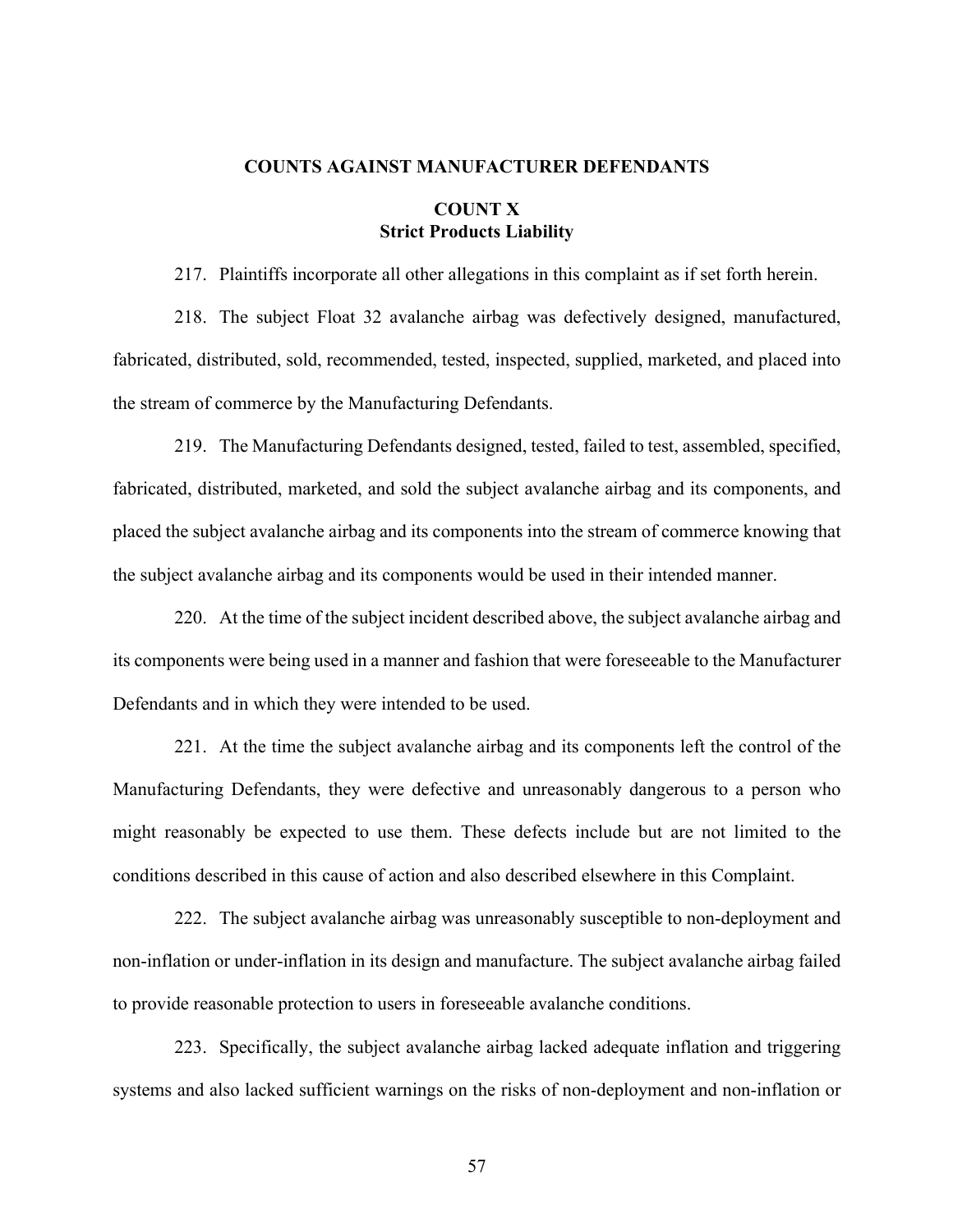under-inflation.

224. The subject avalanche airbag was unreasonably dangerous in that it failed to provide reasonable protection to users when being used in its intended and foreseeable manner.

225. The subject avalanche airbag contained a manual triggering mechanism that was deficient and that failed to provide reasonable protection to users during foreseeable use, including in foreseeable avalanche conditions. Despite his proper use or attempted proper use of the subject avalanche airbag, the user of the subject avalanche airbag was buried and killed in an avalanche after the avalanche airbag failed to properly and fully deploy and inflate. The avalanche airbag and its components failed to adequately protect Peter Marshall and protect him from being buried and killed.

226. The subject avalanche airbag contained an inflation system that was inadequate to reasonably protect users when exposed to foreseeable avalanche conditions, including the avalanches described herein.

227. The subject avalanche airbag had a dangerous propensity to fail to timely, properly, and fully deploy and inflate in foreseeable avalanche conditions, subjecting the user to unreasonable risk of serious injury or death from being buried in an avalanche. Peter Marshall was buried and killed after the avalanche airbag failed to timely, properly, and fully deploy and inflate.

228. The subject avalanche airbag lacked adequate and sufficient warnings and instructions about the risks, dangers, and harms presented by the subject avalanche airbag as described in detail herein and the reasonable means to reduce or prevent such risks, dangers, and harms. In particular, the subject avalanche airbag lacked a warning that it could fail to timely, properly, and fully deploy and inflate so as to provide adequate protection during foreseeable avalanche conditions, including the avalanche conditions described herein, and that its triggering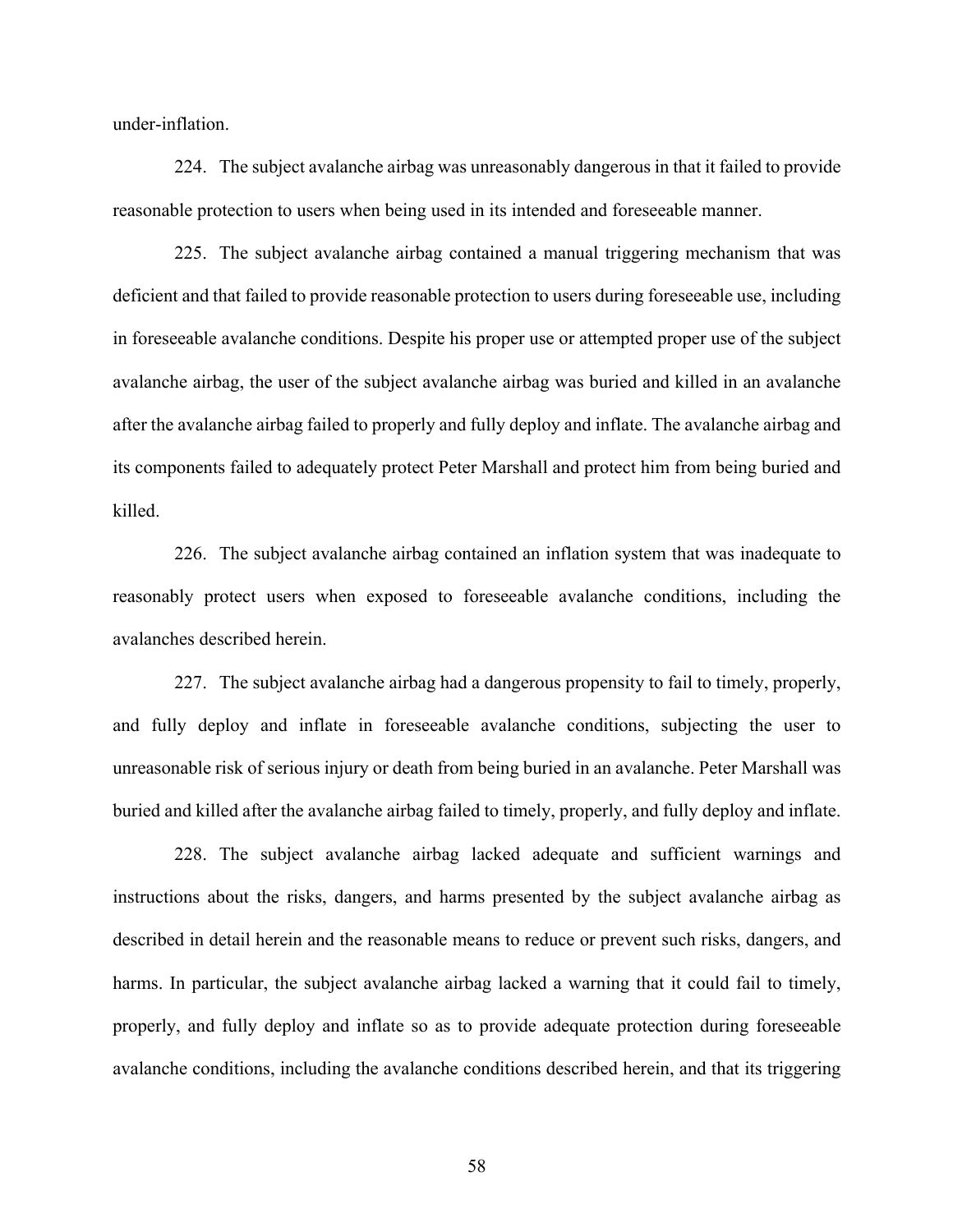and inflation mechanisms were prone to failure in such conditions.

229. The subject avalanche airbag lacked an automatic or remote triggering mechanism which would have provided additional protection to the user in avalanche conditions such as those described herein.

230. The subject avalanche airbag lacked an alternative or backup inflation mechanism which would also have provided additional protection to the user in the event the avalanche airbag failed to timely, properly, and fully deploy and inflate in avalanche conditions such as those described herein.

231. The subject avalanche airbag's design failed to incorporate other designs and technologies which could protect users from foreseeable dangers in foreseeable avalanche conditions. The Manufacturer Defendants were aware of some such designs and technologies, including but not limited to superior designs and technologies used by other manufacturers and by the Manufacturer Defendants in other products.

232. The subject avalanche airbag's various systems and components failed to work in conjunction with one another to provide proper and appropriate protection to Peter Marshall. Despite properly maintaining, assembling, wearing, and using the subject avalanche airbag, the subject avalanche airbag failed to timely, properly, and fully deploy and inflate, resulting in Peter Marshall being buried and killed. The subject avalanche airbag's various systems and components, including but not limited to its triggering and inflation systems, failed to work together and in unison to provide Peter Marshall with effective protection and to prevent injurious impacts including being buried under eight to nine feet of snow.

233. For all the reasons set forth in this Count and throughout this Complaint, the subject avalanche airbag was defective and unreasonably dangerous to a person who might reasonably be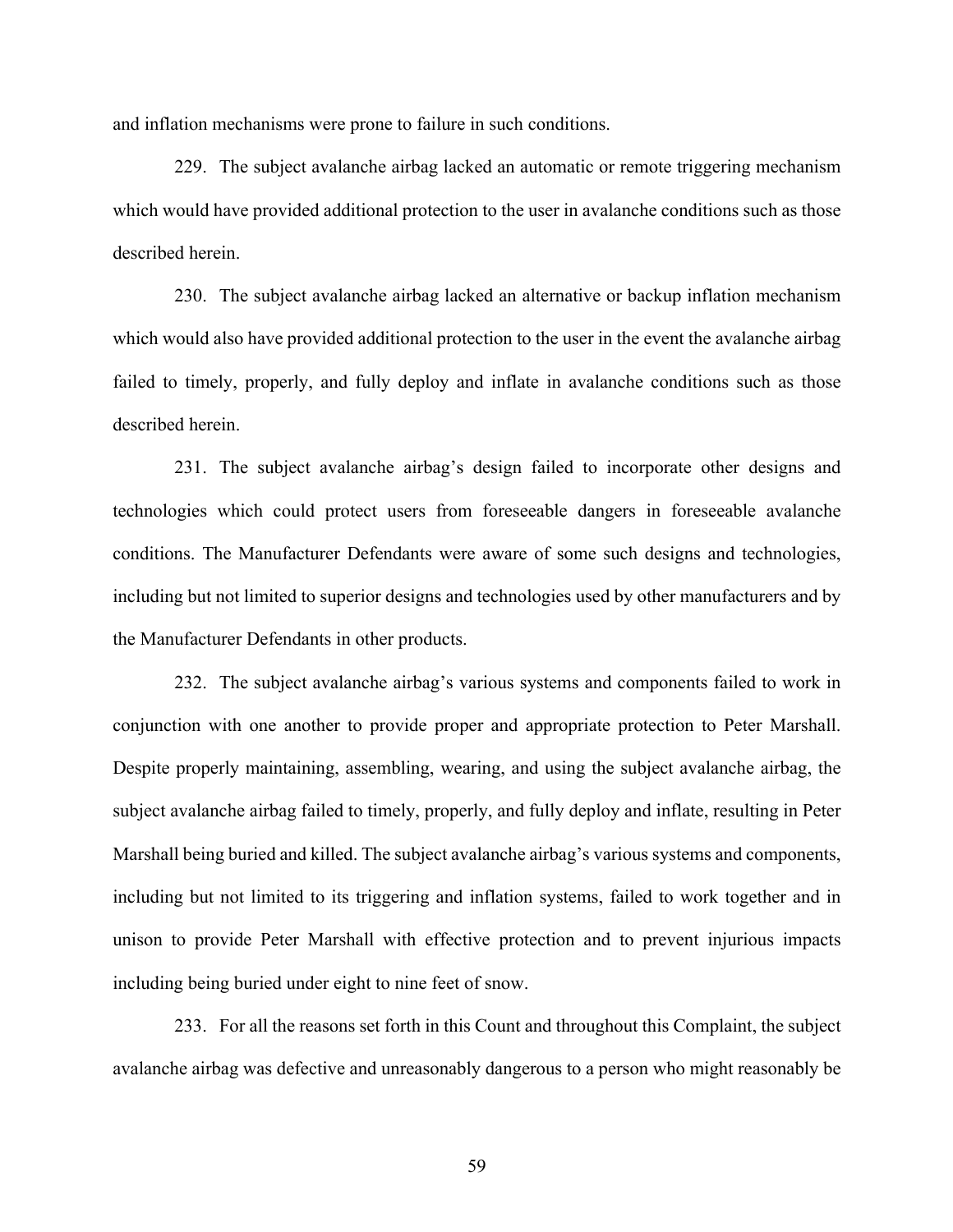expected to use it.

234. The subject avalanche airbag was expected by the Manufacturer Defendants to reach, and did reach, the user without substantial change in the condition in which it was placed on the market.

235. Peter Marshall was a person who would reasonably be expected to use the subject avalanche airbag.

236. The defects in the subject avalanche airbag and its components were a proximate cause of the death of Peter Marshall.

237. The Manufacturer Defendants are strictly liable for the wrongful death of Peter Marshall.

238. As a direct and proximate result and consequence of the defective and unreasonably dangerous condition of the subject avalanche airbag, Plaintiffs suffered injuries, damages, and losses including but not limited to the wrongful death of the decedent, Peter Marshall.

**WHEREFORE,** Plaintiffs pray for judgment against the Defendant in an amount to be determined at trial and for such other and further relief as the Court deems just and proper.

# **COUNT XI Negligence**

239. Plaintiffs incorporate all other allegations in this complaint as if set forth herein.

240. At all relevant times, the Manufacturer Defendants were engaged in the business of designing, manufacturing, testing, selling, and placing into the stream of commerce the subject Float 32 avalanche airbag and other similar avalanche airbags throughout the United States and throughout Colorado.

241. The Manufacturer Defendants had a legal duty to conform their conduct to the law and to that of a reasonable corporation, which includes adequately and properly manufacturing,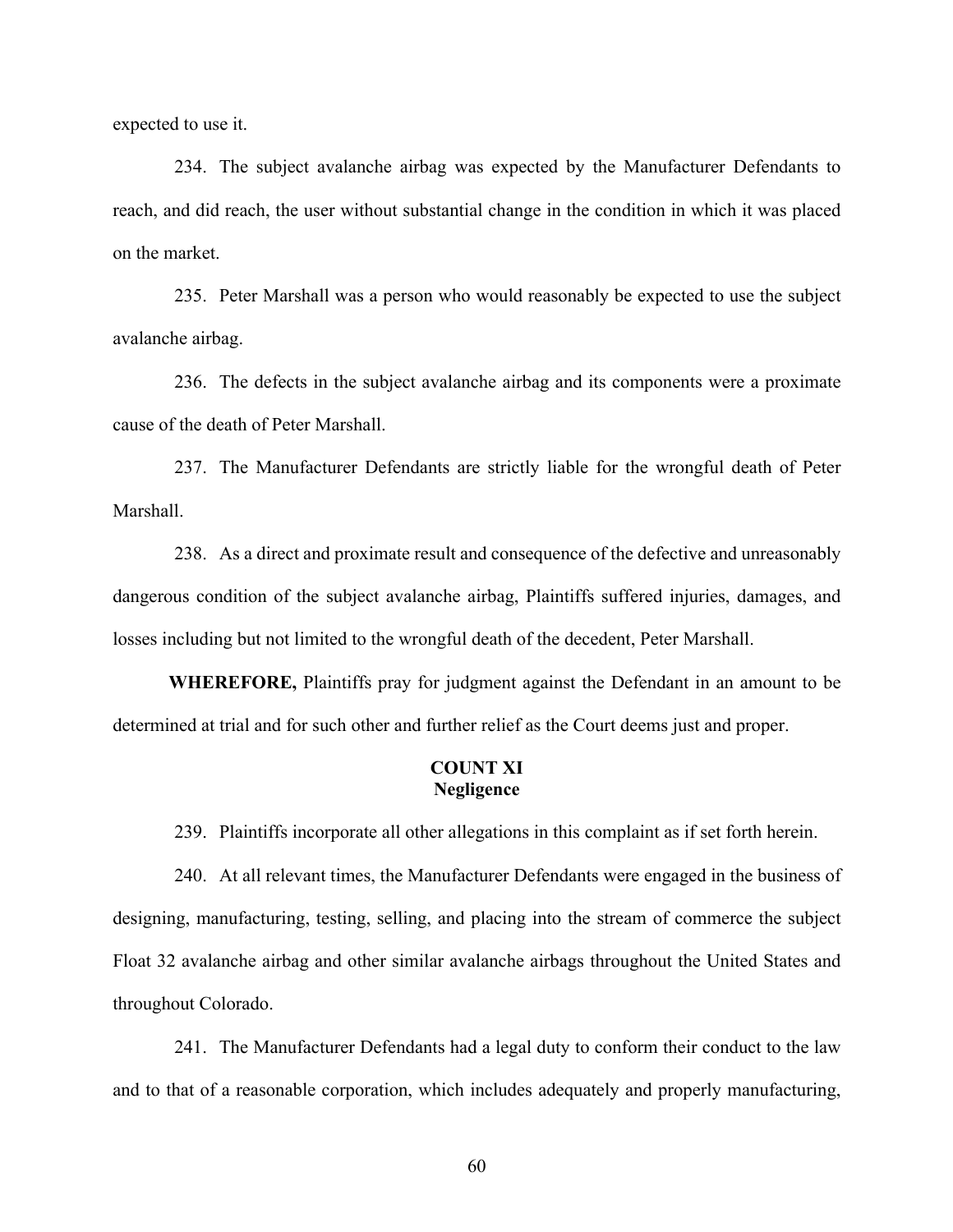designing, testing, and selling their products, including the subject avalanche airbag, and providing adequate warnings and instructions to users of the subject avalanche airbag and acting without negligence or other wrongful conduct in so doing.

242. The Manufacturer Defendants negligently designed, tested or failed to test, approved, manufactured, fabricated, specified, marketed, distributed, and sold the subject avalanche airbag and its components in that they failed to exercise reasonable care to prevent the subject avalanche airbag and its components from creating an unreasonable risk of harm to a person who might reasonably be expected to use it in an expected or reasonably foreseeable manner.

243. The Manufacturer Defendants breached their duties and failed to conform their conduct to the law and to that of a reasonable person, causing the wrongful death of Peter Marshall.

244. At the time of the design and manufacture of the subject avalanche airbag, the Manufacturer Defendants were aware or should have been aware of the defects in the subject avalanche airbag but inserted the subject avalanche airbag into the stream of commerce anyway, without seeking to design out the defects, guard against them, use a safer alternative design, and/or provide reasonable or adequate warnings to consumers such as purchasers and users of the subject avalanche airbag including Peter Marshall.

245. At the time of the design and manufacture of the subject avalanche airbag, the Manufacturer Defendants were aware or should have been aware of safer alternative designs that were technologically and economically feasible, but the Manufacturer Defendants chose not to incorporate these alternative designs in the subject avalanche airbag. Such designs included but are not limited to remote, automatic, and other triggering and inflation mechanisms that would have resulted in the subject avalanche airbag properly and fully deploying and inflating on the date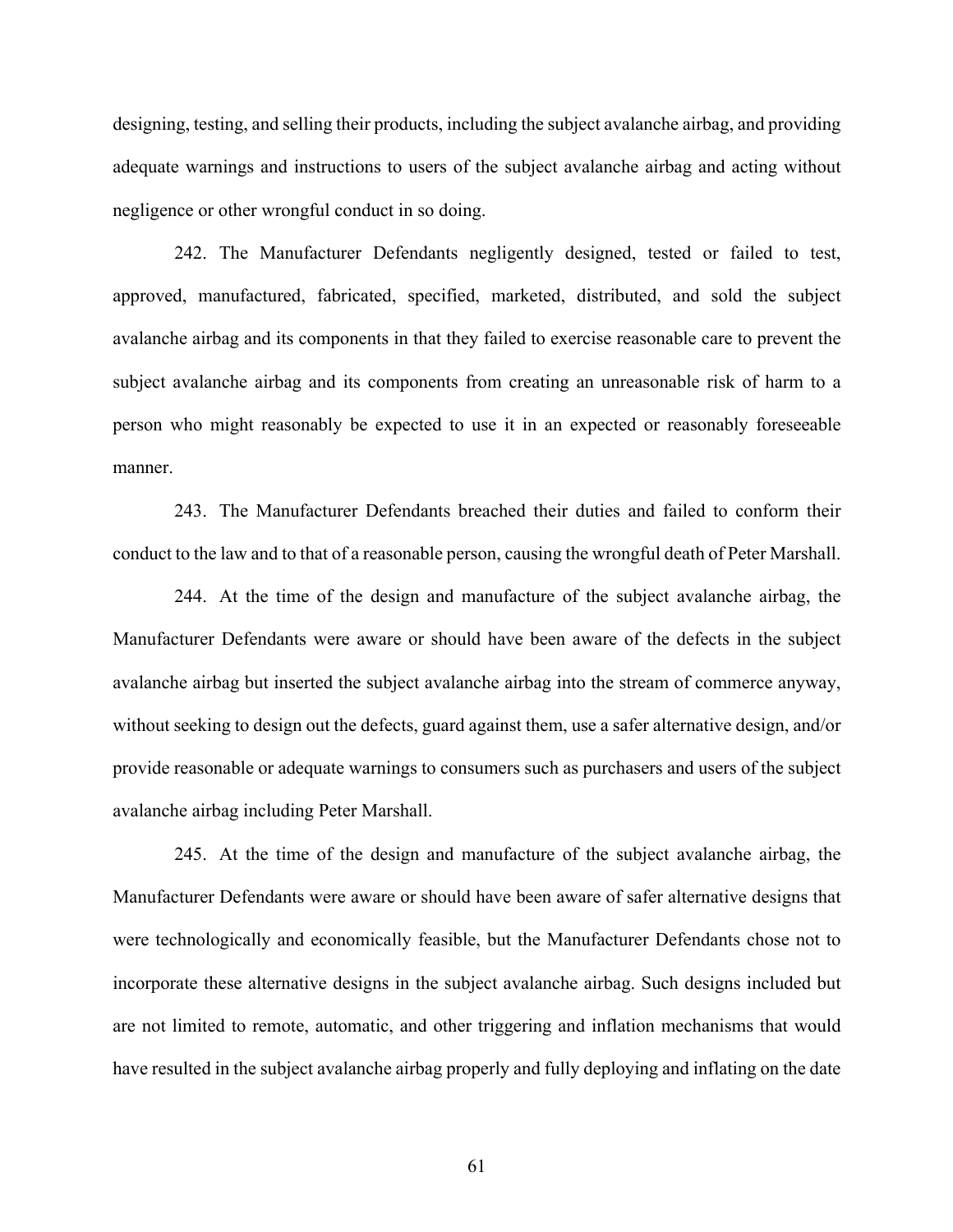that Peter Marshall was killed.

246. At the time of the design and manufacture of the subject avalanche airbag, the Manufacturer Defendants knew that it was critical from a safety standpoint to provide proper and adequate triggering and inflation mechanisms to users of their avalanche airbag products so as to avoid serious injuries and death of foreseeable users due to failures of their products to properly and fully deploy and inflate in foreseeable avalanche conditions. The Manufacturer Defendants knew that their avalanche airbag systems and components, including the triggering and inflation mechanisms, needed to work together and in conjunction to achieve this purpose. The Manufacturer Defendants also knew there were available safety technologies that could effectively protect foreseeable users from such dangers, risks, and harms during foreseeable avalanche conditions.

247. At the time of the design and manufacture of the subject avalanche airbag, the Manufacturer Defendants were aware or should have been aware of the susceptibility of the triggering and inflation mechanisms in the subject avalanche airbag to fail to provide reasonable protection to foreseeable users in foreseeable avalanche conditions, and that such failures would subject such users to risk of catastrophic injuries or death. Specifically, the Manufacturer Defendants were aware or should have been aware that the triggering and inflation mechanisms in the subject avalanche airbag would permit a user to suffer injuries or death resulting from being buried under feet of snow during foreseeable avalanche conditions.

248. At the time the subject avalanche airbag was designed and manufactured, the Manufacturer Defendants had only just recently issued a recall of substantially similar avalanche airbags for defects that could lead to a failure of the airbag to properly, timely, and fully deploy and inflate in an avalanche. The experience of this recall should have heightened the Manufacturer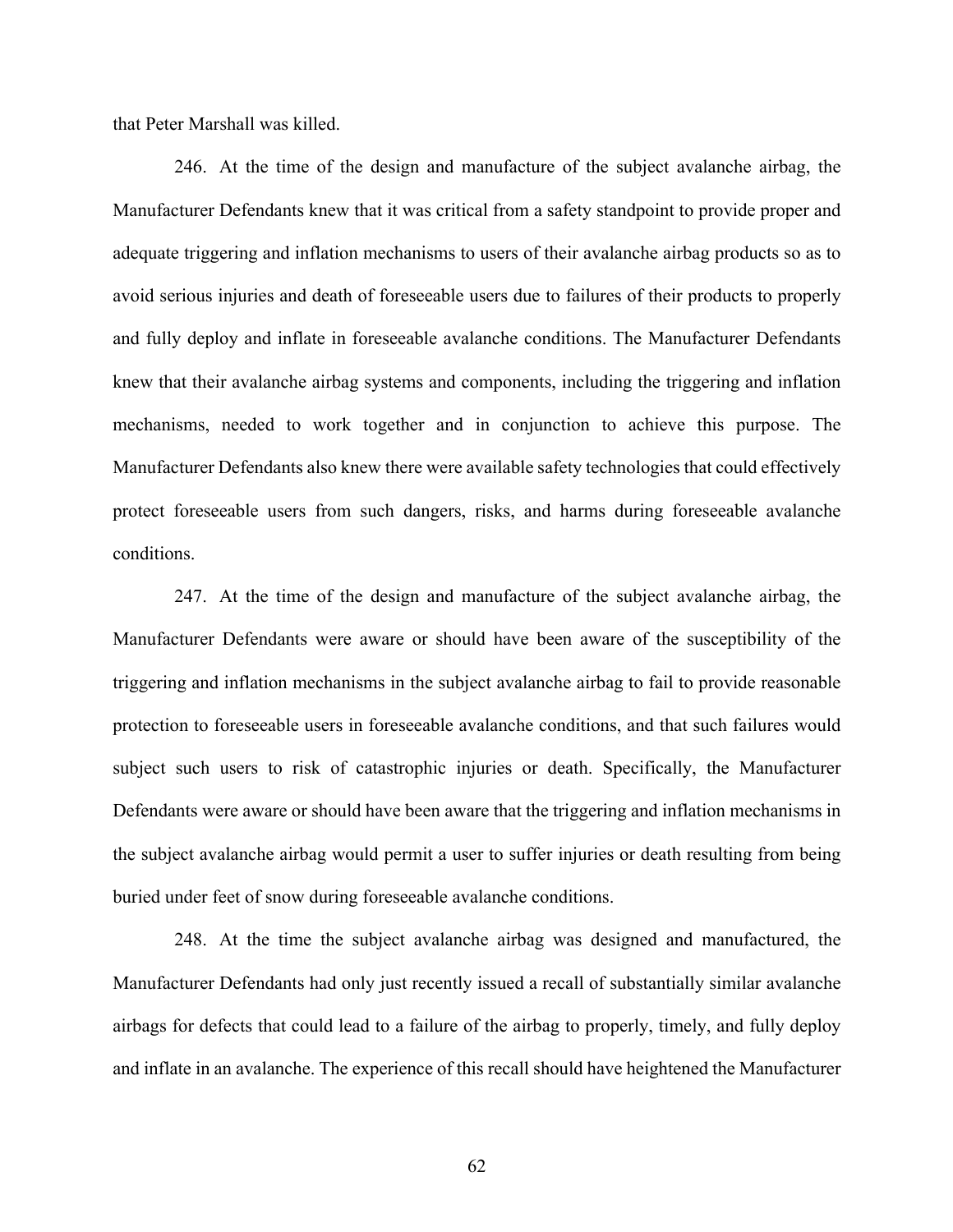Defendants' awareness of the need to ensure a proper design and the employment of proper manufacturing processes to minimize the potential for such failures.

249. The Manufacturing Defendants failed to take reasonable and appropriate steps after the Float avalanche airbag recall to ensure that the post-recall avalanche airbags they designed and manufactured were reasonably safe and reasonably resistant to such failures.

250. The Manufacturing Defendants failed to take reasonable and appropriate steps after the Float avalanche airbag recall to ensure that the post-recall avalanche airbags they designed and manufactured were designed and manufactured in a way and manner that would render them reasonably safe and reasonably resistant to such failures.

251. The Manufacturer Defendants' knowledge as described in this Complaint is believed to be reflected in internal communications, meeting minutes, and/or testing performed by or known to the Manufacturer Defendants.

252. The Manufacturer Defendants' knowledge as described in this Complaint is believed to be reflected in reports of other incidents involving Defendants' other avalanche airbag products.

253. The Manufacturer Defendants' knowledge as described in this Complaint is believed to be reflected in the results of tests, studies, and analyses conducted by the Defendants and by others.

254. The Manufacturer Defendants acted unreasonably and were negligent in designing, manufacturing, marketing, and selling an avalanche airbag that presented a substantial and unreasonable risk of injury and death to users of the avalanche airbag, including Peter Marshall.

255. The Manufacturer Defendants knew or should have known that their actions in designing, manufacturing, marketing, and selling the subject avalanche airbag not only created an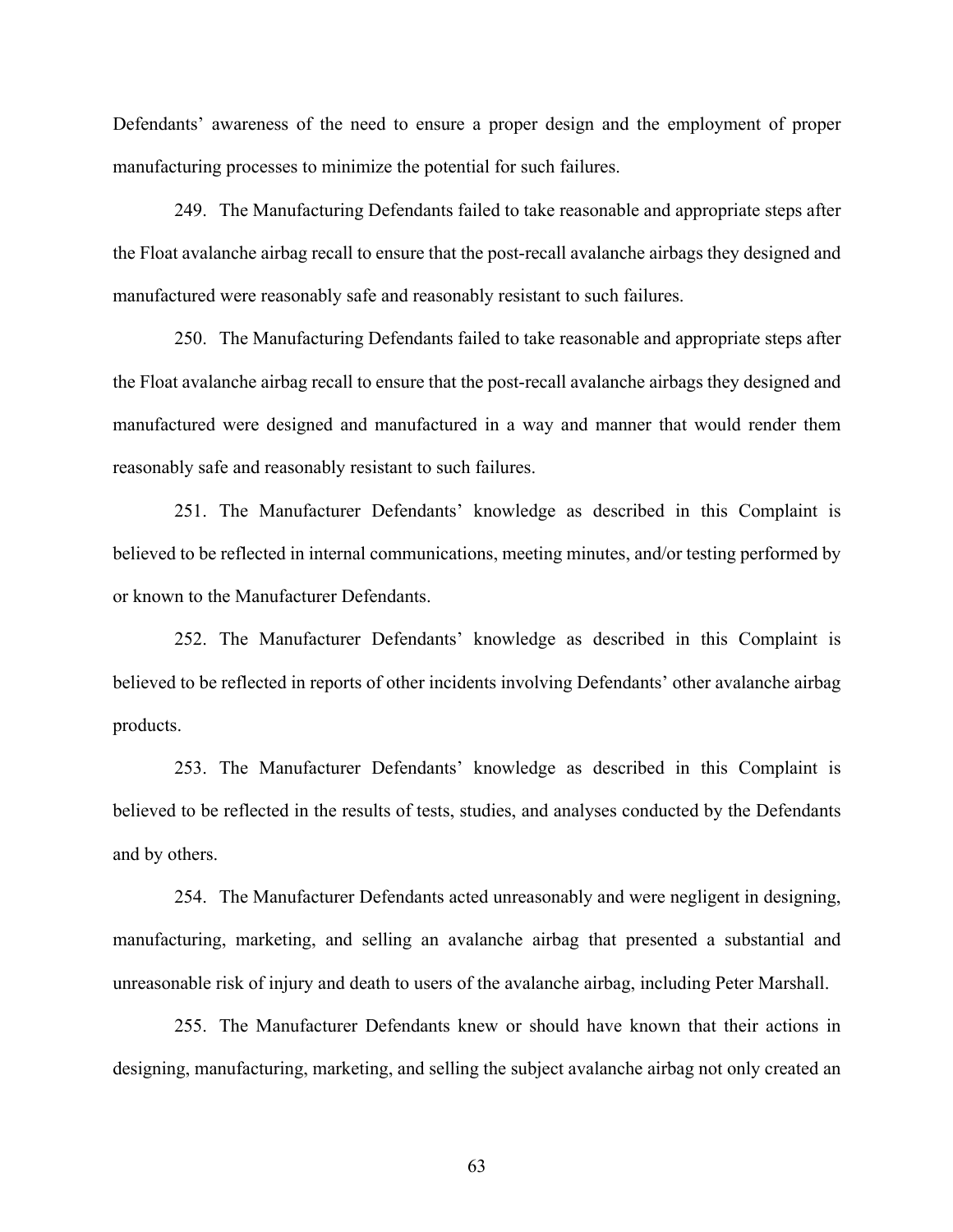unreasonable risk of harm to consumers, but involved a high probability that such harm would actually result.

256. In engaging in the design, manufacture, and sale of the subject avalanche airbag, the Manufacturer Defendants undertook a conscious choice of a course of action with knowledge of the serious danger to others and/or with knowledge of facts which would disclose this danger to any reasonable person or corporation.

257. The Manufacturer Defendants breached their duties and obligations as set forth in this Count and elsewhere in this Complaint by designing, manufacturing, and selling the subject avalanche airbag with the defects set forth in this Count and elsewhere in this Complaint, which defects were known to or should have been known to the Manufacturer Defendants.

258. As a direct and proximate result and consequence of the tortious acts and omissions of the Defendants described herein, Plaintiffs and the heirs of Peter Marshall suffered injuries, damages, and losses including but not limited to the wrongful death of the decedent, Peter Marshall.

**WHEREFORE,** Plaintiffs pray for judgment against the Defendant in an amount to be determined at trial and for such other and further relief as the Court deems just and proper.

# **COUNT XII Breach of Express and Implied Warranties**

259. Plaintiffs incorporate all other allegations in this complaint as if set forth herein.

260. At all relevant times, the Manufacturer Defendants knew the particular purposes for which the subject avalanche airbag and its components were required and were to be used, and that users such as Peter Marshall would rely on their skill and judgment in designing, engineering, testing, manufacturing, fabricating, inspecting, and maintaining goods suitable for such purposes and uses.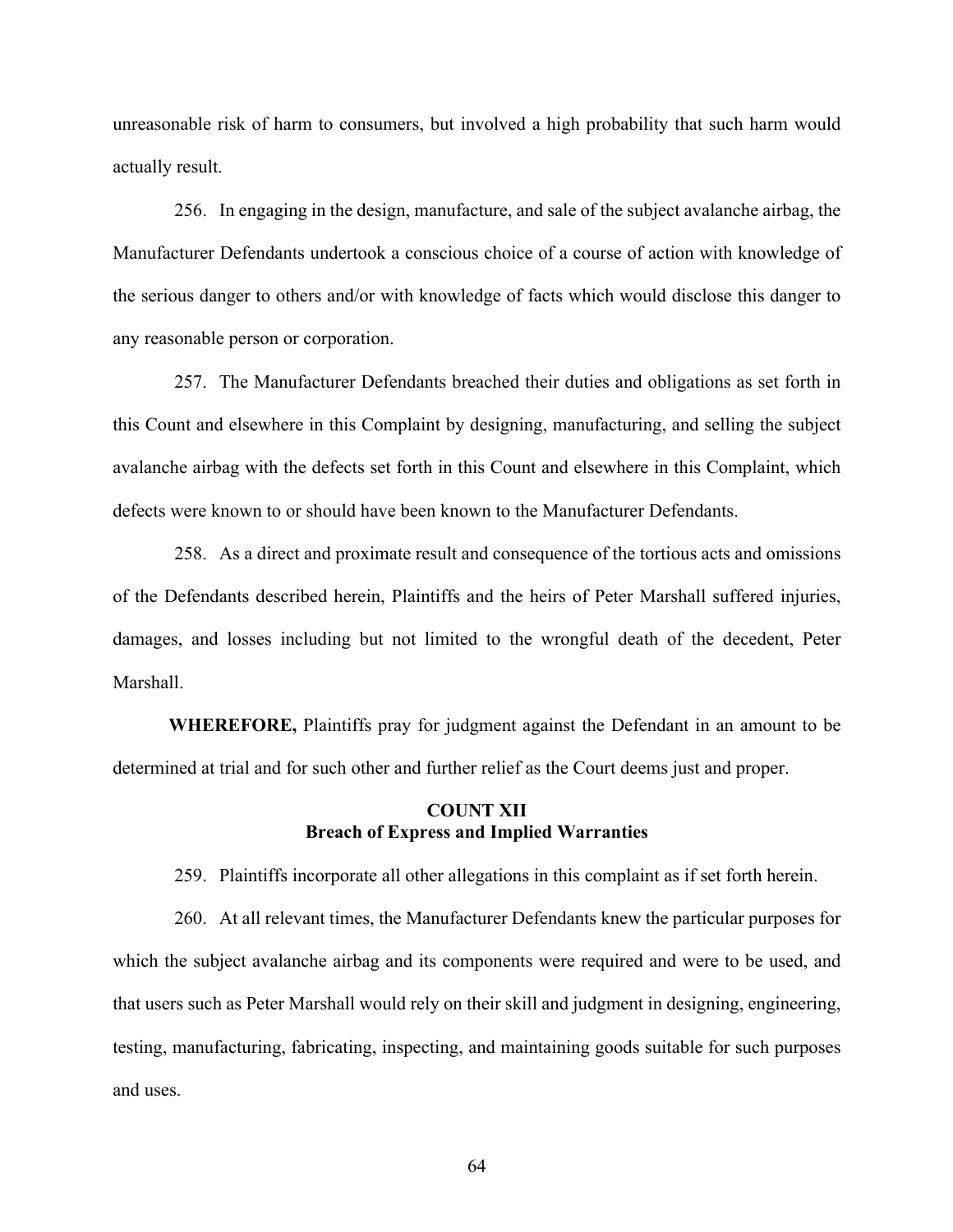261. At all relevant times, the subject avalanche airbag and its components were not fit for the particular purposes for which they were intended and for which they were used.

262. At all relevant times, the subject avalanche airbag and its components did not conform to the warranties, affirmations, and representations made by the Manufacturer Defendants.

263. The defective and unreasonably dangerous condition of the subject avalanche airbag and its components constitute breaches by the Manufacturer Defendants of their express and/or implied warranties, rendering them liable for the wrongful death of Peter Marshall due to the defects and inadequacies in the design, engineering, testing, manufacture, fabrication, inspection, and maintenance of the subject avalanche airbag and its components.

264. The Manufacturer Defendants' breach of express and implied warranties was a cause of the wrongful death of Peter Marshall, as set forth elsewhere herein.

**WHEREFORE,** Plaintiffs pray for judgment against the Defendant in an amount to be determined at trial and for such other and further relief as the Court deems just and proper.

## **COUNTS AGAINST ALL DEFENDANTS**

## **COUNT XIII Gross Negligence**

265. Plaintiffs incorporate all other allegations in this complaint as if set forth herein.

266. In engaging in one or more of the acts and omissions set forth herein causing the wrongful death of Peter Marshall, the Defendants, and each of them, acted willfully, wantonly, and recklessly, without regard for the consequences or the rights and safety of Peter Marshall or of others, including Plaintiffs and the heirs of Peter Marshall.

267. In engaging in such acts and omissions set forth elsewhere herein, the Defendants,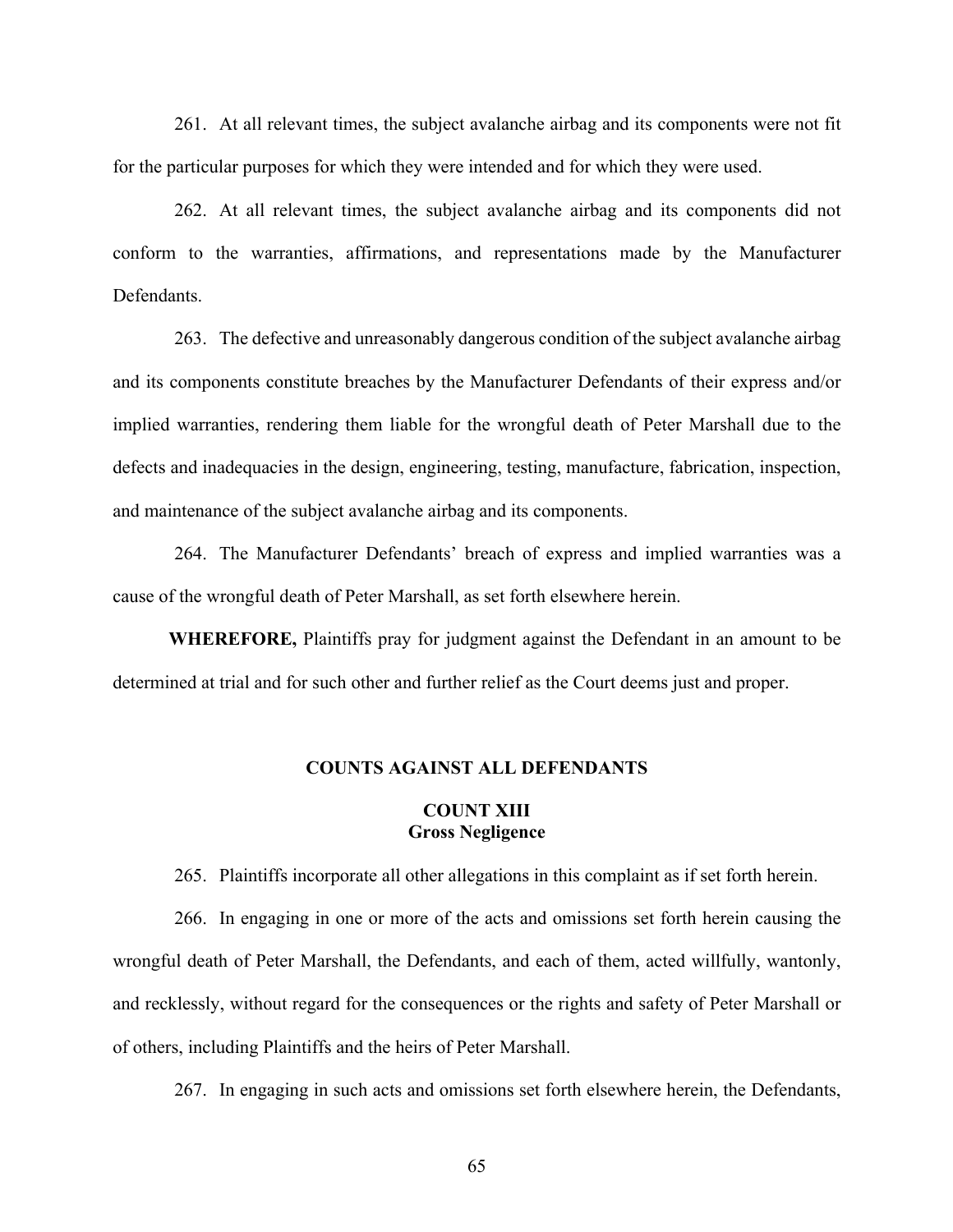and each of them, created substantial and unreasonable risks of serious injury and death to participants in the subject Recreational Avalanche 2 course, including but not limited to Peter Marshall.

268. In so doing, Defendants created those substantial and unreasonable risks in conscious disregard of the danger created by their acts and omissions.

269. As such, Defendants were grossly negligent and that gross negligence was a cause of the injuries, damages, and losses suffered by Plaintiffs and the heirs of Peter Marshall, including but not limited to the wrongful death of Peter Marshall.

270. Defendants' acts of gross negligence include but are not limited to the acts and omissions set forth elsewhere herein and engaged in with conscious disregard of the rights and safety of others, including Peter Marshall.

271. Defendants' gross negligence was a proximate cause of the wrongful death of Peter Marshall and of the injuries, damages, and losses suffered by Plaintiffs and the heirs of Peter Marshall, described elsewhere herein.<sup>1</sup>

**WHEREFORE,** Plaintiffs pray for judgment against the Defendants in an amount to be determined at trial and for such other and further relief as the Court deems just and proper.

## **COUNT XIV WRONGFUL DEATH**

272. Plaintiffs incorporate all other allegations in this complaint as if set forth herein.

273. As a direct and proximate result of the negligent and unlawful conduct of the Defendants as described herein, Plaintiffs have suffered and in the future will suffer the following

<sup>&</sup>lt;sup>1</sup> Plaintiffs are precluded from asserting a claim for exemplary damages "in any initial claim for relief." C.R.S.  $\S$  13-21-102(1.5)(a), -302(3)(c)(I). Plaintiffs hereby reserve right to seek amendment of their Complaint to assert a claim for exemplary damages against one or more of the Defendants based on prima facie proof of a triable issue after the exchange of initial disclosures as provided by Colorado statute.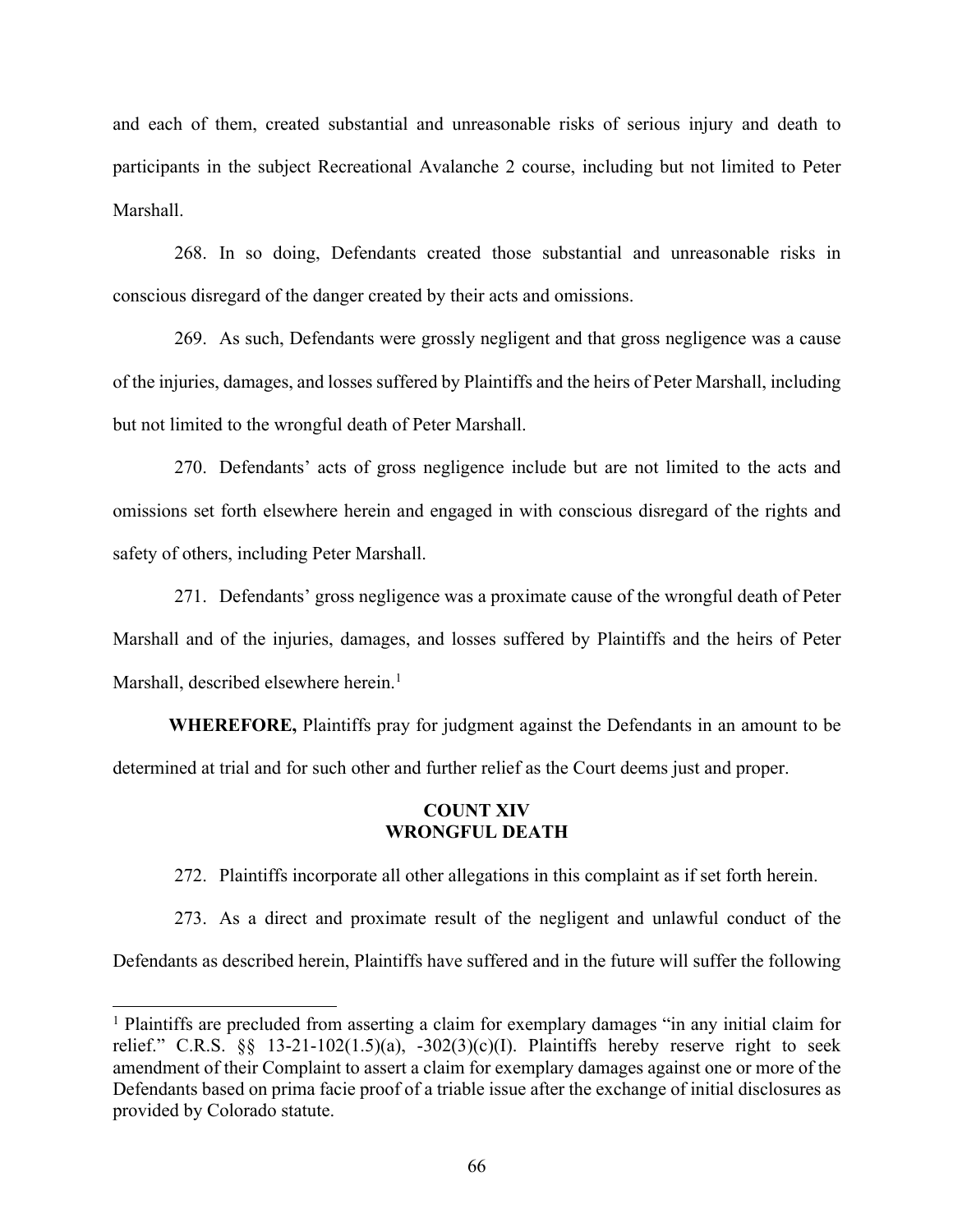general and special damages resulting from the wrongful death of Peter Marshall:

- a. Grief, past and future;
- b. Loss of affection, society, companionship, guidance, and counseling, past and future;
- c. Pain and suffering, mental anguish, and emotional distress, past and future;
- d. Funeral and burial expenses;
- e. Loss of financial and pecuniary support of Peter Marshall;
- f. Loss of inheritance from or by Peter Marshall; and
- g. Any and all other losses and damages sustained by Plaintiffs and/or the heirs of Peter Marshall and to which Plaintiffs and/or the heirs of Peter Marshall may be legally entitled either pursuant to statute or the common law.

274. Additionally, certain acts and omissions of the Defendants may support a finding that the wrongful death of Peter Marshall was a "felonious killing" as that term is defined in law, such that statutory limitations on certain categories of available wrongful death damages are inapplicable in this case. *See* C.R.S. § 13-21-203(1)(a).

**WHEREFORE,** Plaintiff, Amber Marshall, a disabled minor child, by and through her duly appointed conservator, Plaintiff, Sara Marshall, prays for and demands an award of damages to be fixed by the trier of fact in a reasonable amount. Additionally, Plaintiffs ask for the costs of this action, reasonable attorney fees, all pre-judgment and post-judgment interest as provided by law, and for all such other relief to which they are or may be legally entitled and as the Court deems appropriate.

#### **PLAINTIFFS DEMAND A TRIAL BY JURY.**